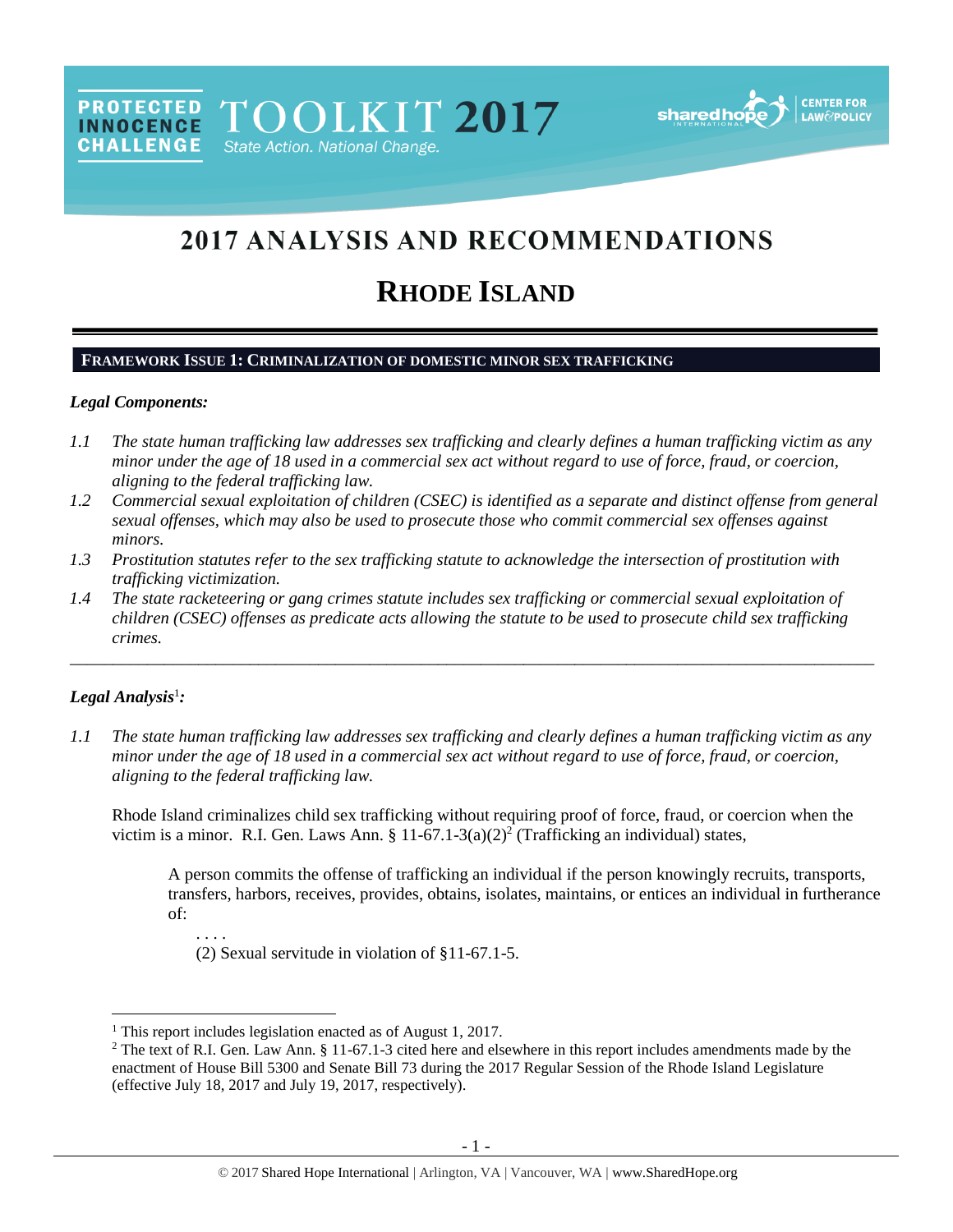<span id="page-1-0"></span>R.I. Gen. Laws Ann. § 11-67.1-5(1)<sup>3</sup> (Sexual servitude) defines sexual servitude to include "maintain[ing] or mak[ing] available a minor<sup>4</sup> for the purpose of engaging the minor in commercial sexual activity<sup>5</sup>...."

When the victim is a minor, a violation of R.I. Gen. Laws Ann. § 11-67.1-3 or § 11-67.1-5 is a felony punishable by imprisonment up to 50 years, a fine not to exceed \$40,000, or both.<sup>6</sup> R.I. Gen. Laws Ann. §§ 11-67.1-3(b), 11-67.1-5(c).

The trafficking chapter also provides penalties for patronizing a minor for commercial sex. Under R.I. Gen.

(a) An aggravating circumstance during the commission of an offense under §§11-67.1-3, 11-67.1-4, or 11- 67.1-5 occurs when:

(1) The defendant recruited, enticed, or obtained the victim of the offense from a shelter that serves individuals subjected to human trafficking, domestic violence, or sexual assault, runaway youth, foster children, or the homeless; or

(2) Kidnaps, holds hostage or otherwise keeps the victim against their will.

. . . .

 $\overline{\phantom{a}}$ 

(d) If the trier of fact finds that an aggravating circumstance occurred during the commission of an offense under  $\S$ § 11-67.1-3, 11-67.1-4, or 11-67.1-5, the defendant may be imprisoned for up to five (5) years in addition to the period of imprisonment prescribed for the offense. Any such sentence may run consecutively to any other sentence imposed.

Enhanced penalties also apply to "habitual criminals" under R.I. Gen. Laws Ann. § 12-19-21 (Habitual criminals). A "habitual criminal" is defined in R.I. Gen. Laws Ann. § 12-19-21(a) as

any person who has been previously convicted in this or any other state of two (2) or more felony offenses arising from separate and distinct incidents and sentenced on two (2) or more occasions to serve a term in prison [who] is, after the convictions and sentences, convicted in this state of any offense punished by imprisonment for more than one year.

A hearing must be held after the conviction of the most recent offense to determine if the person is a habitual criminal. R.I. Gen. Laws Ann. § 12-19-21(b). A finding that a person is a habitual criminal subjects that person to imprisonment up to 25 years, "in addition to any sentence imposed for the offense of which he or she was last convicted." R.I. Gen. Laws Ann. § 12-19-21(a). Rhode Island law also provides that "[a]s a part of or in lieu of the sentences otherwise provided by law," unless a statute specifies to the contrary, the court may sentence a person to conditional or unconditional probation, supervised probation, intensive supervision probation, community confinement, a minimum security facility, a fine, or any combination of those already listed. R.I. Gen. Laws Ann. § 12-19-23.2(a).

The text of R.I. Gen. Law Ann. § 11-67.1-9 cited here and elsewhere in this report includes amendments made by the enactment of House Bill 5300 and Senate Bill 73 during the 2017 Regular Session of the Rhode Island Legislature (effective July 18, 2017 and July 19, 2017, respectively).

<sup>&</sup>lt;sup>3</sup> The text of R.I. Gen. Law Ann. § 11-67.1-5 cited here and elsewhere in this report includes amendments made by the enactment of House Bill 5300 and Senate Bill 73 during the 2017 Regular Session of the Rhode Island Legislature (effective July 18, 2017 and July 19, 2017, respectively).

<sup>4</sup> R.I. Gen. Laws Ann. § 11-67.1-2(8) (Definitions) defines "minor" as "an individual less than eighteen (18) years of age).

The text of R.I. Gen. Law Ann. § 11-67.1-2 cited here and elsewhere in this report includes amendments made by the enactment of House Bill 5300 and Senate Bill 73 during the 2017 Regular Session of the Rhode Island Legislature (effective July 18, 2017 and July 19, 2017, respectively).

<sup>5</sup> R.I. Gen. Laws Ann. § 11-67.1-2(3) defines "commercial sexual activity" as "sexual activity for which anything of value is given to, promised to, or received, by a person."

<sup>6</sup> Enhanced penalties apply if an aggravating circumstance occurred. Pursuant to R.I. Gen. Laws Ann. § 11-67.1-9 (Aggravating circumstances),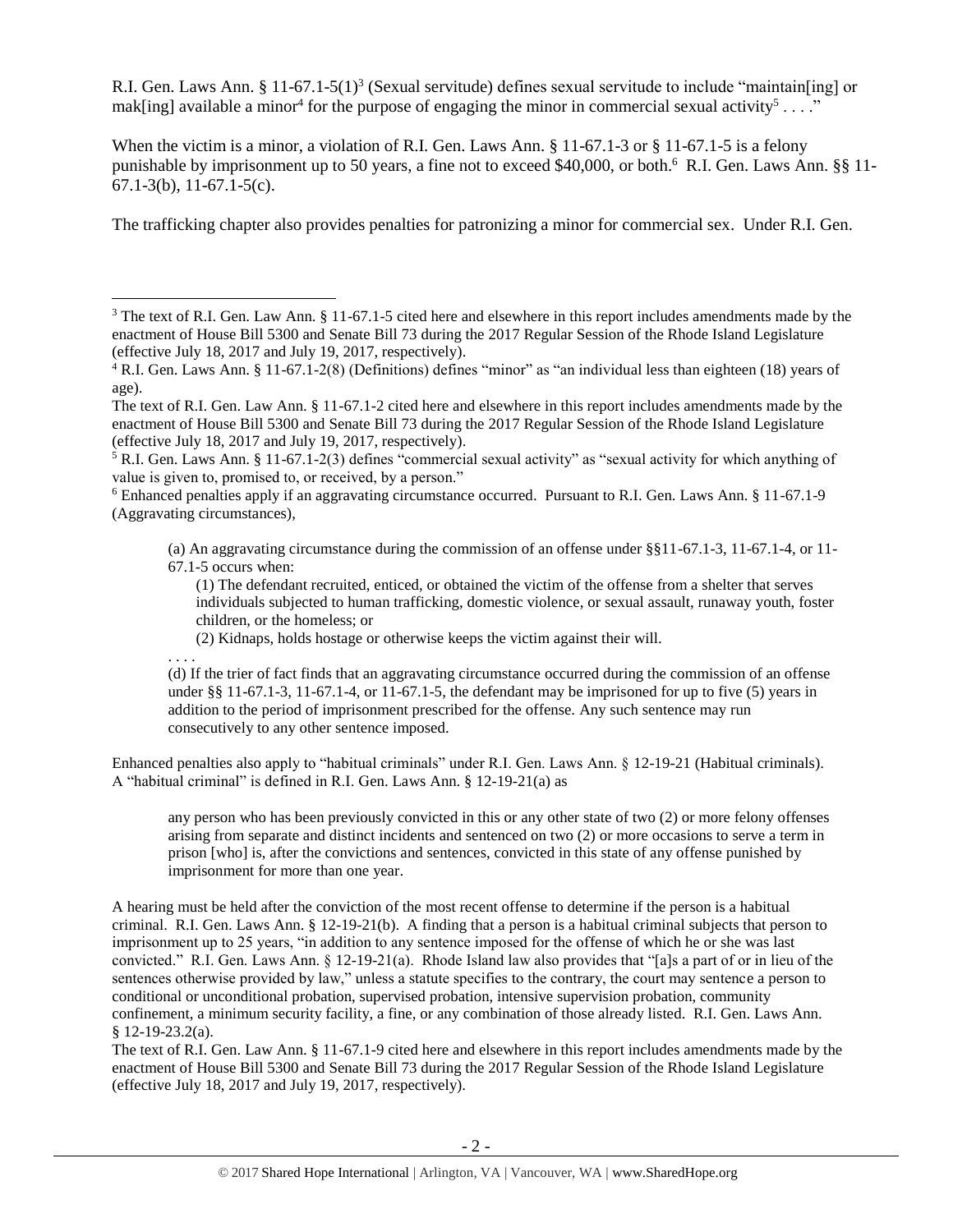Laws Ann. § 11-67.1-6<sup>7</sup> (Patronizing a victim of sexual servitude),

<span id="page-2-1"></span>(a) A person commits the offense of patronizing a victim of sexual servitude if the person knowingly gives, agrees to give or offers to give anything of value so that an individual may engage in commercial sexual activity with another individual and the person knows that the other individual is a victim of sexual servitude.

(b) Every person who shall patronize a minor for purposes of sexual servitude of a minor shall be guilty of a felony, subject to not more than twenty (20) years imprisonment, a fine of up to twenty thousand dollars (\$20,000), or both.

. . . .

 $\overline{\phantom{a}}$ 

Further, R.I. Gen. Laws Ann. § 11-67.1-7<sup>8</sup> (Patronizing a minor for commercial sexual activity) provides,

(a) A person commits the offense of patronizing a minor for commercial sexual activity if:

<span id="page-2-0"></span>(1) With the intent that an individual engage in commercial sexual activity with a minor, the person gives, agrees to give, or offers to give anything of value to a minor or another person so that the individual may engage in commercial sexual activity with a minor; or

(2) The person gives, agrees to give, or offers to give anything of value to a minor or another person so that the individual may engage in commercial sexual activity with a minor.

(b) Every person who shall patronize a minor for purposes of commercial sexual activity with a minor shall be guilty of a felony, subject to not more than ten (10) years imprisonment, a fine up to twenty thousand dollars (\$20,000), or both.

A business entity may also be liable for trafficking-related conduct under R.I. Gen. Laws Ann. § 11-67.1-8<sup>9</sup> (Business entity liability), which states,

(a) A person that is a business entity may be prosecuted for an offense under §§11-67.1-3 through 11- 67.1-7 of this chapter only if:

(1) The entity knowingly engages in conduct that constitutes human trafficking; or

(2) An employee or nonemployee agent of the entity engages in conduct that constitutes human trafficking and the conduct is part of a pattern of activity in violation of this chapter for the benefit of the entity, which the entity knew was occurring and failed to take effective action to stop.

(b) When a person that is a business entity is prosecuted for an offense under §§11-67.1-3 through 11- 67.1-7, the court may consider the severity of the entity's conduct and order penalties in addition to

those otherwise provided for the offense, including:

(1) A fine of not more than fifty thousand dollars (\$50,000) per offense;

(2) Disgorgement of profit from activity in violation of this chapter; and

(3) Debarment from state and local government contracts.

 $7$  The text of R.I. Gen. Law Ann. § 11-67.1-6 cited here and elsewhere in this report includes amendments made by the enactment of House Bill 5300 and Senate Bill 73 during the 2017 Regular Session of the Rhode Island Legislature (effective July 18, 2017 and July 19, 2017, respectively).

<sup>8</sup> The text of R.I. Gen. Law Ann. § 11-67.1-7 cited here and elsewhere in this report includes amendments made by the enactment of House Bill 5300 and Senate Bill 73 during the 2017 Regular Session of the Rhode Island Legislature (effective July 18, 2017 and July 19, 2017, respectively).

<sup>9</sup> The text of R.I. Gen. Law Ann. § 11-67.1-8 cited here and elsewhere in this report includes amendments made by the enactment of House Bill 5300 and Senate Bill 73 during the 2017 Regular Session of the Rhode Island Legislature (effective July 18, 2017 and July 19, 2017, respectively).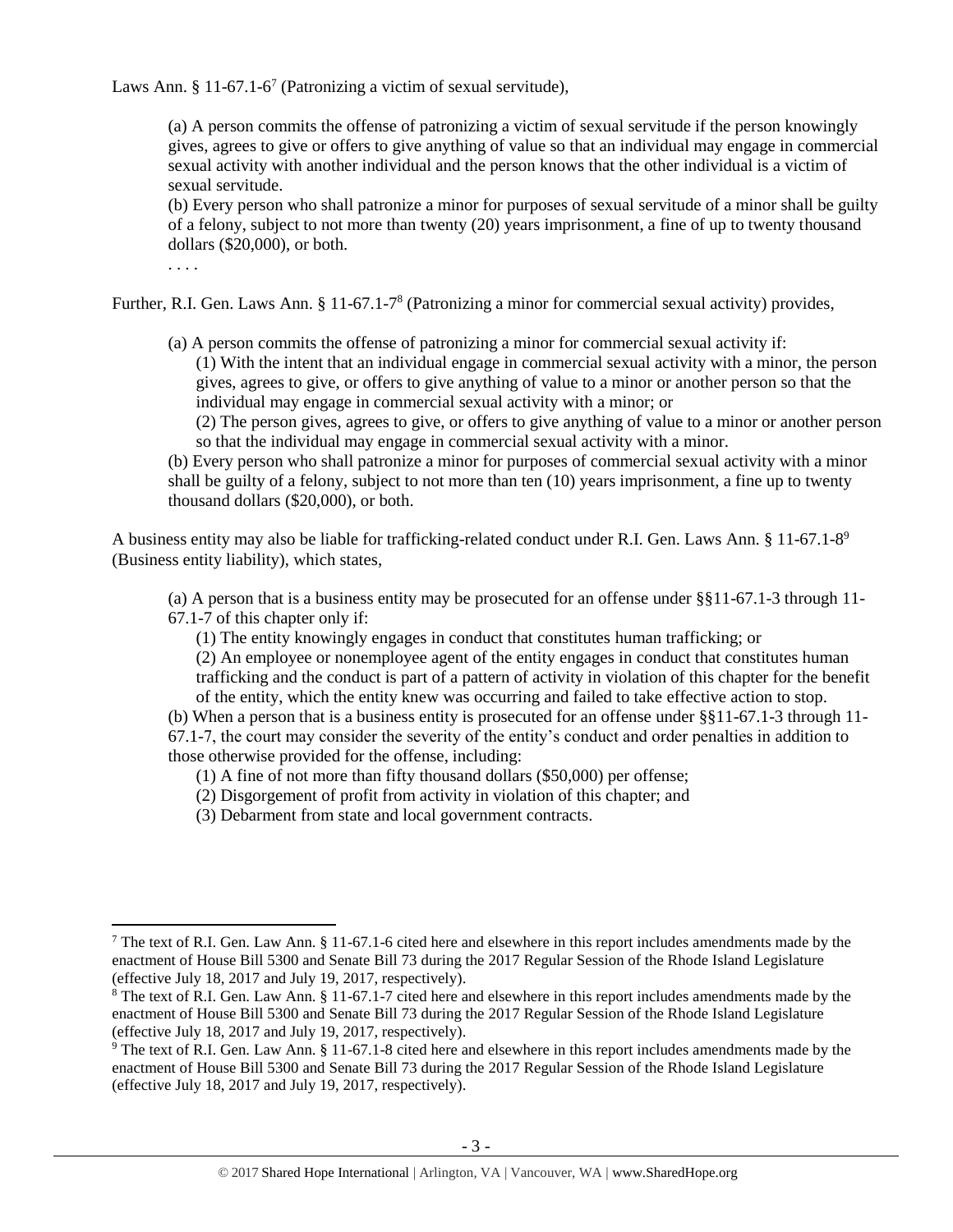*1.2 Commercial sexual exploitation of children (CSEC) is identified as a separate and distinct offense from general sexual offenses, which may also be used to prosecute those who commit commercial sex offenses against minors.*

The following laws treat CSEC as a distinct crime in Rhode Island:

- 1. R.I. Gen. Laws Ann. § 11-9-1(c) (Exploitation for commercial or immoral purposes) makes it illegal for a person to "exhibit, use, employ or . . . in any manner or under pretense so exhibit, use, or employ any child under the age of eighteen (18) years to any person for the purpose of prostitution or for any other lewd or indecent act." A violation of R.I. Gen. Laws Ann.  $\S 11-9-1(c)$  is punishable by imprisonment up to 20 years, a fine not to exceed \$20,000, or both. R.I. Gen. Laws Ann. § 11-9-1(c).
- 2. R.I. Gen. Laws Ann. § 11-9-2 (Employment of children for unlawful purposes) makes it illegal for a person to "take, receive, hire, employ, exhibit, or have in custody, or . . . cause to be taken, hired, employed, exhibited, or held in custody, any child under the age of sixteen (16) years, for any of the purposes prohibited in § 11-9-1 [Exploitation for commercial or immoral purposes]." A violation of R.I. Gen. Laws Ann. § 11-9-2 is a misdemeanor punishable "for every such offense in the manner provided in that section." R.I. Gen. Laws Ann. § 11-9-2.
- <span id="page-3-1"></span>3. R.I. Gen. Laws Ann. § 11-37-8.8(a) (Indecent solicitation of a child) provides that "[a] person is guilty of indecent solicitation of a child if he or she knowingly solicits<sup>10</sup> another person under eighteen (18) years of age or one whom he or she believes is a person under eighteen (18) years of age for the purpose of engaging in an act of prostitution." A violation is punishable by imprisonment of at least 5 years. R.I. Gen. Laws Ann. § 11-37-8.9 (Penalty for indecent solicitation of a child).

Several other laws, although not expressly commercial in nature, also may be applicable in cases involving the commercial sexual exploitation of a child:

- 1. R.I. Gen. Laws Ann. § 11-37-6 (Third degree sexual assault) states, "A person is guilty of third degree sexual assault if he or she is over the age of eighteen (18) years and engaged in sexual penetration with another person over the age of fourteen (14) years and under the age of consent, sixteen (16) years." A violation is punishable by imprisonment up to 5 years. R.I. Gen. Laws Ann. § 11-37-7.
- 2. R.I. Gen. Laws Ann. § 11-37-8.1 (First degree child molestation sexual assault) states, "A person is guilty of first degree child molestation sexual assault if he or she engages in sexual penetration with a person fourteen (14) years of age or under." A violation is punishable by imprisonment between 25 years to life.<sup>11</sup> R.I. Gen. Laws Ann. § 11-37-8.2.<sup>12</sup>

<span id="page-3-0"></span> $\overline{\phantom{a}}$ 

 $10$  R.I. Gen. Laws Ann. § 11-37-8.8(b) defines "solicit" and "solicitation" as "to command, authorize, urge, incite, request, or advise another to perform an act by any means including, but not limited to, in person, over the phone, in writing, by computer, through the Internet, or by advertisement of any kind."

<sup>&</sup>lt;sup>11</sup> Additionally, a person who commits first degree child molestation assault against a child 12 or under after January 1, 2007 "shall be electronically monitored via an active global positioning system for life and, as a condition of parole and probation, and for the duration of any period of his or her probation following his or her parole shall attend a sex offender treatment program to address his or her criminally offensive behavior." R.I. Gen. Laws Ann. § 11-37-8.2.1(b)(1). The same requirements may apply if a person commits the offense against a child 14 or under if that person has previously been convicted of first or second degree child molestation sexual assault. R.I. Gen. Laws Ann. § 11-37-8.2.1(b)(2), (g).

<sup>&</sup>lt;sup>12</sup> Pursuant to R.I. Gen. Laws Ann. § 11-37-10 (Subsequent offenses),

If a person is convicted of a second or subsequent offense under the provisions of §§ 11-37-2 (First degree sexual assault), 11-37-4 (Second degree sexual assault), 11-37-8 (Indecent solicitation of a child), 11-37-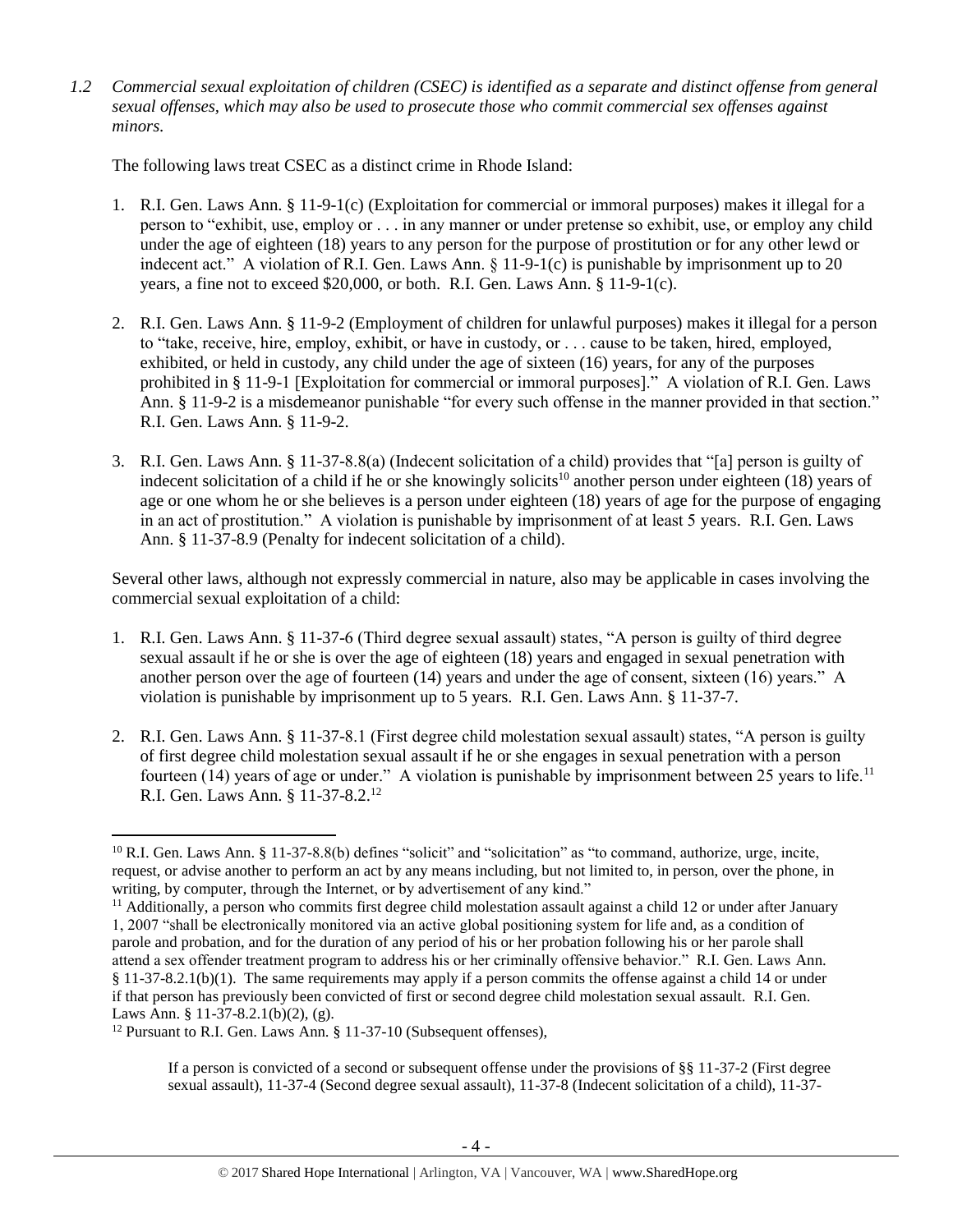- 3. R.I. Gen. Laws Ann. § 11-37-8.3 (Second degree child molestation sexual assault) states, "A person is guilty of a second degree child molestation sexual assault if he or she engages in sexual contact<sup>13</sup> with another person fourteen (14) years of age or under." A violation is punishable by imprisonment between 6– 30 years.<sup>14</sup> R.I. Gen. Laws Ann. § 11-37-8.4.
- *1.3 Prostitution statutes refer to the sex trafficking statute to acknowledge the intersection of prostitution with trafficking victimization.*

Although Rhode Island's prostitution offense, R.I. Gen. Laws Ann. § 11-34.1-2 (Prostitution), does not refer to the trafficking law, R.I. Gen. Laws Ann. § 11-67.1-15<sup>15</sup> (Immunity of a minor) acknowledges the intersection of prostitution with trafficking victimization. R.I. Gen. Laws Ann. § 11-67.1-15(a) states,

<span id="page-4-0"></span>An individual is not criminally liable or subject to a delinquency proceeding in the family court for prostitution or solicitation to commit a sexual act if the individual was a minor at the time of the offense and committed the offense as a direct result of being a [trafficking] victim.

In addition, R.I. Gen. Laws Ann. § 11-67.1-16<sup>16</sup> (Affirmative defense of victim) states, "An individual charged with prostitution or solicitation to commit a sexual act, committed as a direct result of being a [trafficking] victim may assert an affirmative defense that the individual is a victim."

*1.4 The state racketeering or gang crimes statute includes sex trafficking or commercial sexual exploitation of children (CSEC) offenses as predicate acts allowing the statute to be used to prosecute child sex trafficking crimes.* 

The racketeering law includes commercial sexual exploitation of children as predicated activity; however, Rhode Island's trafficking offenses are not included. R.I. Gen. Laws Ann. § 7-15-2(a)–(c) (Prohibited activities) states,

(a) It is unlawful for any person who has knowingly received any income derived directly or indirectly from a racketeering activity or through collection of an unlawful debt, to directly or indirectly use or invest any part of that income, or the proceeds of that income in the acquisition of an interest in, or the establishment or operation of any enterprise.<sup>17</sup>

(b) It is unlawful for any person through a racketeering activity or through collection of an unlawful debt to directly or indirectly acquire or maintain any interest in or control of any enterprise.

8.1 (First degree child molestation sexual assault), and 11-37-8.3 (Second degree child molestation sexual assault), the sentence imposed under these sections for the second or subsequent offenses shall not be less than twice the minimum number of years of sentence for the most recent offense.

<sup>13</sup> R.I. Gen. Laws Ann. § 11-37-1(7) defines "sexual contact" as "the intentional touching of the victim's or accused's intimate parts, clothed or unclothed, if that intentional touching can be reasonably construed as intended by the accused to be for the purpose of sexual arousal, gratification, or assault."

<sup>14</sup> *See supra* note [12.](#page-3-0)

 $\overline{\phantom{a}}$ 

<sup>15</sup> The text of R.I. Gen. Law Ann. § 11-67.1-15 cited here and elsewhere in this report includes amendments made by the enactment of House Bill 5300 and Senate Bill 73 during the 2017 Regular Session of the Rhode Island Legislature (effective July 18, 2017 and July 19, 2017, respectively).

<sup>16</sup> The text of R.I. Gen. Law Ann. § 11-67.1-16 cited here and elsewhere in this report includes amendments made by the enactment of House Bill 5300 and Senate Bill 73 during the 2017 Regular Session of the Rhode Island Legislature (effective July 18, 2017 and July 19, 2017, respectively).

<sup>17</sup> R.I. Gen. Laws Ann. § 7-15-1(a) defines an "enterprise" as "any sole proprietorship, partnership, corporation, association, or other legal entity, and any union or group of individuals associated for a particular purpose although not a legal entity."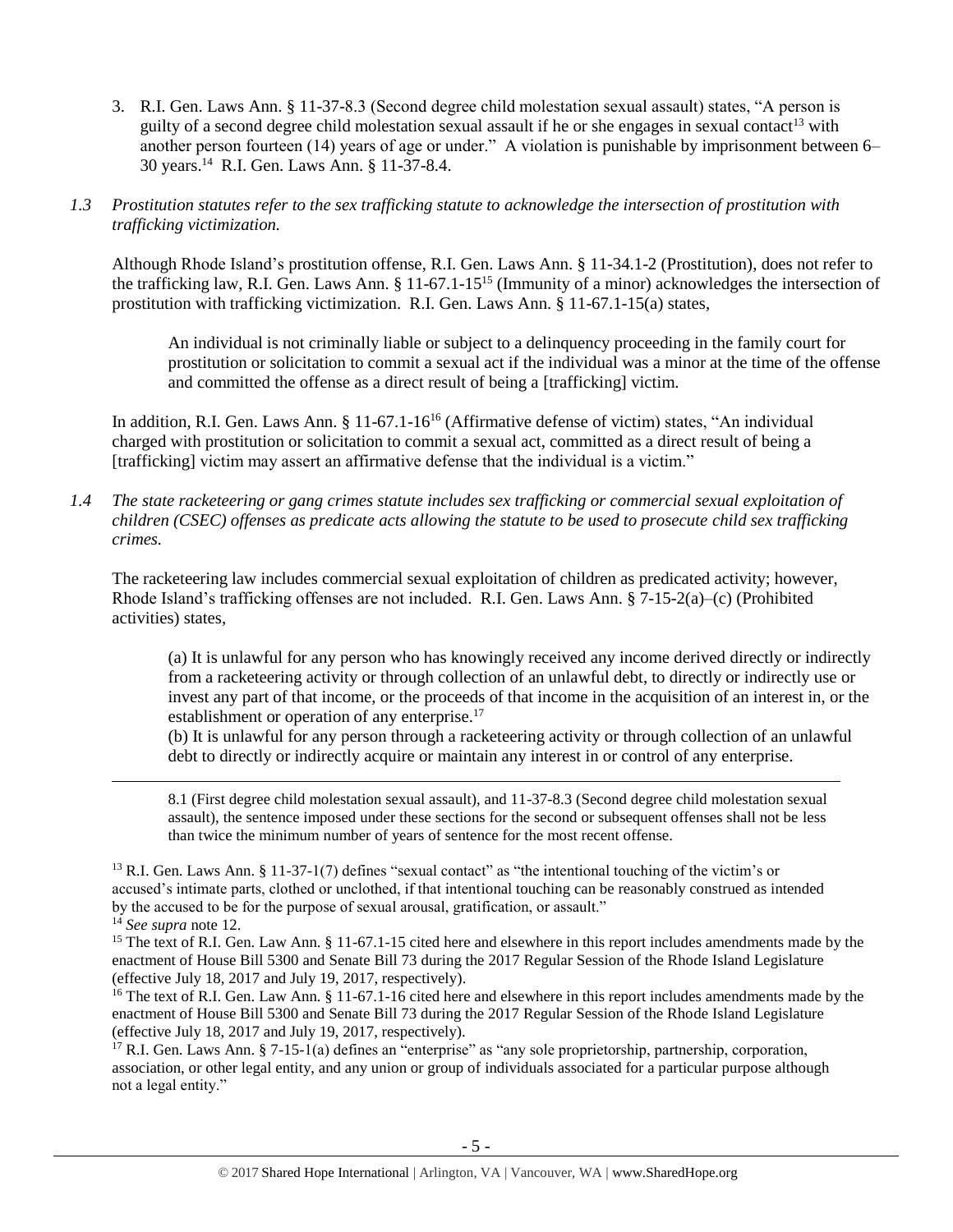(c) It is unlawful for any person employed by or associated with any enterprise to conduct or participate in the conduct of the affairs of the enterprise through racketeering activity or collection of an unlawful debt.

R.I. Gen. Laws Ann. § 7-15-1(c) (Definitions) defines "racketeering activity" to include "any act or threat involving . . . prostitution, or . . . child exploitation for commercial or immoral purposes in violation of § 11-9- 1(b) or (c) [Exploitation for commercial or immoral purposes] or § 11-9-1.1 [Child nudity prohibited in publications]."

A violation of R.I. Gen. Laws Ann. § 7-15-2 is punishable by imprisonment up to 10 years, a fine not to exceed \$10,000, or both. R.I. Gen. Laws Ann. § 7-15-3(a). Additionally, a conviction subjects the offender to asset forfeiture. Pursuant to R.I. Gen. Laws Ann. § 7-15-3(a), an offender forfeits all of the following:

(1) Any property acquired or maintained in violation of this chapter [Racketeer influenced and corrupt organizations];

(2) Any property constituting, or derived from, any proceeds which were obtained directly or indirectly from the commission of an offense in violation of this chapter;

(3) Any: (i) interest in; (ii) security of; (iii) claim against; or (iv) property or contractual right of any kind affording a source of influence over; any enterprise that the person has established, participated in, operated, controlled, or conducted in violation of this chapter; provided that the value of the property forfeited shall not exceed the sum of the money invested in violation [sic] of  $\S 7-15-2(a)$  plus the appreciated value of the money.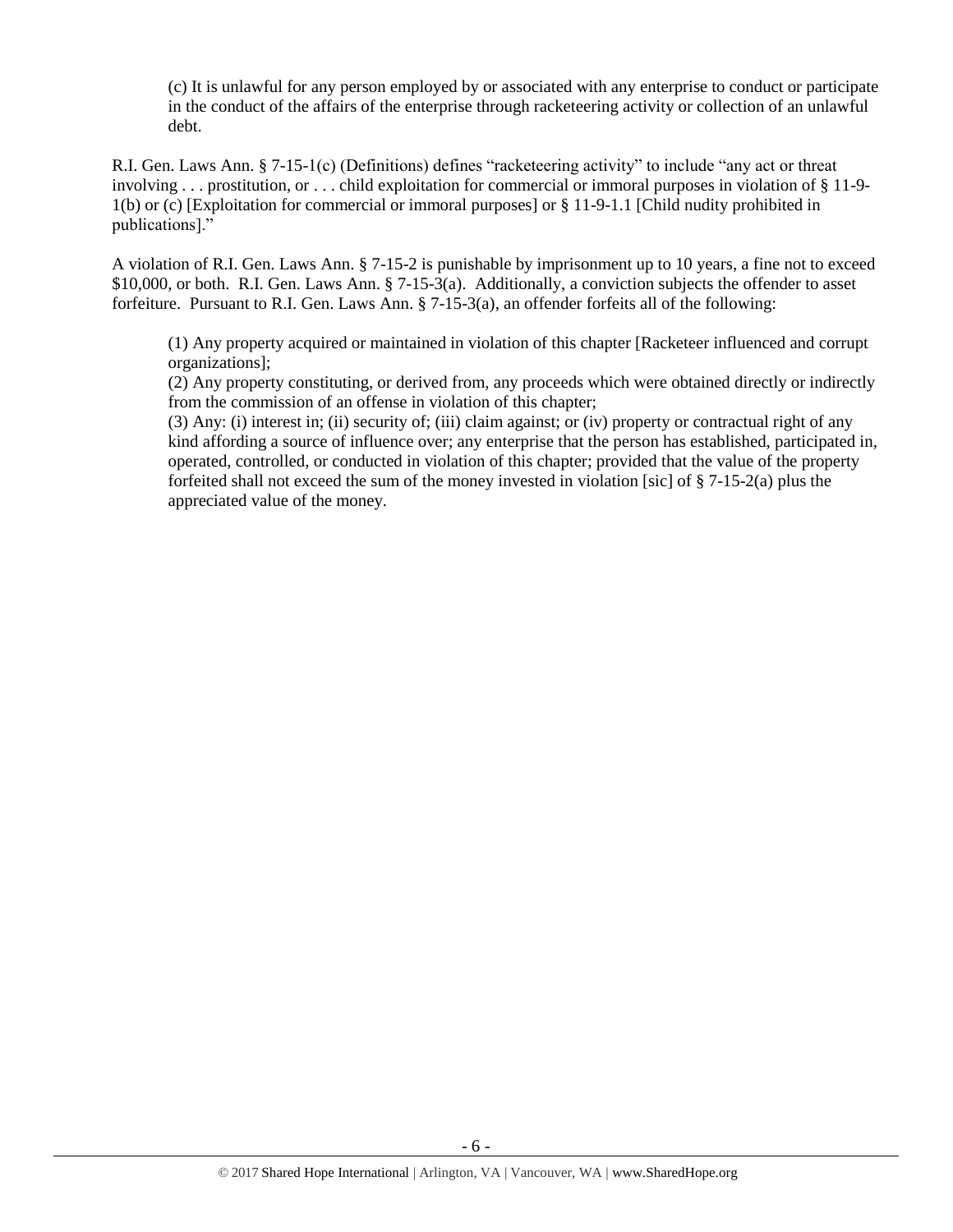#### **FRAMEWORK ISSUE 2: CRIMINAL PROVISIONS ADDRESSING DEMAND**

# *Legal Components:*

- *2.1 The state sex trafficking law can be applied to buyers of commercial sex acts with a minor.*
- *2.2 Buyers of commercial sex acts with a minor can be prosecuted under commercial sexual exploitation of children (CSEC) laws.*
- *2.3 Solicitation of prostitution laws differentiate between buying sex acts with an adult and buying sex acts with a minor under 18.*
- *2.4 Penalties for buyers of commercial sex acts with minors are as high as federal penalties.*
- *2.5 Using the Internet or electronic communications to lure, entice, or purchase, or attempt to lure, entice, or purchase commercial sex acts with a minor is a separate crime or results in an enhanced penalty for buyers.*
- *2.6 No age mistake defense is permitted for a buyer of commercial sex acts with any minor under 18.*
- *2.7 Base penalties for buying sex acts with a minor under 18 are sufficiently high and not reduced for older minors.*
- *2.8 Financial penalties for buyers of commercial sex acts with minors are sufficiently high to make it difficult for buyers to hide the crime.*
- *2.9 Buying and possessing images of child sexual exploitation carries penalties as high as similar federal offenses.*

\_\_\_\_\_\_\_\_\_\_\_\_\_\_\_\_\_\_\_\_\_\_\_\_\_\_\_\_\_\_\_\_\_\_\_\_\_\_\_\_\_\_\_\_\_\_\_\_\_\_\_\_\_\_\_\_\_\_\_\_\_\_\_\_\_\_\_\_\_\_\_\_\_\_\_\_\_\_\_\_\_\_\_\_\_\_\_\_\_\_\_\_\_\_

*2.10 Convicted buyers of commercial sex acts with minors are required to register as sex offenders*.

# *Legal Analysis:*

*2.1 The state sex trafficking law can be applied to buyers of commercial sex acts with a minor.*

Two offenses within the trafficking chapter specifically criminalize patronizing a minor for commercial sex. R.I. Gen. Laws Ann. §  $11-67.1-7(a)^{18}$  (Patronizing a minor for commercial sexual activity) states,

A person commits the offense of patronizing a minor for commercial sexual activity if:

(1) With the intent that an individual engage in commercial sexual activity with a minor, the person gives, agrees to give, or offers to give anything of value to a minor or another person so that the individual may engage in commercial sexual activity with a minor; or

(2) The person gives, agrees to give, or offers to give anything of value to a minor or another person so that an individual may engage in commercial sexual activity with a minor.

Similarly, R.I. Gen. Laws Ann. § 11-67.1-6(a)<sup>19</sup> (Patronizing a victim of sexual servitude) provides,

A person commits the offense of patronizing a victim of sexual servitude if the person knowingly gives, agrees to give or offers to give anything of value so that an individual may engage in commercial sexual activity with another individual and the person knows that the other individual is a victim of sexual servitude.

R.I. Gen. Laws Ann. § 11-67.1-6(b) enhances the penalty when the victim is a minor; however, the buyer must know that the minor is a victim of sexual servitude and, thus, under a third party's control.

Following federal precedent, Rhode Island's core trafficking offense, R.I. Gen. Laws Ann. § 11-67.1-3<sup>20</sup>

 $\overline{\phantom{a}}$ 

<sup>18</sup> *See supra* note [8.](#page-2-0)

<sup>19</sup> *See supra* note [7.](#page-2-1)

<sup>20</sup> *See supra* note [2.](#page-0-0)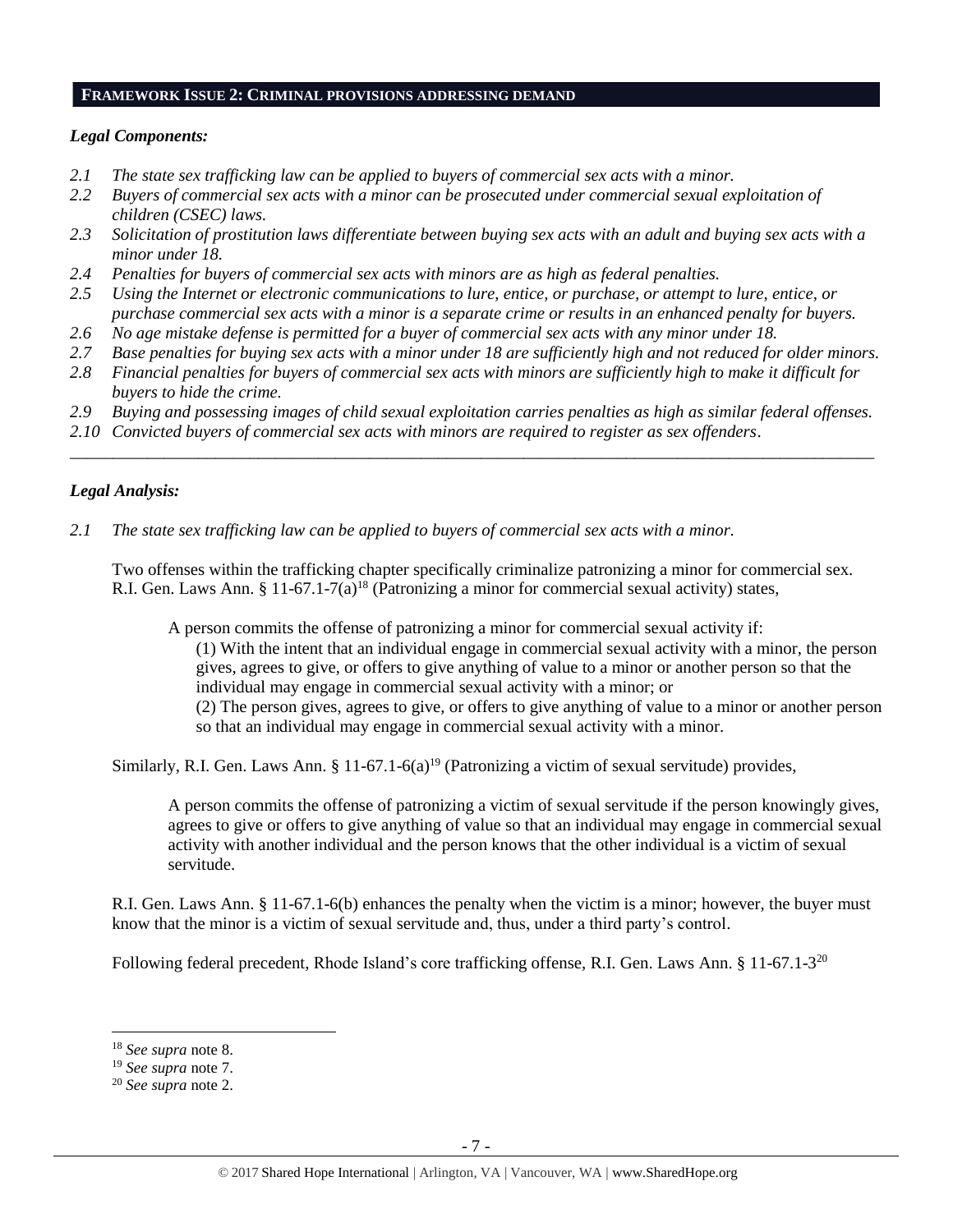(Trafficking an individual), could also apply to buyers of sex with minors based on the term "obtains."<sup>21</sup> However, the minor must be obtained in furtherance of sexual servitude, which is defined as "maintain[ing] or mak[ing] available a minor for the purpose of engaging the minor in commercial sexual activity  $\dots$ ." R.I. Gen. Laws Ann. § 11-67.1-5(a)(1)<sup>22</sup> (Sexual servitude). Accordingly, an offender must obtain a minor to make him or her available for commercial activity rather than to directly engage in a commercial sex act.

2.1.1 Recommendation: Amend R.I. Gen. Laws Ann. § 11-67.1-3 (Trafficking an individual) to clarify that the conduct of all buyers of sex with children is included as a violation of R.I. Gen. Laws Ann. § 11-67.1-3.

# *2.2 Buyers of commercial sex acts with a minor can be prosecuted under commercial sexual exploitation of children (CSEC) laws.*

The CSEC offense of R.I. Gen. Laws Ann. § 11-37-8.8(a) (Indecent solicitation of a child) applies to buyers by making it illegal for a person to solicit<sup>23</sup> a child "or one whom he or she believes is a person under eighteen  $(18)$ years of age for the purpose of engaging in an act of prostitution." R.I. Gen. Laws Ann. § 11-37-8.9 (Penalty for indecent solicitation of a child).

Several sex offenses may also apply to buyers of sex with minors.<sup>24</sup>

*2.3 Solicitation of prostitution laws differentiate between buying sex acts with an adult and buying sex acts with a minor under 18.*

Rhode Island law differentiates between buying sex with an adult and buying sex with a minor. R.I. Gen. Laws Ann. § 11-37-8.8(a) (Indecent solicitation of a child) applies where a buyer "solicits" a child under 18 for prostitution.<sup>25</sup> Solicitation of a child is punishable by imprisonment for at least 5 years.

In contrast, Rhode Island's age-neutral solicitation statute, R.I. Gen. Laws Ann. § 11-34.1-3(a) (Procurement of sexual conduct for a fee), is punishable by imprisonment up to 1 year, a fine of \$250–\$1,000, or both. A

 $\overline{\phantom{a}}$ 

<sup>21</sup> *See United States v. Jungers*, 702 F.3d 1066 (8th Cir. 2013). In this case, the Eighth Circuit held that the federal sex trafficking law, 18 U.S.C. § 1591 (Sex trafficking of children or by force, fraud, or coercion) applies to buyers of sex with minors. Reversing a District of South Dakota ruling that Congress did not intend the string of verbs constituting criminal conduct under 18 U.S.C. § 1591(a)(1) ("recruits, entices, harbors, transports, provides, obtains, or maintains") to reach the conduct of buyers (United States v. Jungers, 834 F. Supp. 2d 930, 931 (D.S.D. 2011)), the Eighth Circuit concluded that 18 U.S.C. § 1591 does not contain "a latent exemption for purchasers" because buyers can "engage in at least some of the prohibited conduct." Jungers, 702 F. 3d 1066, 1072. Congress codified Jungers clarifying that the federal sex trafficking law is intended to apply to buyers in the Justice for Victims of Trafficking Act (JVTA) of 2015 Pub. L. No. 114-22, 129 Stat 227), enacted on May 29, 2015. The JVTA adds the terms "patronize" and "solicit" to the list of prohibited conduct and expressly states, "section 108 of this title amends section 1591 of title 18, United States Code, to add the words 'solicits or patronizes' to the sex trafficking statute making absolutely clear for judges, juries, prosecutors, and law enforcement officials that criminals who purchase sexual acts from human trafficking victims may be arrested, prosecuted, and convicted as sex trafficking offenders when this is merited by the facts of a particular case." Id. at Sec. 109. The Eighth Circuit decision in *United States v. Jungers* and the federal sex trafficking law as amended by the Justice for Victims of Trafficking Act establish persuasive authority when state courts interpret the string of verbs constituting prohibited conduct in state sex trafficking laws (in particular the term "obtains") to the extent such interpretation does not conflict with state case law.

<sup>22</sup> *See supra* note [3.](#page-1-0)

<sup>23</sup> *See supra* note [10](#page-3-1) for definition of "solicit."

<sup>24</sup> *See supra* Component 1.2.

<sup>25</sup> *See supra* Component 1.2 for a full description of the substantive provisions of R.I. Gen. Laws Ann. § 11-37- 8.8(a),

<sup>§ 11-9-1,</sup> and § 11-9-2.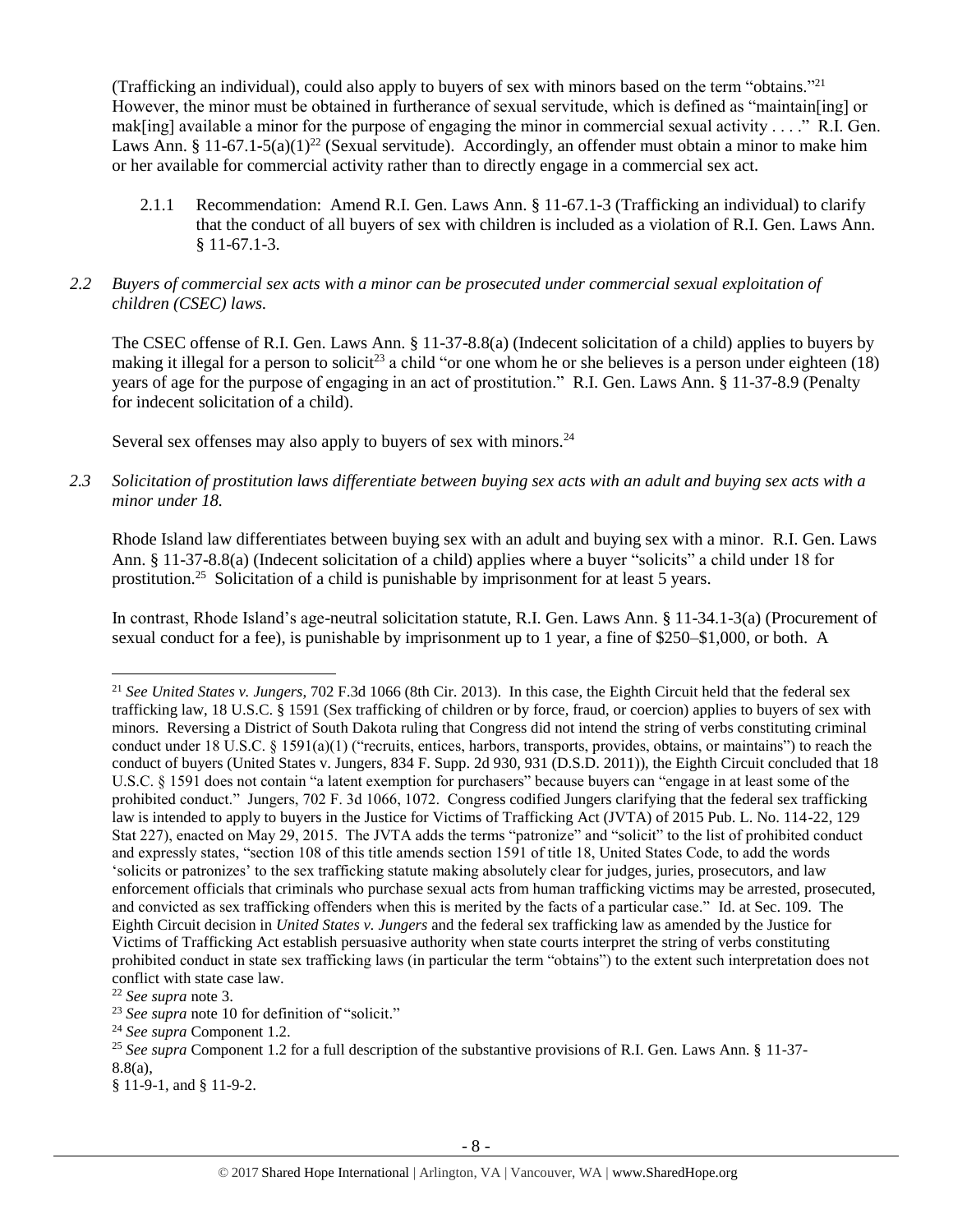subsequent violation is punishable by imprisonment up to 1 year, a fine of \$500–\$1,000, or both. R.I. Gen. Laws Ann. § 11-34.1-3(a), (b).

Additionally, R.I. Gen. Laws Ann. § 11-34.1-6(a) (Soliciting from motor vehicles for indecent purposes— Forfeiture of motor vehicle) may apply regardless of the age of the person solicited, making it "unlawful for any person, while an operator or passenger in a motor vehicle to stop, or attempt to stop another vehicle or pedestrian, or to engage or attempt to engage persons in another vehicle or pedestrians in conversation, for the purposes of prostitution or other indecent act, or to patronize, induce, or otherwise secure another person to commit any commercial sexual activity." A violation is punishable by imprisonment up to 6 months, a fine of \$500–\$1,000, or both. A subsequent violation is punishable by imprisonment up to 1 year and a fine of \$750– \$1,000. The fine for a subsequent conviction may not be suspended. R.I. Gen. Laws Ann. § 11-34.1-6(a), (b).

# *2.4 Penalties for buyers of commercial sex acts with minors are as high as federal penalties.*

Penalties for buyers of sex acts with minors are comparable to federal penalties. A violation of R.I. Gen. Laws Ann. § 11-67.1-7<sup>26</sup> (Patronizing a minor for commercial sexual activity) is a felony punishable by imprisonment up to 10 years, a fine not to exceed \$20,000, or both. R.I. Gen. Laws Ann. § 11-67.1-7(b). When the victim is a minor, a violation of R.I. Gen. Laws Ann. §  $11-67.1-6^{27}$  (Patronizing a victim of sexual servitude) is a felony punishable by imprisonment up to 20 years, a fine not to exceed \$20,000, or both. R.I. Gen. Laws Ann. § 11- 67.1-6(b). Finally, a violation of R.I. Gen. Laws Ann. § 11-37-8.8(a) (Indecent solicitation of a child) is punishable by imprisonment of at least 5 years. R.I. Gen. Laws Ann. § 11-37-8.9 (Penalty for indecent solicitation of a child).

<span id="page-8-0"></span>In comparison, if the victim is under the age of 14, a conviction under the Trafficking Victims Protection Act  $(TVPA)<sup>28</sup>$  for child sex trafficking is punishable by 15 years to life imprisonment and a fine not to exceed \$250,000. 18 U.S.C. §§ 1591(b)(1), 3559(a)(1), 3571(b)(3). If the victim is between the ages of 14–17, a conviction is punishable by 10 years to life imprisonment and a fine not to exceed \$250,000. 18 U.S.C. §§ 1591(b)(2), 3559(a)(1), 3571(b)(3). A conviction is punishable by mandatory life imprisonment, however, if the buyer has a prior conviction for a federal sex offense<sup>29</sup> against a minor. 18 U.S.C. § 3559(e)(1). To the extent buyers can be prosecuted under other federal CSEC laws,<sup>30</sup> a conviction is punishable by penalties ranging from a fine not to exceed \$250,000 to life imprisonment and a fine not to exceed \$250,000.<sup>31</sup>

 $\overline{\phantom{a}}$ 

<span id="page-8-1"></span>an offense under section 1591 [18 USCS § 1591] (relating to sex trafficking of children), 2241 [18 USCS § 2241] (relating to aggravated sexual abuse), 2242 [18 USCS § 2242] (relating to sexual abuse),  $2244(a)(1)$  [18 USCS §  $2244(a)(1)$ ] (relating to abusive sexual contact),  $2245$  [18 USCS § 2245] (relating to sexual abuse resulting in death), 2251 [18 USCS § 2251] (relating to sexual exploitation of children), 2251A [18 USCS § 2251A] (relating to selling or buying of children), 2422(b) [18 USCS § 2422(b)] (relating to coercion and enticement of a minor into prostitution), or 2423(a) [18 USCS § 2423(a)] (relating to transportation of minors).

<sup>30</sup> 18 U.S.C. §§ 2251A(b) (Selling or buying of children), 2251(a) (Sexual exploitation of children), 2423(a) (Transportation of a minor with intent for minor to engage in criminal sexual activity), 2422(a) (Coercion and enticement), 2252(a)(2), (a)(4) (Certain activities relating to material involving the sexual exploitation of minors).  $31\,18$  U.S.C. §§ 2251A(b) (conviction punishable by imprisonment for 30 years to life and a fine), 2251(e) (conviction punishable by imprisonment for 15–30 years and a fine), 2423(a) (conviction punishable by imprisonment for 10 years to life and a fine), 2422(a) (conviction punishable by a fine, imprisonment up to 20 years, or both), 2252(b) (stating that a conviction under subsection (a)(2) is punishable by imprisonment for  $5-20$  years

<sup>26</sup> *See supra* note [8.](#page-2-0)

<sup>27</sup> *See supra* note [7.](#page-2-1)

<sup>&</sup>lt;sup>28</sup> Trafficking Victims Protection Act (TVPA) of 2000, Pub. L. No. 106-386, 114 Stat. 1464, 1466 (codified in scattered sections of 18 and 22 U.S.C.).

<sup>&</sup>lt;sup>29</sup> Pursuant to 18 U.S.C. § 3559(e)(2), "federal sex offense" is defined as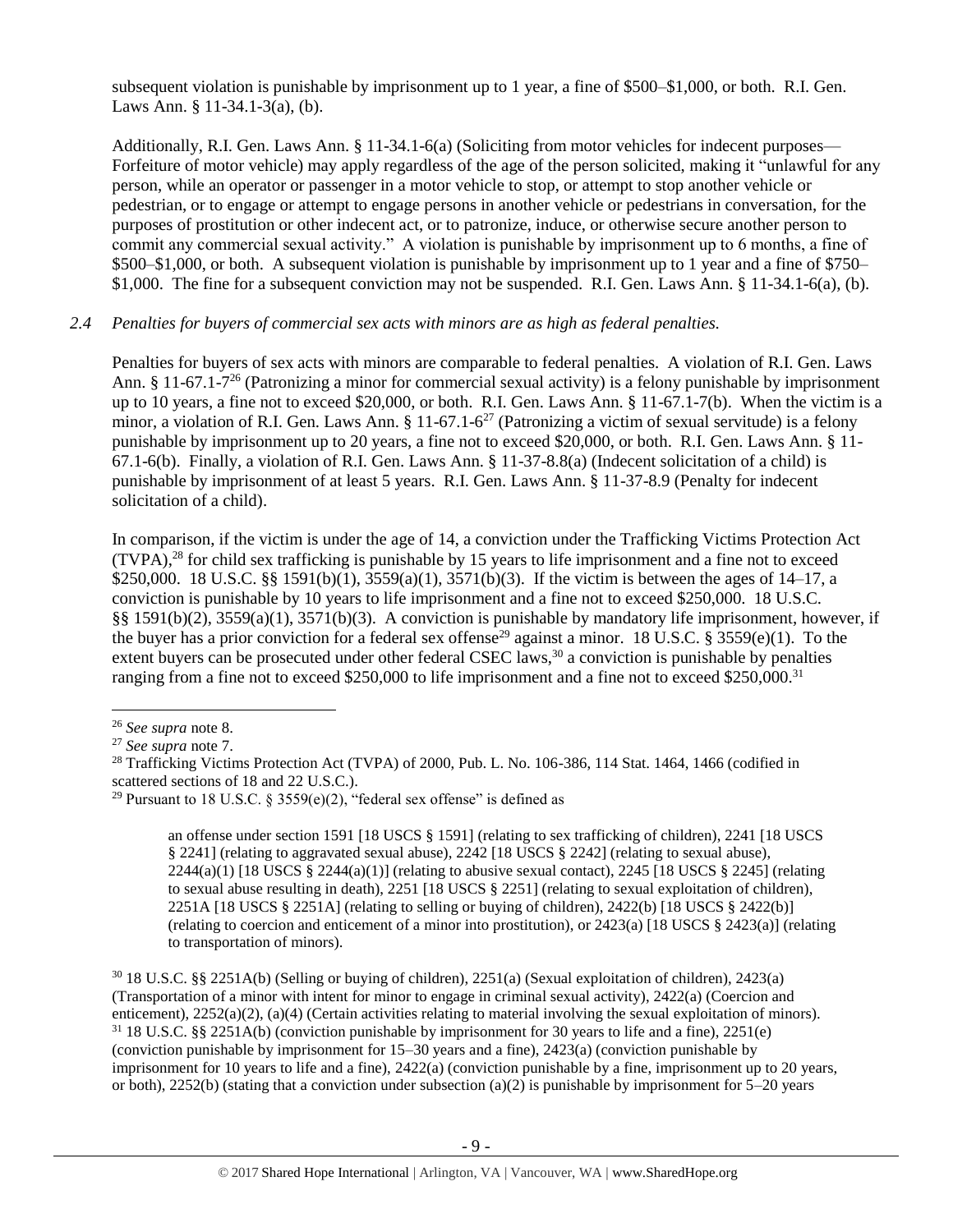*2.5 Using the Internet or electronic communications to lure, entice, or purchase, or attempt to lure, entice, or purchase commercial sex acts with a minor is a separate crime or results in an enhanced penalty for buyers.*

R.I. Gen. Laws Ann. § 11-37-8.8(a) (Indecent solicitation of a child) makes it a crime when a person "knowingly solicits another person under eighteen (18) years of age or one whom he or she believes is a person under eighteen (18) years of age for the purpose of engaging in an act of prostitution."<sup>32</sup> This statute applies when a buyer solicits a child "by any means including, but not limited to, in person, over the phone, in writing, by computer, through the Internet, or by advertisement of any kind." A conviction for solicitation is punishable by imprisonment of at least 5 years, and there is no separate or heightened penalty for using the Internet or other electronic communication as opposed to any other communication method. R.I. Gen. Laws Ann. §§ 11-37-8.8, 11-37-8.9.

*2.6 No age mistake defense is permitted for a buyer of commercial sex acts with any minor under 18.*

R.I. Gen. Laws Ann. § 11-67.1-7<sup>33</sup> (Patronizing a minor for commercial sexual activity), § 11-67.1-6<sup>34</sup> (Patronizing a victim of sexual servitude), and § 11-37-8.8(a) (Indecent solicitation of a child) are silent regarding the availability of a mistake of age defense.<sup>35</sup>

- 2.6.1 Recommendation: Amend R.I. Gen. Laws Ann. § 11-67.1-3 (Trafficking an individual), § 11-67.1-7 (Patronizing a minor for commercial sexual activity), § 11-67.1-6 (Patronizing a victim of sexual servitude), and Rhode Island's CSEC laws to expressly provide that the mistake of age defense is not available to a buyer of commercial sex with a minor under 18.
- *2.7 Base penalties for buying sex acts with a minor under 18 are sufficiently high and not reduced for older minors.*

Rhode Island's buyer-applicable trafficking laws do not stagger penalties based on a minor's age and provide sufficiently high penalties. A conviction under R.I. Gen. Laws Ann. § 11-67.1-7<sup>36</sup> (Patronizing a minor for commercial sexual activity) is punishable by imprisonment for up to 10 years. R.I. Gen. Laws Ann. § 11-67.1- 7(b). If the victim is a minor, a conviction under R.I. Gen. Laws Ann. § 11-67.1-6 <sup>37</sup> (Patronizing a victim of sexual servitude) is punishable by imprisonment for up to 20 years. R.I. Gen. Laws Ann. § 11-67.1-6(b).

Similarly, a conviction under Rhode Island's buyer-applicable CSEC law does not stagger penalties based on a minor's age, but penalties may not be sufficient. A conviction under R.I. Gen. Laws Ann. § 11-37-8.8(a) (Indecent solicitation of a child) is punishable by imprisonment of at least 5 years. R.I. Gen. Laws Ann. §§ 11- 9-1(c), 11-37-8.9.

 $\overline{a}$ 

and a fine, while a conviction under subsection (a)(4) is punishable by imprisonment up to 10 years, a fine, or both); *see also* 18 U.S.C. §§ 3559(a)(1) (classifying all of the above listed offenses as felonies), 3571(b)(3) (providing a fine up to \$250,000 for any felony conviction).

<sup>32</sup> *See supra* Component 1.2 for a full description of the substantive provisions of R.I. Gen. Laws Ann. § 11-37- 8.8(a) and the definition of "solicit" provided in R.I. Gen. Laws Ann. § 11-37-8.8(b).

<sup>33</sup> *See supra* note [8.](#page-2-0)

<sup>34</sup> *See supra* note [7.](#page-2-1)

<sup>35</sup> R.I. Gen. Laws Ann. § 11-67.1-5(b) (Sexual servitude) prohibits a mistake of age defense, stating, "It is not a defense in a prosecution under subsection (a)(1) of this section that  $\dots$  the defendant believed the minor was an adult." However, this offense is inapplicable to buyers of commercial sex acts with minors. *See supra* note [3.](#page-1-0)

<sup>36</sup> *See supra* note [8.](#page-2-0)

<sup>37</sup> *See supra* note [7.](#page-2-1)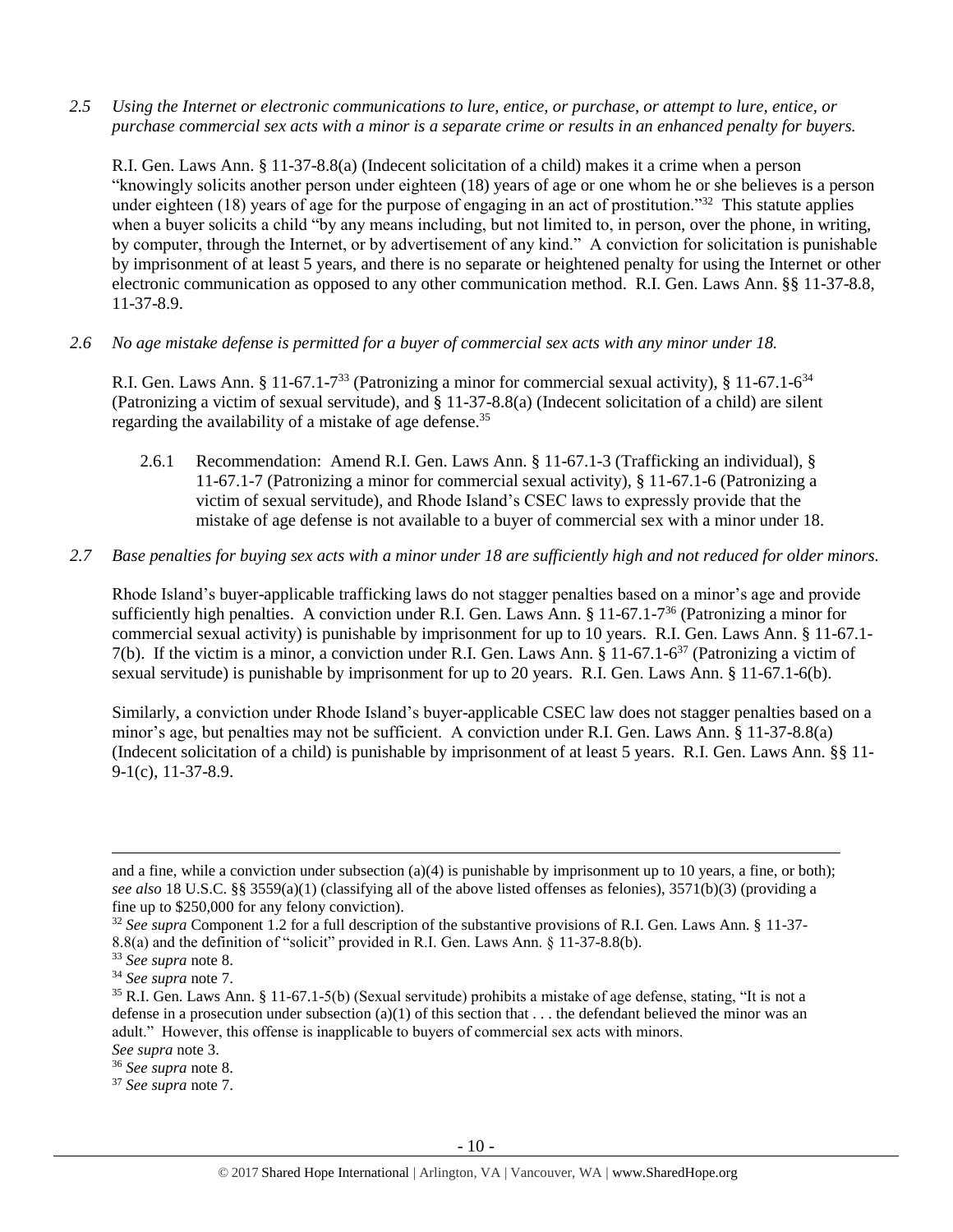## *2.8 Financial penalties for buyers of commercial sex acts with minors are sufficiently high to make it difficult for buyers to hide the crime.*

Financial penalties include fines, asset forfeiture, and restitution. Buyers convicted of violating either R.I. Gen. Laws Ann. § 11-67.1-7(a)<sup>38</sup> (Patronizing a minor for commercial sexual activity) or § 11-67.1-6(a)<sup>39</sup> (Patronizing a victim of sexual servitude) face fines up to \$20,000. R.I. Gen. Laws Ann. §§ 11-67.1-7(b), 11- 67.1-6(b). Further, buyers convicted of violating R.I. Gen. Laws Ann. § 11-9-1.3(a)(4) (Child pornography prohibited) face fines up to \$5,000. R.I. Gen. Laws Ann. §§ 11-9-1(c), 11-9-2, 11-9-1.3(b)(2). However, no fine is imposed upon buyers convicted of violating R.I. Gen. Laws Ann. § 11-37-8.8(a) (Indecent solicitation of a child). R.I. Gen. Laws Ann. § 11-37-8.9 (Penalty for indecent solicitation of a child).

R.I. Gen. Laws Ann. § 11-34.1-6(c) (Soliciting from motor vehicles for indecent purposes—Forfeiture of motor vehicle), Rhode Island's age-neutral solicitation from motor vehicles statute, provides for the discretionary, criminal forfeiture of any motor vehicle used by a buyer in committing the crime upon a buyer's subsequent conviction. Forfeiture is within the court's discretion and proceeds go to the victims of crimes identity fund. R.I. Gen. Laws Ann. § 11-34.1-6(c). However, no forfeiture provisions apply for violations of R.I. Gen. Laws Ann. § 11-67.1-7(a), § 11-67.1-6(a), or § 11-37-8.8(a).

Buyers are also subject to discretionary orders of restitution. R.I. Gen. Laws Ann. § 12-19-32 (Restitution) provides that "[i]n addition to or in lieu of any non-mandatory sanction imposed as part of a sentence or as a condition of probation, a judge at the time of sentencing may order restitution which may be in the form of monetary payment or some type of community restitution," and if the court orders a buyer to make restitution, R.I. Gen. Laws Ann. § 12-28-5.1 (Restitution) provides that "a civil judgment shall automatically be entered by the trial court against the defendant on behalf of the victim for that amount."

#### *2.9 Buying and possessing images of child sexual exploitation carries penalties as high as similar federal offenses.*

R.I. Gen. Laws Ann. § 11-9-1.3(a)(4) (Child pornography prohibited) makes it illegal for a person to "[k]nowingly possess any book, magazine, periodical, film, videotape, computer disk, computer file or any other material that contains an image of child pornography." R.I. Gen. Laws Ann. § 11-9-1.3(c)(1) defines "child pornography" as

any visual depiction, including any photograph, film, video, picture, or computer or computer-generated image or picture, whether made or produced by electronic, mechanical, or other means, of sexually explicit conduct where:

(i) The production of such visual depiction involves the use of a minor engaging in sexually explicit  $conduct:40$ 

(ii) Such visual depiction is a digital image, computer image, or computer-generated image of a minor engaging in sexually explicit conduct; or

 $\overline{\phantom{a}}$ 

- (ii) Bestiality;
- (iii) Masturbation;
- (iv) Sadistic or masochistic abuse; or

<sup>38</sup> *See supra* note [8.](#page-2-0)

<sup>39</sup> *See supra* note [7.](#page-2-1)

<sup>&</sup>lt;sup>40</sup> R.I. Gen. Laws Ann. § 11-9-1.3(c)(6) defines "sexually explicit conduct" as

<sup>(</sup>i) Graphic sexual intercourse, including genital-genital, oral-genital, anal-genital, or oral-anal, or lascivious sexual intercourse where the genitals, or pubic area of any person is exhibited;

<sup>(</sup>v) Graphic or lascivious exhibition of the genitals or pubic area of any person . . . .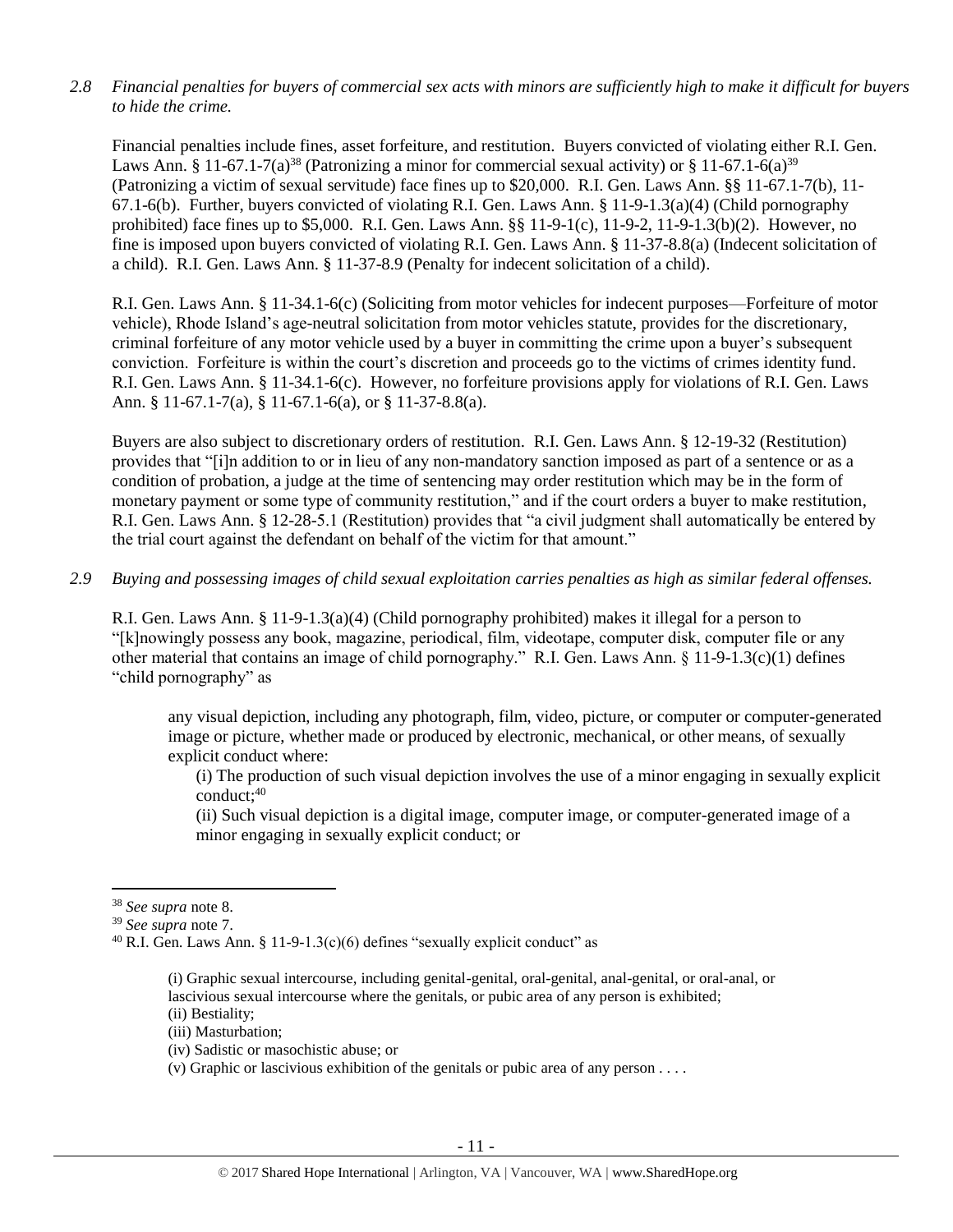(iii) Such visual depiction has been created, adapted, or modified to display an identifiable minor<sup>41</sup> engaging in sexually explicit conduct.

A violation of R.I. Gen. Laws Ann. § 11-9-1.3(a)(4) is punishable by imprisonment up to 5 years, a fine not to exceed \$5,000, or both. R.I. Gen. Laws Ann. § 11-9-1.3(b)(2).

In comparison, a federal conviction for possession of images of child sexual exploitation  $(ICSE)^{42}$  is generally punishable by imprisonment for 5–20 years and a fine not to exceed \$250,000.<sup>43</sup> Subsequent convictions, however, are punishable by imprisonment up to 40 years and a fine not to exceed \$250,000.<sup>44</sup>

- 2.9.1 Recommendation: Raise the penalty for possessing images of child sexual exploitation to reflect the seriousness of the offense.
- *2.10 Convicted buyers of commercial sex acts with minors are required to register as sex offenders*.

Buyers of sex with minors will be required to register as sex offenders. R.I. Gen. Laws Ann. § 11-37.1-3(a) (Registration required, persons covered) states,

<span id="page-11-0"></span>Any person who, in this or any other jurisdiction: (1) has been convicted of a criminal offense against a victim who is a minor, (2) has been convicted of a sexually violent offense, (3) has been determined to be a sexually violent predator,<sup>45</sup> (4) has committed an aggravated offense as defined in § 11-37.1-2, or (5) is a recidivist, as defined in § 11-37.1-4, shall be required to register his or her current address with the local law enforcement agency having jurisdiction over the city or town in which the person having

 $\overline{\phantom{a}}$ <sup>41</sup> R.I. Gen. Laws Ann. § 11-9-1.3(c)(4) defines an "identifiable minor" as the following:

- (i) Means a person:
	- (A) (I) Who was a minor at the time the visual depiction was created, adapted, or modified; or (II) Whose image as a minor was used in creating, adapting, or modifying the visual depiction; and

(ii) Who is recognizable as an actual person by the person's face, likeness, or other distinguishing

characteristic, such as a unique birthmark or other recognizable feature; and

(B) Shall not be construed to require proof of the actual identity of the identifiable minor.

 $42$  18 U.S.C. §§ 2252(a)(2), (a)(4) (Certain activities relating to material involving the sexual exploitation of minors),  $2252A(a)(2)$ –(3) (Certain activities relating to material constituting or containing child pornography), 1466A(a), (b) (Obscene visual representations of the sexual abuse of children).

<sup>43</sup> 18 U.S.C. §§ 2252(b) (stating that a conviction under subsection (a)(2) is punishable by imprisonment for 5–20 years and a fine, while a conviction under subsection (a)(4) is punishable by imprisonment up to 10 years, a fine, or both),  $2252A(b)(1)$  (a conviction is punishable by imprisonment for 5–20 years and a fine),  $1466A(a)$ , (b) (stating that a conviction under subsection (a) is "subject to the penalties provided in section  $2252A(b)(1)$ ," imprisonment for 5–20 years and a fine, while a conviction under subsection (b) is "subject to the penalties provided in section 2252A(b)(2)," imprisonment up to 10 years, a fine, or both); *see also* 18 U.S.C. §§ 3559(a)(1) (classifying all of the above listed offenses as felonies), 3571(b)(3) (providing a fine up to \$250,000 for any felony conviction).

<sup>44</sup> 18 U.S.C. §§ 2252(b) (stating if a person has a prior conviction under subsection (a)(2), or a list of other statutes, a conviction is punishable by a fine and imprisonment for 15–40 years, but if a person has a prior conviction under subsection (a)(4), or a list of other statutes, a conviction is punishable by a fine and imprisonment for  $10-20$  years),  $2252A(b)(1)$  (stating if a person has a prior conviction under subsection (a)(2), (a)(3), or a list of other statutes, a conviction is punishable by a fine and imprisonment for  $15-40$  years),  $1466A(a)$ , (b) (stating that the penalty scheme for section 2252A(b) applies); *see also* 18 U.S.C. §§ 3559(a)(1) (classifying all of the above listed offenses as felonies), 3571(b)(3) (providing a fine up to \$250,000 for any felony conviction).

<sup>45</sup> R.I. Gen. Laws Ann. § 11-37.1-2(l) defines a "sexually violent predator" as "a person who has been convicted of a sexually violent offense and who has a mental abnormality or personality disorder that makes the person likely to engage in predatory sexually violent offenses."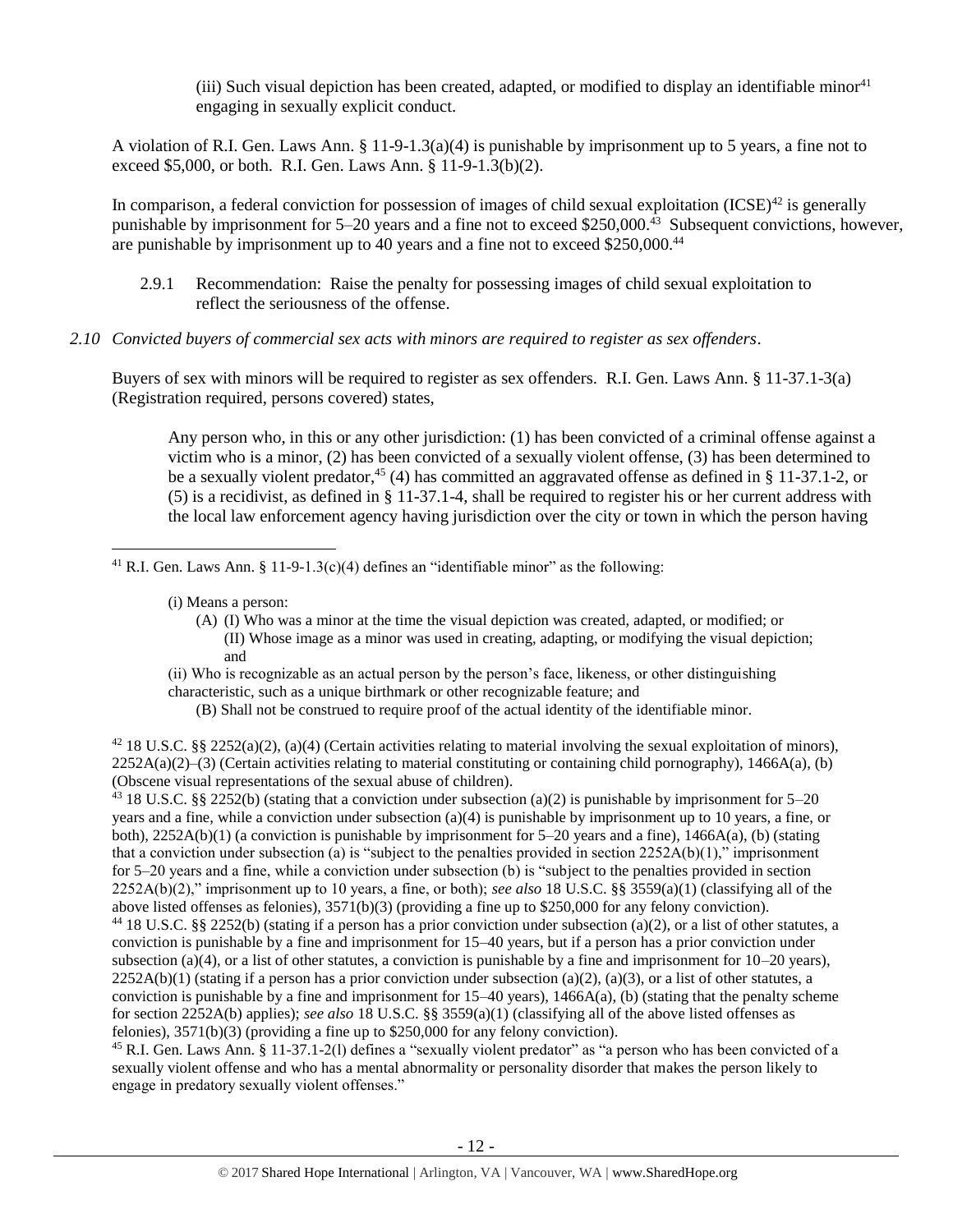<span id="page-12-0"></span>the duty to register resides for the time period specified in § 11-37.1-4.

R.I. Gen. Laws Ann. § 11-37.1-2(e)<sup>46</sup> (Definitions) defines a "criminal offense against a victim who is a minor" to include the following:

. . . .

(2) Enticement of a child in violation of § 11-26-1.5 [Enticement of children] with the intent to violate §§ 11-37-6 [Third degree sexual assault], 11-37-8 [Penalty for assault with intent to commit first degree sexual assault], 11-37-8.1 [First degree child molestation sexual assault], 11-37-8.3 [Second degree child molestation sexual assault];

(3) Any violation of § 11-37-6 [Third degree sexual assault], 11-37-8 [Penalty for assault with intent to commit first degree sexual assault], 11-37-8.1 [First degree child molestation sexual assault], or 11-37- 8.3 [Second degree child molestation sexual assault];

. . . .

 $\overline{\phantom{a}}$ 

(6) Any violation of § 11-9-1.3 [Child pornography prohibited];

(7) Any violation of § 11-37.1-10 [Penalties];

(8) Any violation of § 11-37-8.8 [Indecent solicitation of a child];

. . . .

(12) Any violation of §§ 11-67-6 [Repealed], 11-67.1-3(b) [Trafficking an individual], 11-67.1-4(b) [Forced labor], 11-67.1-5(c) [Sexual servitude], 11-67.1-6(b) [Patronizing a victim of sexual servitude], or 11-67.1-7 [Patronizing a minor for commercial sexual activity].

R.I. Gen. Laws Ann. § 11-37.1-2(k) defines a "sexually violent offense" as

any violation of § 11-37-2 [First degree sexual assault], 11-37-4 [Second degree sexual assault], 11-37- 6 [Third degree sexual assault], 11-37-8 [Penalty for assault with intent to commit first degree sexual assault], 11-37-8.1 [First degree child molestation sexual assault], 11-37-8.3 [Second degree child molestation sexual assault], or 11-5-1 [Assault with intent to commit specified felonies], . . . 11-67.1- 3(c) [Trafficking an individual], (where the victim was subject to sexual servitude), 11-67.1-5(d) [Sexual servitude], 11-67.1-6(c) [Patronizing a victim of sexual servitude]; or . . . where the specified felony is sexual assault . . . .

Additionally, an "aggravated offense" is defined as including "offenses involving sexual penetration of victims of any age through the use of force or the threat of use of force or offenses involving sexual penetration of victims who are fourteen (14) years of age or under." R.I. Gen. Laws Ann. § 11-37.1-2(a). Therefore, some buyers may still be required to register as sex offenders even if the crimes they committed are not otherwise listed.

<sup>&</sup>lt;sup>46</sup> The text of R.I. Gen. Law Ann. § 11-37.1-2 cited here and elsewhere in this report includes amendments made by the enactment of House Bill 5300 and Senate Bill 73 during the 2017 Regular Session of the Rhode Island Legislature (effective July 18, 2017 and July 19, 2017, respectively).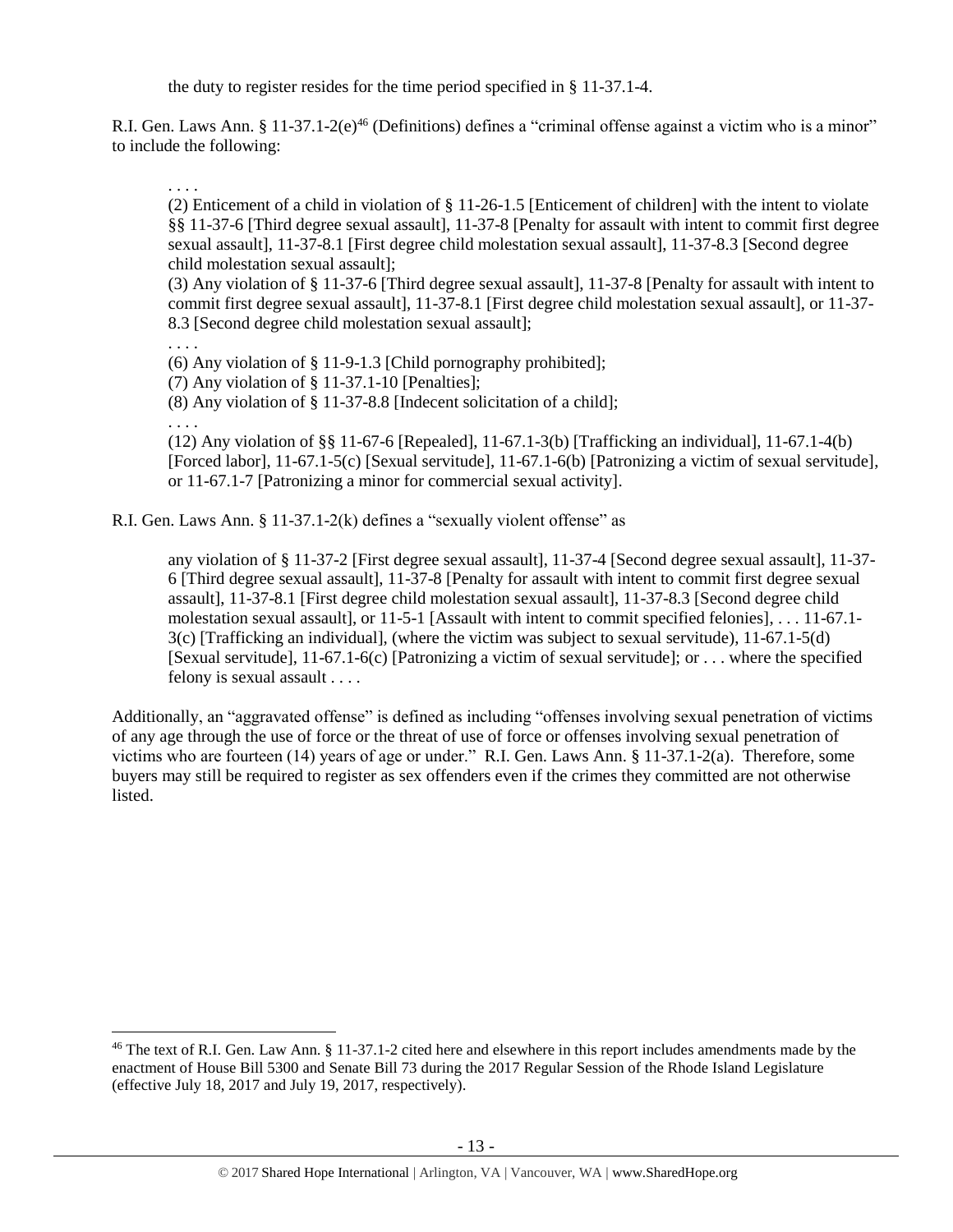#### **FRAMEWORK ISSUE 3: CRIMINAL PROVISIONS FOR TRAFFICKERS**

#### *Legal Components:*

- *3.1 Penalties for trafficking a child for sexual exploitation are as high as federal penalties.*
- *3.2 Creating and distributing images of child sexual exploitation carries penalties as high as similar federal offenses*.
- *3.3 Using the Internet or electronic communications to lure, entice, recruit, or sell commercial sex acts with a minor is a separate crime or results in an enhanced penalty for traffickers.*
- *3.4 Financial penalties for traffickers, including asset forfeiture, are sufficiently high*.
- *3.5 Convicted traffickers are required to register as sex offenders.*
- *3.6 Laws relating to termination of parental rights include sex trafficking or commercial sexual exploitation of children (CSEC) offenses as grounds for termination in order to prevent traffickers from exploiting their parental rights as a form of control.*

*\_\_\_\_\_\_\_\_\_\_\_\_\_\_\_\_\_\_\_\_\_\_\_\_\_\_\_\_\_\_\_\_\_\_\_\_\_\_\_\_\_\_\_\_\_\_\_\_\_\_\_\_\_\_\_\_\_\_\_\_\_\_\_\_\_\_\_\_\_\_\_\_\_\_\_\_\_\_\_\_\_\_\_\_\_\_\_\_\_\_\_\_\_\_*

## *Legal Analysis:*

*3.1 Penalties for trafficking a child for sexual exploitation are as high as federal penalties.* 

Traffickers of children for commercial sexual exploitation are subject to prosecution under several criminal statutes. When the victim is a minor, a violation of either R.I. Gen. Laws Ann. § 11-67.1-3<sup>47</sup> (Trafficking an individual) or § 11-67.1-5<sup>48</sup> (Sexual servitude) is a felony punishable by imprisonment up to 50 years, a fine not to exceed \$40,000, or both.<sup>49</sup> R.I. Gen. Laws Ann. §§ 11-67.1-3(b), 11-67.1-5(c).

Further, R.I. Gen. Laws Ann. § 11-9-1(c) (Exploitation for commercial or immoral purposes) prohibits "employ[ing] any child under the age of eighteen (18) years to any person for the purpose of prostitution." A conviction is punishable by imprisonment up to 20 years, a fine not to exceed \$20,000, or both. R.I. Gen. Laws Ann. § 11-9-1(c). A trafficker who does the same with a child under 16 in violation of R.I. Gen. Laws Ann. § 11-9-2 (Employment of children for unlawful purposes) is guilty of a misdemeanor that is punishable "for every such offense in the manner provided in  $[11-9-1(c)]$ ."<sup>50</sup> R.I. Gen. Laws Ann. § 11-9-2.

Lastly, R.I. Gen. Laws Ann. § 11-9.1-15 (Laundering of monetary instruments) may be used to prosecute traffickers. R.I. Gen. Laws Ann. § 11-9.1-15(a), (b) makes it a crime when a trafficker

(a) . . . conducts or attempts to conduct a financial transaction: (1) with the intent to promote the carrying on of specified unlawful activity; or . . . .

(b) . . . conducts or attempts to conduct a financial transaction: (1) knowing that the property involved in the transaction represents the proceeds of some form of unlawful activity, or has been or is being used to conduct or facilitate some form of unlawful activity; or (2) involving property represented as the proceeds of some form of unlawful activity, by a law enforcement officer or other person working at the direction or with the approval of an official authorized to investigate or prosecute violations of this section . . . .

"Specified unlawful activity" is defined in part under R.I. Gen. Laws Ann.  $\S 11-9.1-15(d)(6)(C)$ , (D) as

l

<sup>47</sup> *See supra* note [2.](#page-0-0)

<sup>48</sup> *See supra* note [3.](#page-1-0)

<sup>49</sup> *See supra* Component 1.1 for a full discussion of both R.I. Gen. Laws Ann. § 11-67.1-3 and § 11-67.1-5.

<sup>50</sup> *See supra* Component 1.2 for the substantive provisions of R.I. Gen. Laws Ann. § 11-9-1(c) and § 11-9-2.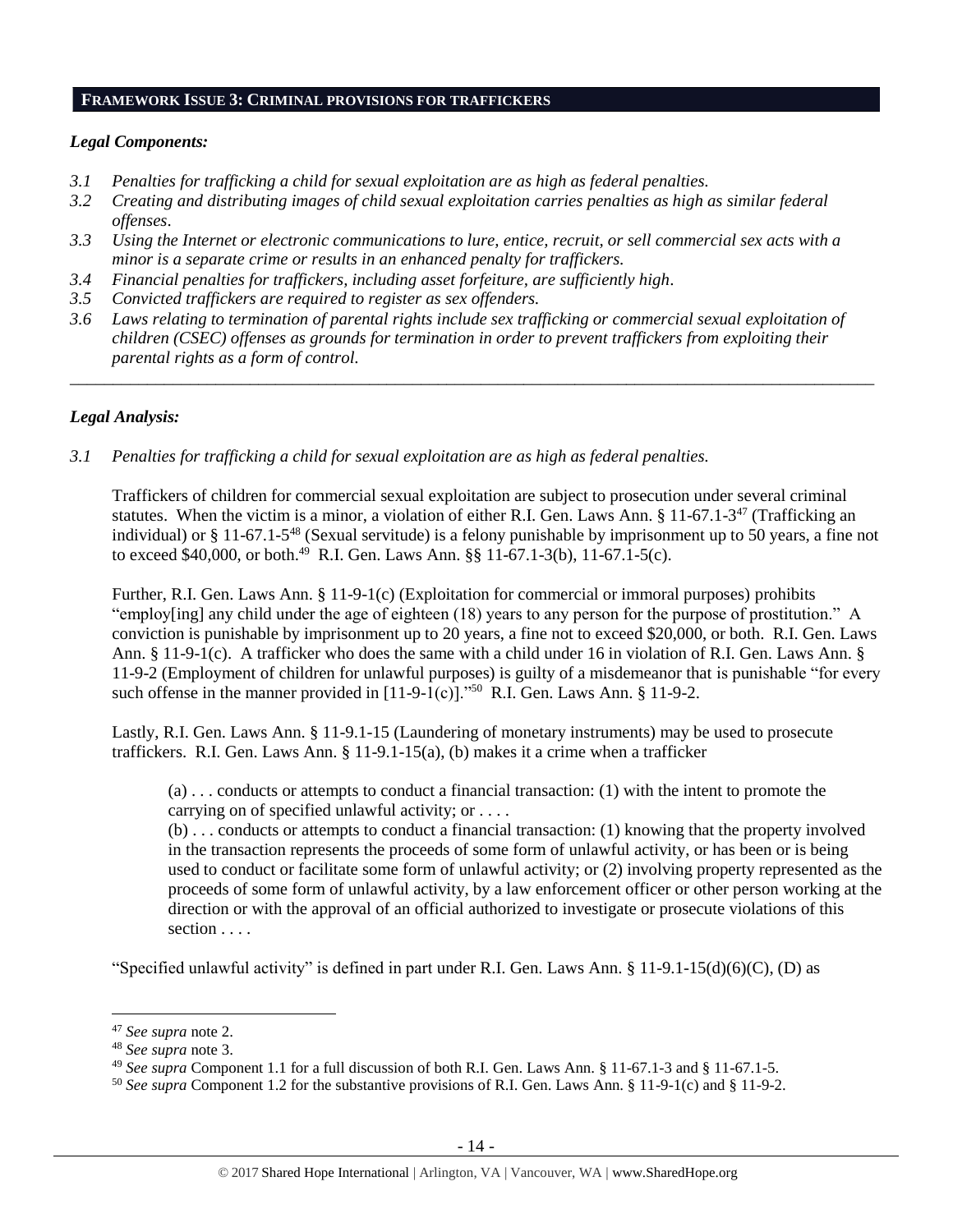(C) Any act or acts prohibited by the Rhode Island Racketeer Influenced and Corrupt Organizations Act (RICO), chapter 15 [Racketeer influenced and corrupt organizations] of title 7 [Corporations, associations, and partnerships];

(D) Any act constituting a felony pursuant to this title [Criminal offenses].

This definition of "specified unlawful activity" could be used to make R.I. Gen. Laws Ann. § 11-9.1-15(a), (b) applicable to a trafficker who violates R.I. Gen. Laws Ann. § 11-67.1-3 (Trafficking an individual), § 11-67.1-5 (Sexual servitude), § 11-9-1(c) (Exploitation for commercial or immoral purposes), § 11-9-2 (Employment of children for unlawful purposes), or § 7-15-2(a)–(c) (Prohibited activities). Violations of R.I. Gen. Laws Ann. § 11-9.1-15(a), (b) are punishable by imprisonment up to 20 years, fines up to the greater of \$500,000 or "twice the value of the property involved in the transaction," or both fine and imprisonment. R.I. Gen. Laws Ann. § 11-9.1-15(a), (b). A trafficker convicted of R.I. Gen. Laws Ann. § 11-9.1-15(a), (b) also will be civilly liable to Rhode Island for "the greater of: (1) The value of the property, funds, or monetary instruments involved in the transaction; or (2) Ten thousand dollars (\$ 10,000)." R.I. Gen. Laws Ann. § 11-9.1-15(c).

In comparison, if the victim is under the age of 14, a conviction under the Trafficking Victims Protection Act  $(TVPA)^{51}$  for child sex trafficking is punishable by 15 years to life imprisonment and a fine not to exceed \$250,000. 18 U.S.C. §§ 1591(b)(1), 3559(a)(1), 3571(b)(3). If the victim is between the ages of 14–17, a conviction is punishable by 10 years to life imprisonment and a fine not to exceed \$250,000. 18 U.S.C. §§ 1591(b)(2), 3559(a)(1), 3571(b)(3). A conviction is punishable by mandatory life imprisonment, however, if the trafficker has a prior conviction for a federal sex offense<sup>52</sup> against a minor. 18 U.S.C. § 3559(e)(1).

*3.2 Creating and distributing images of child sexual exploitation carries penalties as high as similar federal offenses*.

Traffickers who distribute images of child sexual exploitation (ICSE) or permit a child to be used in ICSE may be prosecuted under R.I. Gen. Laws Ann. § 11-9-1(b) (Exploitation for commercial or immoral purposes).<sup>53</sup> A first violation of R.I. Gen. Laws Ann. § 11-9-1(b) is punishable by imprisonment up to 10 years, a fine not to exceed \$10,000, or both, while a subsequent violation is punishable by imprisonment up to 15 years, a fine not to exceed \$15,000, or both. R.I. Gen. Laws Ann. § 11-9-1(b).

Additionally, it is a crime to "[k]nowingly produce" or to "[k]nowingly mail, transport, deliver or transfer by any means" ICSE. R.I. Gen. Laws Ann. § 11-9-1.3(a)(1), (2) (Child pornography prohibited). Violations are punishable by imprisonment up to 15 years, a fine not to exceed \$5,000, or both. R.I. Gen. Laws Ann. § 11-9-  $1.3(b)(1)$ .

In comparison, if the victim is under the age of 14, a conviction under the TVPA for child sex trafficking is punishable by 15 years to life imprisonment and a fine not to exceed \$250,000. 18 U.S.C. §§ 1591(b)(1),  $3559(a)(1)$ ,  $3571(b)(3)$ . If the victim is between the ages of  $14-17$ , a conviction is punishable by 10 years to life imprisonment and a fine not to exceed \$250,000. 18 U.S.C. §§ 1591(b)(2), 3559(a)(1), 3571(b)(3). A conviction is punishable by mandatory life imprisonment, however, if the trafficker has a prior conviction for a federal sex offense<sup>54</sup> against a minor. 18 U.S.C. § 3559(e)(1). Additionally, a federal conviction for distribution of  $ICSE<sup>55</sup>$  is generally punishable by imprisonment for 5–20 years and a fine not to exceed

 $\overline{a}$ 

<sup>51</sup> *See supra* note [28.](#page-8-0)

<sup>52</sup> *See supra* note [29.](#page-8-1) 

<sup>53</sup> *See supra* Component 1.2 for the substantive provisions of R.I. Gen. Laws Ann. § 11-9-1(b).

<sup>54</sup> *See supra* note [29.](#page-8-1)

<sup>&</sup>lt;sup>55</sup> 18 U.S.C. §§ 2252(a)(1), (a)(2), (a)(3) (Certain activities relating to material involving the sexual exploitation of minors),  $2252A(a)(2)$ ,  $(a)(3)$  (Certain activities relating to material constituting or containing child pornography), 1466A(a) (Obscene visual representations of the sexual abuse of children).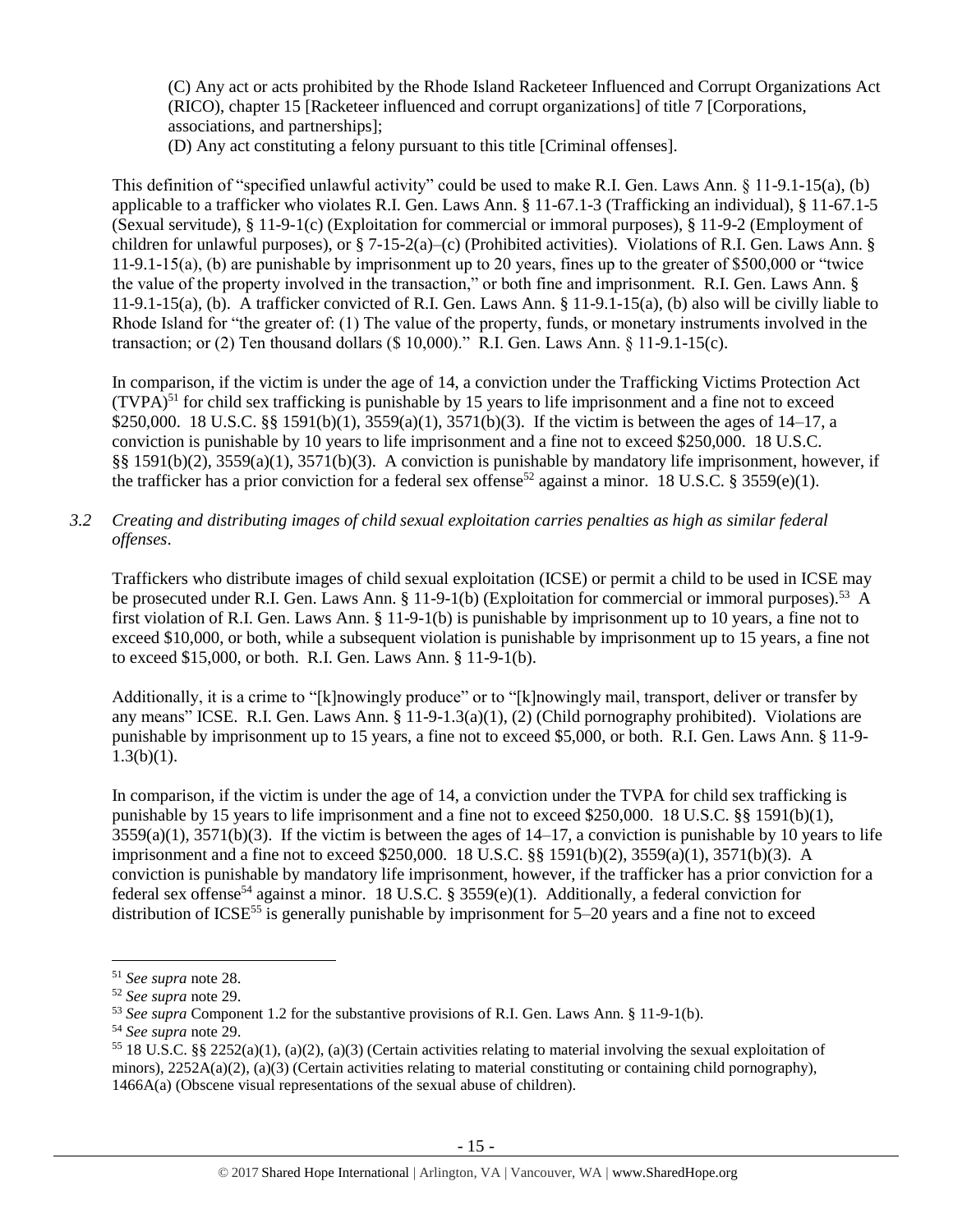\$250,000.<sup>56</sup> Subsequent convictions, however, are punishable by imprisonment up to 40 years and a fine not to exceed \$250,000.<sup>57</sup>

*3.3 Using the Internet or electronic communications to lure, entice, recruit, or sell commercial sex acts with a minor is a separate crime or results in an enhanced penalty for traffickers.*

R.I. Gen. Laws Ann. § 11-37-8.8(a) (Indecent solicitation of a child) makes it a crime when a person "knowingly solicits another person under eighteen (18) years of age or one whom he or she believes is a person under eighteen (18) years of age for the purpose of engaging in an act of prostitution or in any act in violation of chapter 9 [Children], 34 [Prostitution and lewdness][Repealed],<sup>58</sup> or 37 [Sexual assault] of this title."<sup>59</sup> This statute applies when a trafficker solicits a child "by any means including, but not limited to, in person, over the phone, in writing, by computer, through the Internet, or by advertisement of any kind." R.I. Gen. Laws Ann. § 11-37-8.8(b). A violation is punishable by imprisonment of at least 5 years, and there is no separate or heightened penalty for using the Internet or electronic communications as opposed to any other communication method. R.I. Gen. Laws Ann. §§ 11-37-8.8, 11-37-8.9.

# *3.4 Financial penalties for traffickers, including asset forfeiture, are sufficiently high*.

Financial penalties include fines, asset forfeiture, and restitution. Traffickers convicted of violating either R.I. Gen. Laws Ann. § 11-67.1-3(a)<sup>60</sup> (Trafficking an individual) or § 11-67.1-5(a)<sup>61</sup> (Sexual servitude) face fines up to \$40,000. R.I. Gen. Laws Ann. §§ 11-67.1-3(b), 11-67.1-5(b). Further, traffickers convicted of violating R.I. Gen. Laws Ann. § 11-9-1(c) (Exploitation for commercial or immoral purposes) or § 11-9-2 (Employment of children for unlawful purposes) face fines up to \$20,000. R.I. Gen. Laws Ann. §§ 11-9-1(c), 11-9-2. In contrast, traffickers convicted under R.I. Gen. Laws Ann. § 11-9-1.3(a)(1) (Child pornography prohibited) only face fines up to \$5,000. R.I. Gen. Laws Ann. § 11-9-1.3(b)(1).

Restitution is mandatory for traffickers who violate R.I. Gen. Laws Ann. § 11-67.1-3 or § 11-67.1-5. R.I. Gen. Laws Ann. § 11-67.1-10(a)<sup>62</sup> (Restitution) states,

<span id="page-15-0"></span>The court shall order a person convicted of an offense under §§11-67.1-3, 11-67.1-4, or 11-67.1-5 to

 $\overline{a}$ 

<sup>&</sup>lt;sup>56</sup> 18 U.S.C. §§ 2252(b) (stating that a conviction under subsection (a)(1), (a)(2), or (a)(3) is punishable by imprisonment for  $5-20$  years and a fine),  $2252A(b)(1)$  (a conviction is punishable by imprisonment for  $5-20$  years and a fine), 1466A(a), (b) (stating that a conviction under subsection (a) is "subject to the penalties provided in section 2252A(b)(1)," imprisonment for 5–20 years and a fine, while a conviction under subsection (b) is "subject to the penalties provided in section 2252A(b)(2)," imprisonment up to 10 years, a fine, or both); *see also* 18 U.S.C. §§  $3559(a)(1)$  (classifying all of the above listed offenses as felonies),  $3571(b)(3)$  (providing a fine up to \$250,000 for any felony conviction).

 $57$  18 U.S.C. §§ 2252(b) (stating if a person has a prior conviction under subsection (a)(1), (a)(2), or (a)(3) or a list of other statutes, a conviction is punishable by a fine and imprisonment for 15–40 years), 2252A(b)(1) (stating if a person has a prior conviction under subsection (a)(2), (a)(3), or a list of other statutes, a conviction is punishable by a fine and imprisonment for 15–40 years), 1466A(a), (b) (stating that the penalty scheme for section 2252A(b) applies); *see also* 18 U.S.C. §§ 3559(a)(1) (classifying all of the above listed offenses as felonies), 3571(b)(3) (providing a fine up to \$250,000 for any felony conviction).

 $58$  This law was last amended in 2004 and appears to not have been updated to refer to 11-34.1 (Commercial sexual activity), which replaced 11-34 in 2009.

<sup>59</sup> *See supra* Component 1.2 for a full description of the substantive provisions of R.I. Gen. Laws Ann. § 11-37- 8.8(a); *see supra* note [10](#page-3-1) the definition of "solicit."

<sup>60</sup> *See supra* note [2.](#page-0-0)

<sup>61</sup> *See supra* note [3.](#page-1-0)

 $62$  The text of R.I. Gen. Law Ann. § 11-67.1-10 cited here and elsewhere in this report includes amendments made by the enactment of House Bill 5300 and Senate Bill 73 during the 2017 Regular Session of the Rhode Island Legislature (effective July 18, 2017 and July 19, 2017, respectively).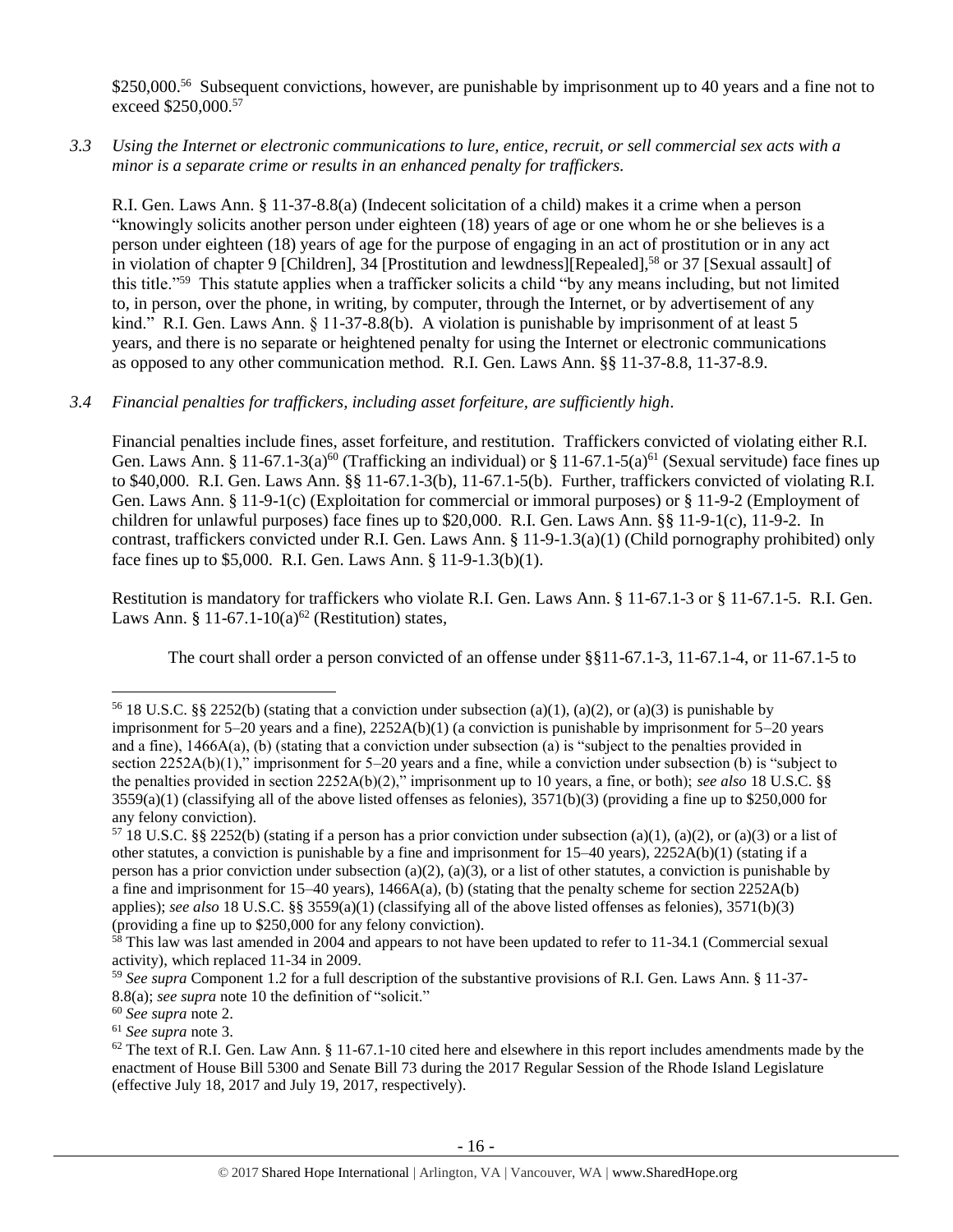pay restitution to the victim of the offense for:

(1) Expenses incurred or reasonably certain to be incurred by the victim as a result of the offense, including reasonable attorneys' fees and costs; and

(2) An amount equal to the greatest of the following, with no reduction for expenses the defendant incurred to maintain the victim:

(i) The gross income to the defendant for, or the value to the defendant of, the victim's labor or services or sexual activity;

(ii) The amount the defendant contracted to pay the victim; or

(iii) The value of the victim's labor or services or sexual activity, calculated under the minimum-wage and overtime provisions of the "Fair Labor Standards Act", 29 U.S.C. §201 et seq., or subsection (a)(2) of this section, whichever is greater, even if the provisions do not apply to the victim's labor or services or sexual activity.

Traffickers who commit other crimes are subject to discretionary orders of restitution. R.I. Gen. Laws Ann. § 12-19-32 (Restitution) provides that "[i]n addition to or in lieu of any non-mandatory sanction imposed as part of a sentence or as a condition of probation, a judge at the time of sentencing may order restitution which may be in the form of monetary payment or some type of community restitution," and if the court orders a buyer to make restitution, R.I. Gen. Laws Ann. § 12-28-5.1 (Restitution) provides that "a civil judgment shall automatically be entered by the trial court against the defendant on behalf of the victim for that amount."

Traffickers are also subject to mandatory criminal asset forfeiture. R.I. Gen. Laws Ann. § 11-67.1-11(a)<sup>63</sup> (Forfeiture) states,

On motion, the court shall order a person convicted of an offense under §§11-67.1-3, 11-67.1-4, or 11- 67.1-5 to forfeit any interest in real or personal property that:

<span id="page-16-0"></span>(1) Was used or intended to be used to commit or facilitate the commission of the offense; or (2) Constitutes proceeds or was derived from proceeds that the person obtained, directly or indirectly, as a result of the offense.

Notably, although R.I. Gen. Laws Ann. § 11-34.1-2(c) (Prostitution) requires prostituted persons to forfeit "[a]ny proceeds derived directly from a violation of" R.I. Gen. Laws Ann. § 11-34.1-2, no similar forfeiture provisions are imposed on traffickers under R.I. Gen. Laws Ann. § 11-34.1-7 (Pandering or permitting prostitution—not allowed).

## *3.5 Convicted traffickers are required to register as sex offenders.*

Traffickers convicted of violating Rhode Island's trafficking laws or certain CSEC laws will be required to register as a sex offender pursuant to R.I. Gen. Laws Ann. § 11-37.1-3(a) (Registration required, persons covered), which provides,

Any person who, in this or any other jurisdiction: (1) has been convicted of a criminal offense against a victim who is a minor, (2) has been convicted of a sexually violent offense, (3) has been determined to be a sexually violent predator,  $64$  (4) has committed an aggravated offense as defined in § 11-37.1-2, or (5) is a recidivist, as defined in § 11-37.1-4, shall be required to register his or her current address with the local law enforcement agency having jurisdiction over the city or town in which the person having the duty to register resides for the time period specified in § 11-37.1-4.

l

 $63$  The text of R.I. Gen. Law Ann. § 11-67.1-11 cited here and elsewhere in this report includes amendments made by the enactment of House Bill 5300 and Senate Bill 73 during the 2017 Regular Session of the Rhode Island Legislature (effective July 18, 2017 and July 19, 2017, respectively).

<sup>64</sup> *See supra* note [45.](#page-11-0)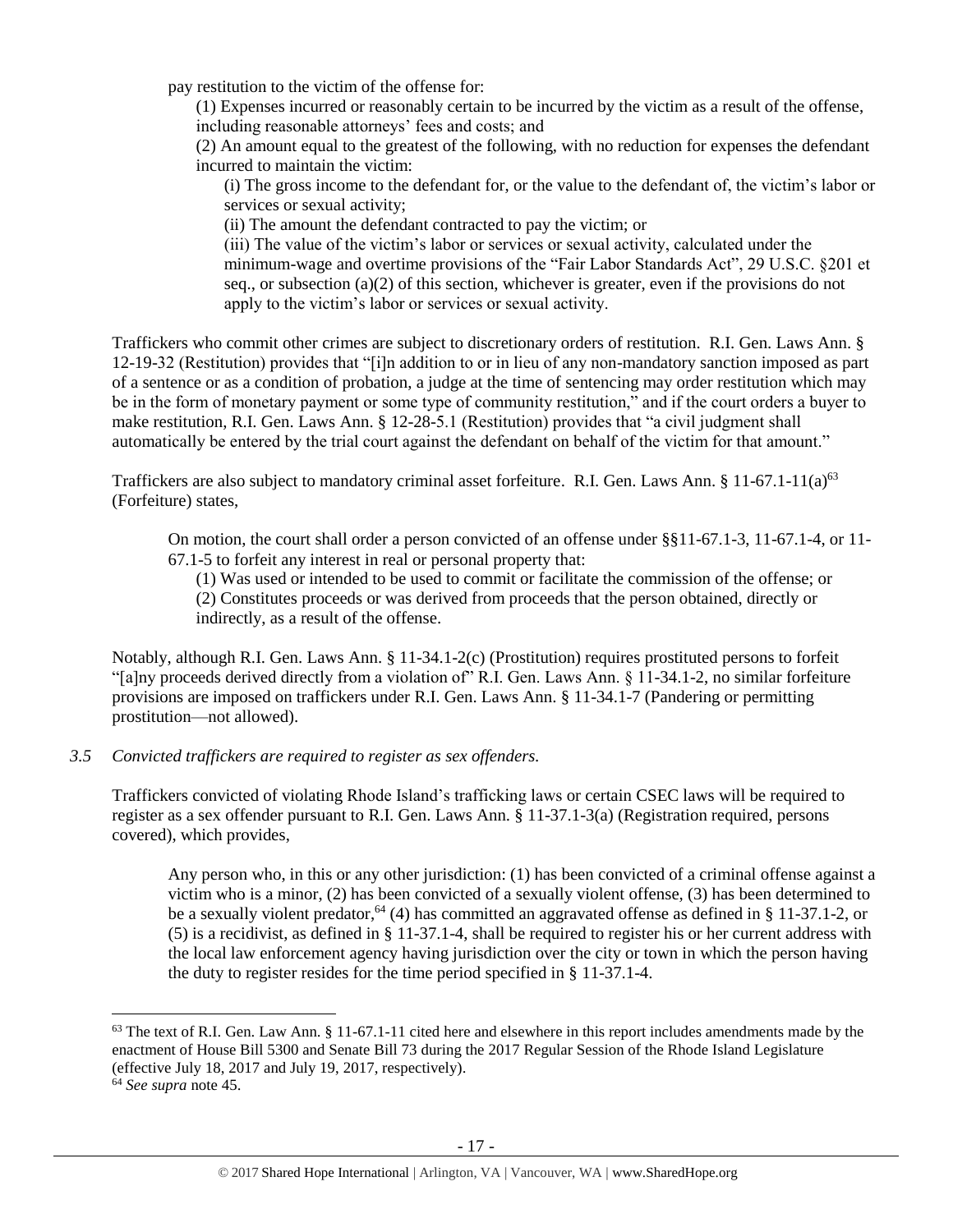R.I. Gen. Laws Ann. § 11-37.1-2(e)<sup>65</sup> (Definitions) defines a "criminal offense against a victim who is a minor" to include the following:

. . . .

(2) Enticement of a child in violation of § 11-26-1.5 [Enticement of children] with the intent to violate §§ 11-37-6 [Third degree sexual assault], 11-37-8 [Penalty for assault with intent to commit first degree sexual assault], 11-37-8.1 [First degree child molestation sexual assault], 11-37-8.3 [Second degree child molestation sexual assault];

(3) Any violation of § 11-37-6 [Third degree sexual assault], 11-37-8 [Penalty for assault with intent to commit first degree sexual assault], 11-37-8.1 [First degree child molestation sexual assault], or 11-37- 8.3 [Second degree child molestation sexual assault];

. . . .

(5) Any violation of § 11-9-1(b) or (c) [Exploitation for commercial or immoral purposes]; or

(6) Any violation of § 11-9-1.3 [Child pornography prohibited];

(7) Any violation of § 11-37.1-10 [Penalties];

(8) Any violation of § 11-37-8.8 [Indecent solicitation of a child];

. . . .

(12) Any violation of §§ 11-67-6 [Repealed], 11-67.1-3(b) [Trafficking an individual], 11-67.1-4(b) [Forced labor], 11-67.1-5(c) [Sexual servitude], 11-67.1-6(b) [Patronizing a victim of sexual servitude], or 11-67.1-7 [Patronizing a minor for commercial sexual activity].

R.I. Gen. Laws Ann. § 11-37.1-2(k) defines a "sexually violent offense" as

any violation of § 11-37-2 [First degree sexual assault], 11-37-4 [Second degree sexual assault], 11-37- 6 [Third degree sexual assault], 11-37-8 [Penalty for assault with intent to commit first degree sexual assault], 11-37-8.1 [First degree child molestation sexual assault], 11-37-8.3 [Second degree child molestation sexual assault], or 11-5-1 [Assault with intent to commit specified felonies], . . . 11-67.1- 3(c) [Trafficking an individual], (where the victim was subject to sexual servitude), 11-67.1-5(d) [Sexual servitude], 11-67.1-6(c) [Patronizing a victim of sexual servitude]; or . . . where the specified felony is sexual assault . . . .

Additionally, an "aggravated offense" is defined as including "offenses involving sexual penetration of victims of any age through the use of force or the threat of use of force or offenses involving sexual penetration of victims who are fourteen (14) years of age or under." R.I. Gen. Laws Ann. § 11-37.1-2(a). Therefore, some traffickers may be required to register as sex offenders even if the crimes they committed are not otherwise listed.

*3.6 Laws relating to termination of parental rights include sex trafficking or commercial sexual exploitation of children (CSEC) offenses as grounds for termination in order to prevent traffickers from exploiting their parental rights as a form of control.* 

R.I. Gen. Laws Ann. § 15-7-7(a) (Termination of parental rights) does not expressly include violations of Rhode Island's trafficking or CSEC laws as grounds for terminating parental rights. Instead, R.I. Gen. Laws Ann. §  $15-7-7(a)(2)$  authorizes the court to terminate parental rights to a child where

The parent is unfit by reason of conduct or conditions seriously detrimental to the child; such as, but not limited to, the following:

(i) Institutionalization of the parent, including imprisonment, for a duration as to render it

 $\overline{a}$ 

<sup>65</sup> *See supra* note [46.](#page-12-0)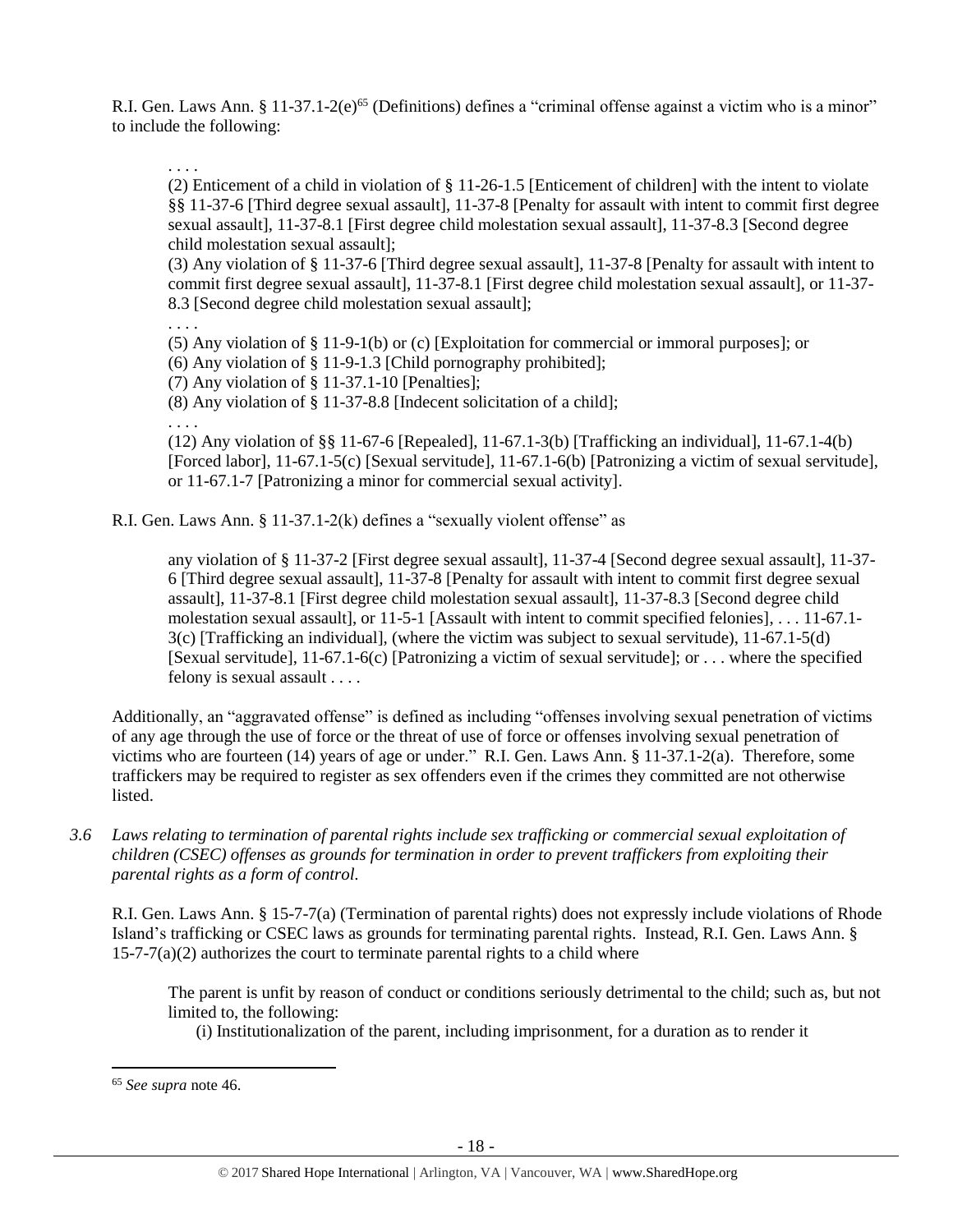improbable for the parent to care for the child for an extended period of time; (ii) Conduct toward any child of a cruel or abusive nature;

. . . .

(iv) The child has been placed with the department for children, youth, and families and the court has previously involuntarily terminated parental rights to another child of the parent and the parent continues to lack the ability or willingness to respond to services which would rehabilitate the parent and provided further that the court finds it is improbable that an additional period of services would result in reunification within a reasonable period of time considering the child's age and the need for a permanent home;

(v) The parent has subjected the child to aggravated circumstances, which circumstances shall be abandonment, torture, chronic abuse and sexual abuse;

. . . .

(vii) The parent has exhibited behavior or conduct that is seriously detrimental to the child, for a duration as to render it improbable for the parent to care for the child for an extended period of time.

3.6.1 Recommendation: Amend R.I. Gen. Laws Ann. § 15-7-7(a)(2) (Termination of parental rights) to include a violation of R.I. Gen. Laws Ann. § 11-67.1-3 (Trafficking an individual), § 11-67.1-5 (Sexual servitude), and Rhode Island's CSEC laws as grounds for terminating parental rights.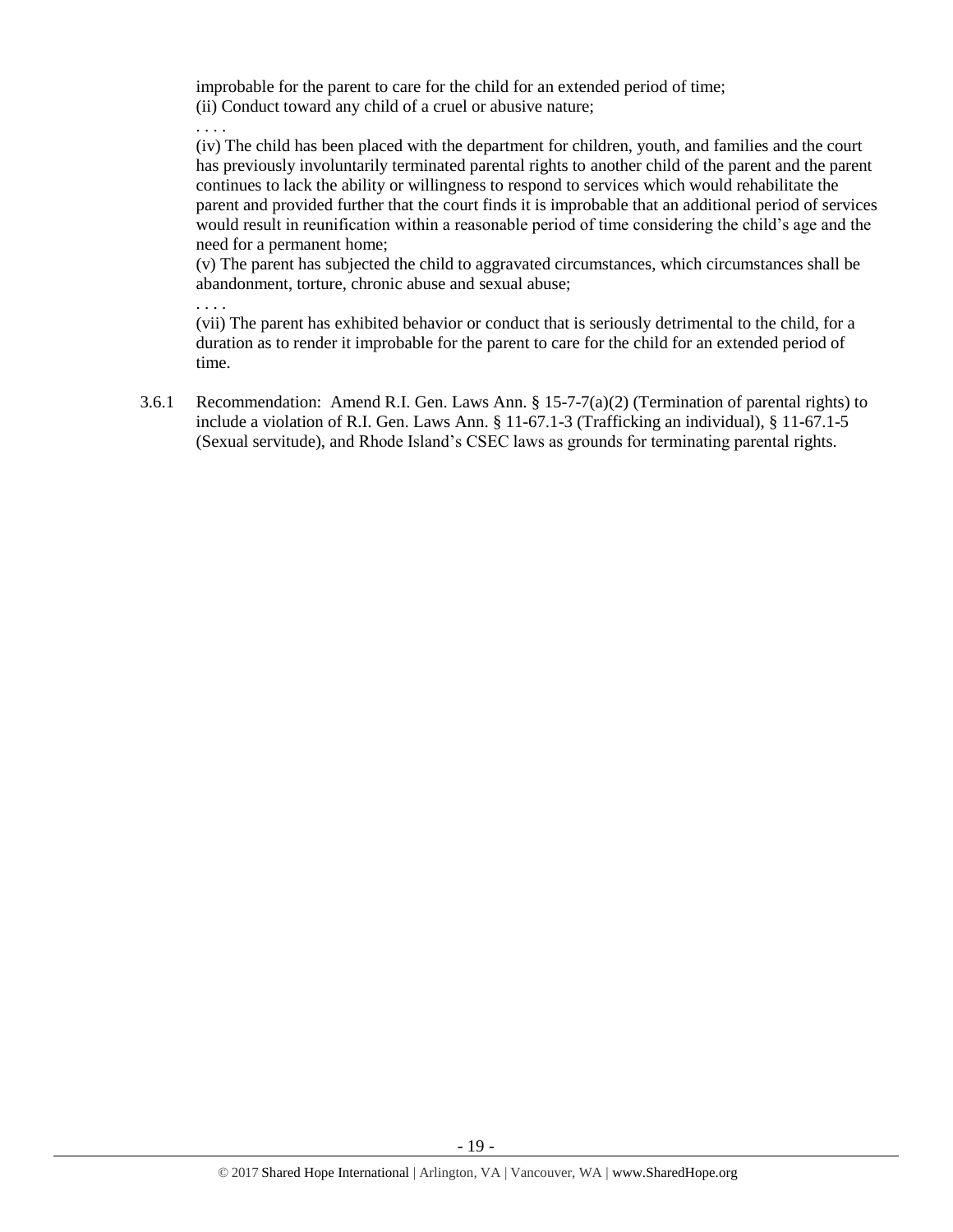#### **Framework Issue 4: Criminal provisions for facilitators**

#### *Legal Components:*

- *4.1 The acts of assisting, enabling, or financially benefitting from child sex trafficking are included as criminal offenses in the state sex trafficking statute.*
- *4.2 Financial penalties, including asset forfeiture laws, are in place for those who benefit financially from or aid and assist in committing domestic minor sex trafficking.*
- *4.3 Promoting and selling child sex tourism is illegal.*
- *4.4 Promoting and selling images of child sexual exploitation carries penalties as high as similar federal offenses. \_\_\_\_\_\_\_\_\_\_\_\_\_\_\_\_\_\_\_\_\_\_\_\_\_\_\_\_\_\_\_\_\_\_\_\_\_\_\_\_\_\_\_\_\_\_\_\_\_\_\_\_\_\_\_\_\_\_\_\_\_\_\_\_\_\_\_\_\_\_\_\_\_\_\_\_\_\_\_\_\_\_\_\_\_\_\_\_\_\_\_\_\_\_*

#### *Legal Analysis:*

*4.1 The acts of assisting, enabling, or financially benefitting from child sex trafficking are included as criminal offenses in the state sex trafficking statute*.

Rhode Island's trafficking offenses do not prohibit the acts of assisting, enabling, or financially benefitting from child sex trafficking. Rather, R.I. Gen. Laws Ann.  $\S 11-67.1-3(a)(2)^{66}$  (Trafficking an individual) prohibits an individual from "recruit[ing], transport[ing], transfer[ring], harbor[ing], provid[ing], obtain[ing], isolat[ing], maintain[ing], or entic[ing] an individual in furtherance of . . . sexual servitude . . . ." While this language could reach some facilitators, it does not include terms such as benefitting, assisting, or aiding, which are more broadly applicable to facilitators.

Similarly, R.I. Gen. Laws Ann. § 11-67.1-5<sup>67</sup> (Sexual servitude) prohibits an individual from "maintain[ing] or mak[ing] available a minor for the purpose of engaging the minor in commercial sexual activity . . . ." To the extent that either R.I. Gen. Laws Ann. § 11-67.1-3 or § 11-67.1-5 apply to facilitators, a conviction is punishable by imprisonment up to 50 years, a fine not to exceed \$40,000, or both, when the victim is a minor. R.I. Gen. Laws Ann. §§ 11-67.1-3(b), 11-67.1-5(c).

Further, R.I. Gen. Laws Ann. § 11-9.1-15 (Laundering of monetary instruments)<sup>68</sup> may be used to prosecute a facilitator who commits a violation of R.I. Gen. Laws Ann. § 11-67.1-3 (Trafficking an individual), § 11-67.1-5 (Sexual servitude),  $\S 11-34.1-7(a)$  or (b) (Pandering or permitting prostitution—not allowed), or  $\S 7-15-2$ (Prohibited activities). A violation is punishable by imprisonment up to 20 years, a fine up to the greater of \$500,000 or "twice the value of the property involved in the transaction," or both. R.I. Gen. Laws Ann. § 11- 9.1-15(a), (b). A facilitator would also be civilly liable to Rhode Island for "the greater of: (1) The value of the property, funds, or monetary instruments involved in the transaction; or (2) Ten thousand dollars (\$ 10,000)." R.I. Gen. Laws Ann. § 11-9.1-15(c).

Lastly, a business entity may be liable for facilitating trafficking-related conduct under R.I. Gen. Laws Ann. § 11-67.1-8 (Business entity liability), which states,

- (a) A person that is a business entity may be prosecuted for an offense under §§11-67.1-3 through 11- 67.1-7 of this chapter only if:
	- (1) The entity knowingly engages in conduct that constitutes human trafficking; or
	- (2) An employee or nonemployee agent of the entity engages in conduct that constitutes human trafficking and the conduct is part of a pattern of activity in violation of this chapter for the benefit

 $\overline{\phantom{a}}$ 

<sup>66</sup> *See supra* note [2.](#page-0-0)

<sup>67</sup> *See supra* note [3.](#page-1-0)

<sup>68</sup> *See supra* Component 3.1 for the substantive provisions of R.I. Gen. Laws Ann. § 11-9.1-15.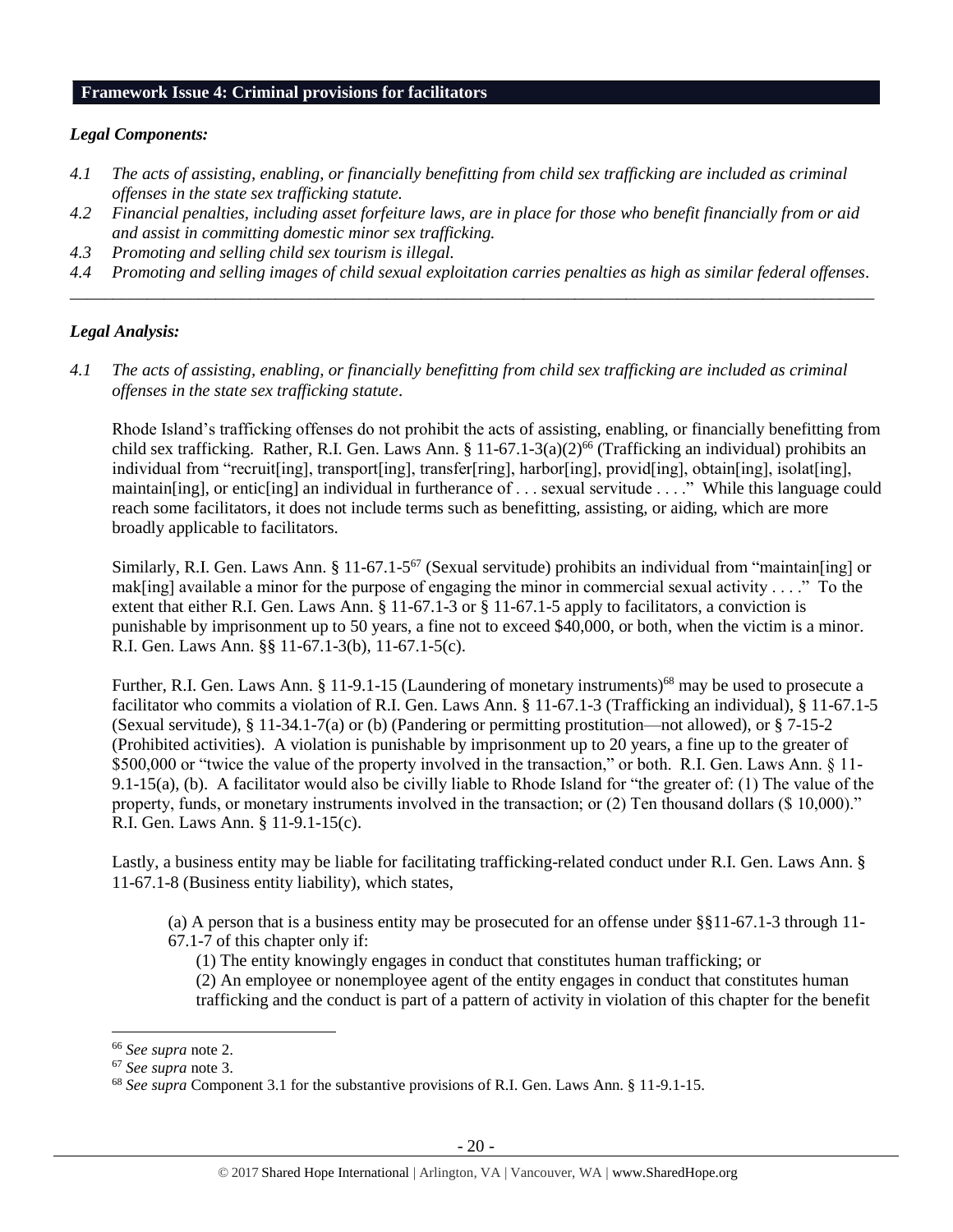of the entity, which the entity knew was occurring and failed to take effective action to stop. (b) When a person that is a business entity is prosecuted for an offense under §§11-67.1-3 through 11- 67.1-7, the court may consider the severity of the entity's conduct and order penalties in addition to those otherwise provided for the offense, including:

(1) A fine of not more than fifty thousand dollars (\$50,000) per offense;

- (2) Disgorgement of profit from activity in violation of this chapter; and
- (3) Debarment from state and local government contracts.
- 4.1.1 Recommendation: Amend R.I. Gen. Laws Ann. § 11-67.1-3 (Trafficking an individual) to include "aiding," "assisting," or "knowingly benefitting" from human trafficking to ensure that R.I. Gen. Laws Ann. § 11-67.1-3 expressly applies to facilitators.
- *4.2 Financial penalties, including asset forfeiture laws, are in place for those who benefit financially from or aid and assist in committing domestic minor sex trafficking.*

Financial penalties include fines, asset forfeiture, and restitution. To the extent that either R.I. Gen. Laws Ann. § 11-67.1-3<sup>69</sup> (Trafficking an individual) or § 11-67.1-5<sup>70</sup> (Sexual servitude) apply, facilitators face fines up to \$40,000 when the victim is a minor. R.I. Gen. Laws Ann. §§ 11-67.1-3(b), 11-67.1-5(c).

Facilitators are subject to mandatory restitution for violations of R.I. Gen. Laws Ann. § 11-67.1-3 and § 11- 67.1-5. R.I. Gen. Laws Ann. § 11-67.1-10(a)<sup>71</sup> (Restitution) states,

The court shall order a person convicted of an offense under §§11-67.1-3, 11-67.1-4, or 11-67.1-5 to pay restitution to the victim of the offense for:

(1) Expenses incurred or reasonably certain to be incurred by the victim as a result of the offense, including reasonable attorneys' fees and costs; and

(2) An amount equal to the greatest of the following, with no reduction for expenses the defendant incurred to maintain the victim:

(i) The gross income to the defendant for, or the value to the defendant of, the victim's labor or services or sexual activity;

(ii) The amount the defendant contracted to pay the victim; or

(iii) The value of the victim's labor or services or sexual activity, calculated under the minimum-wage and overtime provisions of the "Fair Labor Standards Act", 29 U.S.C. §201 et seq., or subsection (a)(2) of this section, whichever is greater, even if the provisions do not apply to the victim's labor or services or sexual activity.

Facilitators who commit other crimes are subject to discretionary orders of restitution. R.I. Gen. Laws Ann. § 12-19-32 (Restitution) provides that "[i]n addition to or in lieu of any non-mandatory sanction imposed as part of a sentence or as a condition of probation, a judge at the time of sentencing may order restitution which may be in the form of monetary payment or some type of community restitution," and if the court orders a buyer to make restitution, R.I. Gen. Laws Ann. § 12-28-5.1 (Restitution) provides that "a civil judgment shall automatically be entered by the trial court against the defendant on behalf of the victim for that amount."

Additionally, facilitators are subject to mandatory criminal asset forfeiture. R.I. Gen. Laws Ann. § 11-67.1-  $11(a)^{72}$  (Forfeiture) states,

l

<sup>71</sup> *See supra* note [62.](#page-15-0)

<sup>69</sup> *See supra* note [2.](#page-0-0)

<sup>70</sup> *See supra* note [3.](#page-1-0)

<sup>72</sup> *See supra* note [63.](#page-16-0)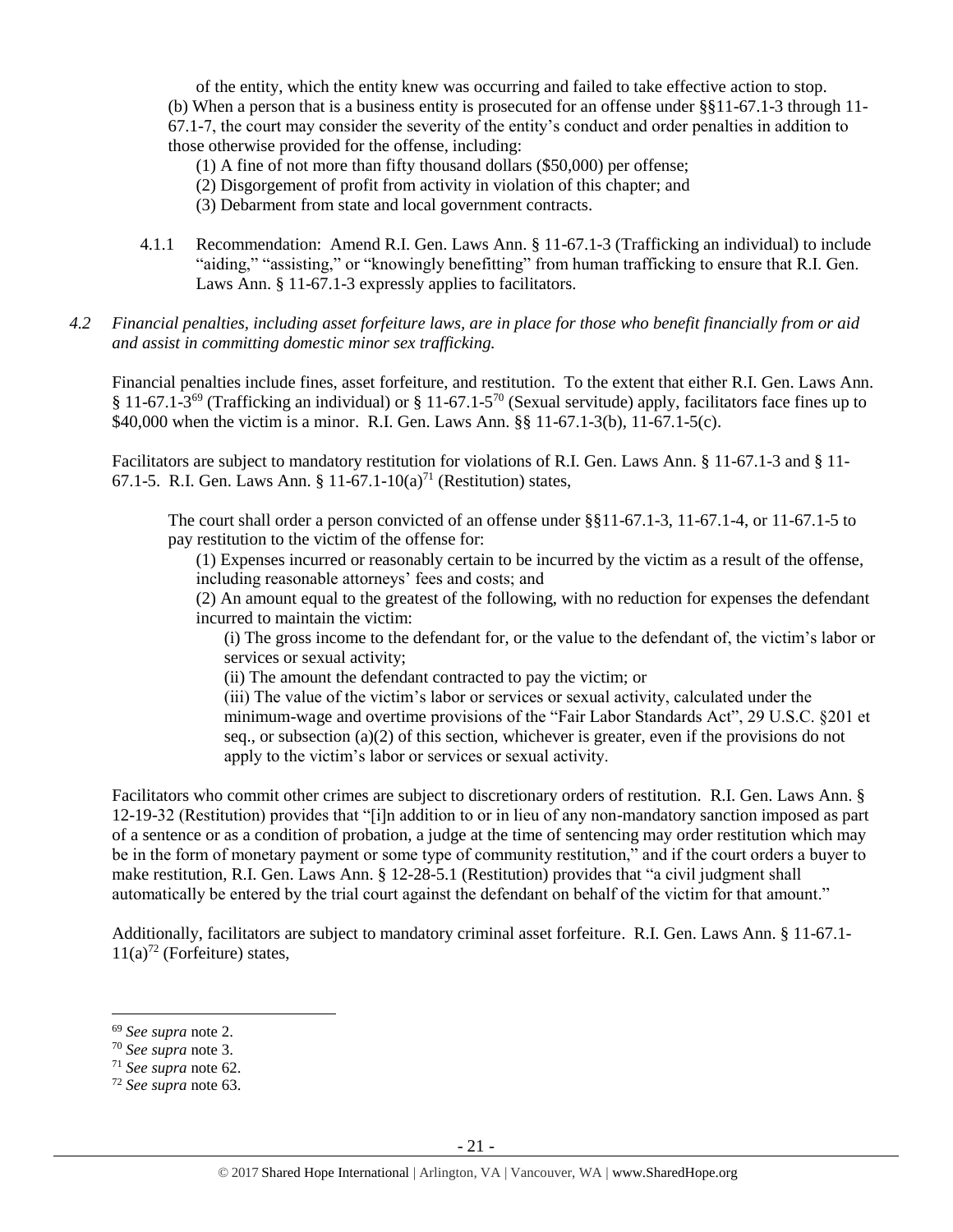On motion, the court shall order a person convicted of an offense under §§11-67.1-3, 11-67.1-4, or 11- 67.1-5 to forfeit any interest in real or personal property that:

(1) Was used or intended to be used to commit or facilitate the commission of the offense; or (2) Constitutes proceeds or was derived from proceeds that the person obtained, directly or indirectly, as a result of the offense.

*4.3 Promoting and selling child sex tourism is illegal*.

Rhode Island does not have a law related to sex tourism.

4.3.1 Recommendation: Enact a law making it a crime to sell or offer to sell travel services that include or facilitate travel for the purpose of engaging in commercial sexual exploitation of a minor or prostitution of a minor, if the offer, sale, or travel occurs in Rhode Island.

## *4.4 Promoting and selling images of child sexual exploitation carries penalties as high as similar federal offenses*.

A facilitator who distributes images of child sexual exploitation (ICSE) may be prosecuted under R.I. Gen. Laws Ann. § 11-9-1(b) (Exploitation for commercial or immoral purposes).<sup>73</sup> A first violation is punishable by imprisonment up to 10 years, a fine not to exceed \$10,000, or both, while a subsequent violation is punishable by imprisonment up to 15 years, a fine not to exceed \$15,000, or both. Additionally, R.I. Gen. Laws Ann. § 11-  $9-1.3(a)(2)$  (Child pornography prohibited) makes it illegal for a facilitator to "[k]nowingly mail, transport, deliver or transfer by any means, including by computer, any child pornography." A violation is punishable by imprisonment up to 15 years, a fine not to exceed \$5,000, or both. R.I. Gen. Laws Ann. § 11-9-1.3(b)(1).

 $\overline{a}$ 

<sup>73</sup> *See supra* Component 1.2 for the substantive provisions of R.I. Gen. Laws Ann. § 11-9-1(b).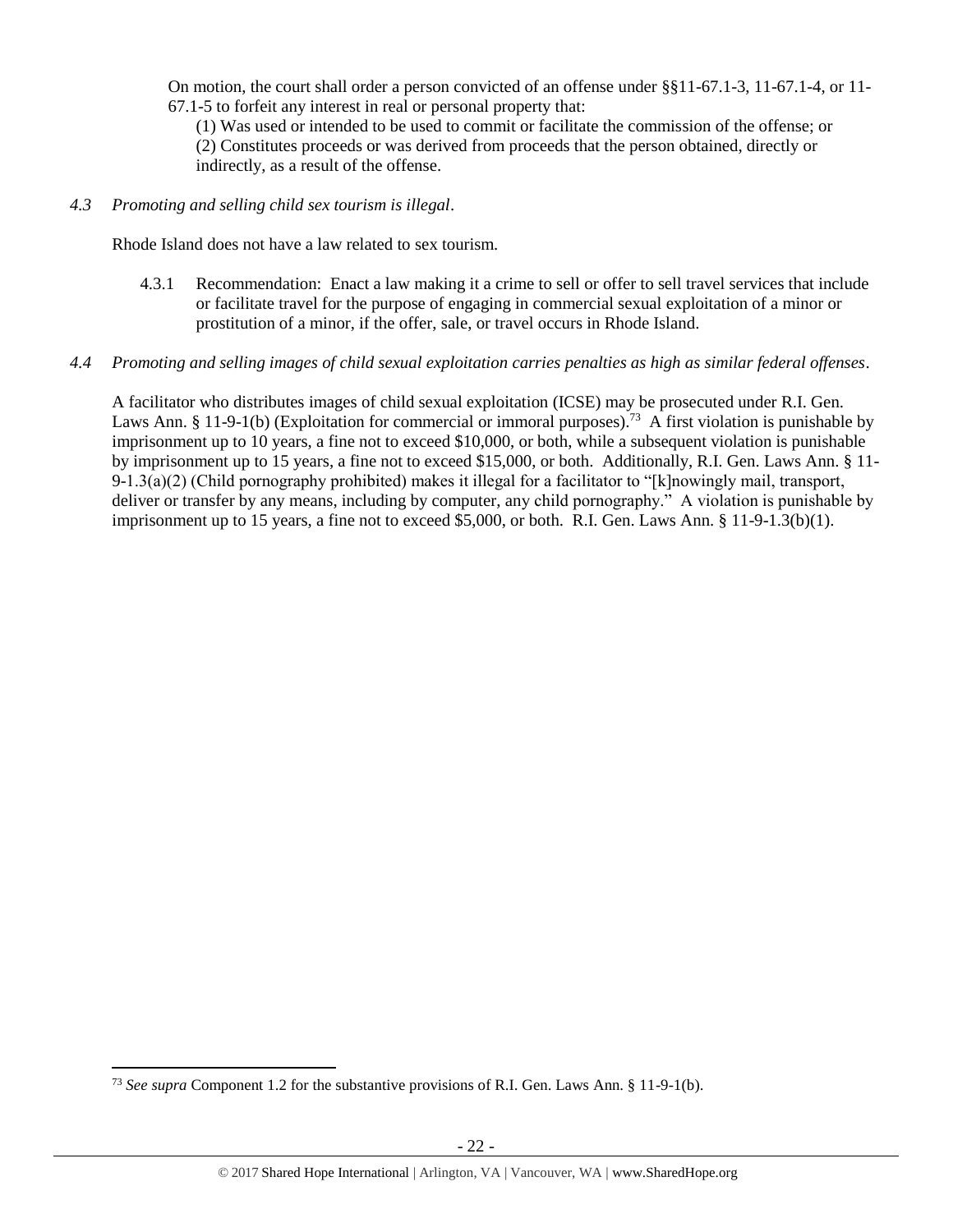#### **FRAMEWORK ISSUE 5: PROTECTIVE PROVISIONS FOR THE CHILD VICTIMS**

### *Legal Components:*

- *5.1 Victims under the core sex trafficking offense include all commercially sexually exploited children.*
- *5.2 The state sex trafficking statute expressly prohibits a defendant from asserting a defense based on the willingness of a minor to engage in the commercial sex act.*
- *5.3 State law prohibits the criminalization of minors under 18 for prostitution offenses.*
- *5.4 State law provides a non-punitive avenue to specialized services through one or more points of entry.*
- *5.5 Child sex trafficking is identified as a type of abuse and neglect within child protection statutes.*
- *5.6 The definition of "caregiver" or another related term in the child welfare statutes is not a barrier to a sex trafficked child accessing the protection of child welfare.*
- *5.7 Crime victims' compensation is specifically available to a child victim of sex trafficking or commercial sexual exploitation of children (CSEC).*
- *5.8 Victim-friendly procedures and protections are provided in the trial process for minors under 18.*
- *5.9 Child sex trafficking victims may vacate delinquency adjudications and expunge related records for prostitution and other offenses arising from trafficking victimization, without a waiting period.*
- *5.10 Victim restitution and civil remedies for victims of domestic minor sex trafficking or commercial sexual exploitation of children (CSEC) are authorized by law.*
- *5.11 Statutes of limitations for civil and criminal actions for child sex trafficking or commercial sexual exploitation of children (CSEC) offenses are eliminated or lengthened to allow prosecutors and victims a realistic opportunity to pursue criminal action and legal remedies.*

*\_\_\_\_\_\_\_\_\_\_\_\_\_\_\_\_\_\_\_\_\_\_\_\_\_\_\_\_\_\_\_\_\_\_\_\_\_\_\_\_\_\_\_\_\_\_\_\_\_\_\_\_\_\_\_\_\_\_\_\_\_\_\_\_\_\_\_\_\_\_\_\_\_\_\_\_\_\_\_\_\_\_\_\_\_\_\_\_\_\_\_\_\_*

# *Legal Analysis:*

 $\overline{\phantom{a}}$ 

*5.1 Victims under the core child sex trafficking offense include all commercially sexually exploited children.<sup>74</sup>*

R.I. Gen. Laws Ann. § 11-67.1-3<sup>75</sup> (Trafficking an individual), Rhode Island's core trafficking offense, does not include all commercially sexually exploited children as victims of trafficking.

R.I. Gen. Laws Ann. § 11-67.1-3(a) does not require means of force, fraud, or coercion when the victim is a minor.<sup>76</sup> Further, following federal precedent, R.I. Gen. Laws Ann. § 11-67.1-3(a) includes language that is applicable to buyers ("obtains").<sup>77</sup> However, R.I. Gen. Laws Ann. § 11-67.1-3(a)(2) requires that a minor be obtained in furtherance of sexual servitude. "Sexual servitude" is defined to include "maintain[ing] or mak[ing] available a minor for the purpose of engaging the minor in commercial sexual activity . . . ." R.I. Gen. Laws Ann. § 11-67.1-5(a)(1)<sup>78</sup> (Sexual servitude). Accordingly, an offender must "obtain" a minor to make him or her available for commercial sexual activity, rather than for directly engaging in a commercial sex act. As such, R.I. Gen. Laws Ann. § 11-67.1-3(a) requires involvement by a trafficker or controlling third party.

Consequently, all commercially sexually exploited children will not be identified as human trafficking victims

<sup>74</sup> *See generally* **SHARED HOPE INTERNATIONAL**, "Eliminating the Third Party Control Barrier to Identifying Juvenile Sex Trafficking Victims," JuST Response Policy Paper (2015), [http://sharedhope.org/wp](http://sharedhope.org/wp-content/uploads/2015/08/Policy-Paper_Eliminating-Third-Party-Control_Final1.pdf)[content/uploads/2015/08/Policy-Paper\\_Eliminating-Third-Party-Control\\_Final1.pdf](http://sharedhope.org/wp-content/uploads/2015/08/Policy-Paper_Eliminating-Third-Party-Control_Final1.pdf) (discussing need to include all commercially sexually exploited children within sex trafficking definitions and corresponding need to include buyer conduct in core sex trafficking offenses regardless of whether victim is under control of a third party).

<sup>78</sup> *See supra* note [3.](#page-1-0)

<sup>75</sup> *See supra* note [2.](#page-0-0)

<sup>76</sup> *See supra* Component 1.1.

<sup>77</sup> *See supra* discussion of buyer applicability in Component 2.1.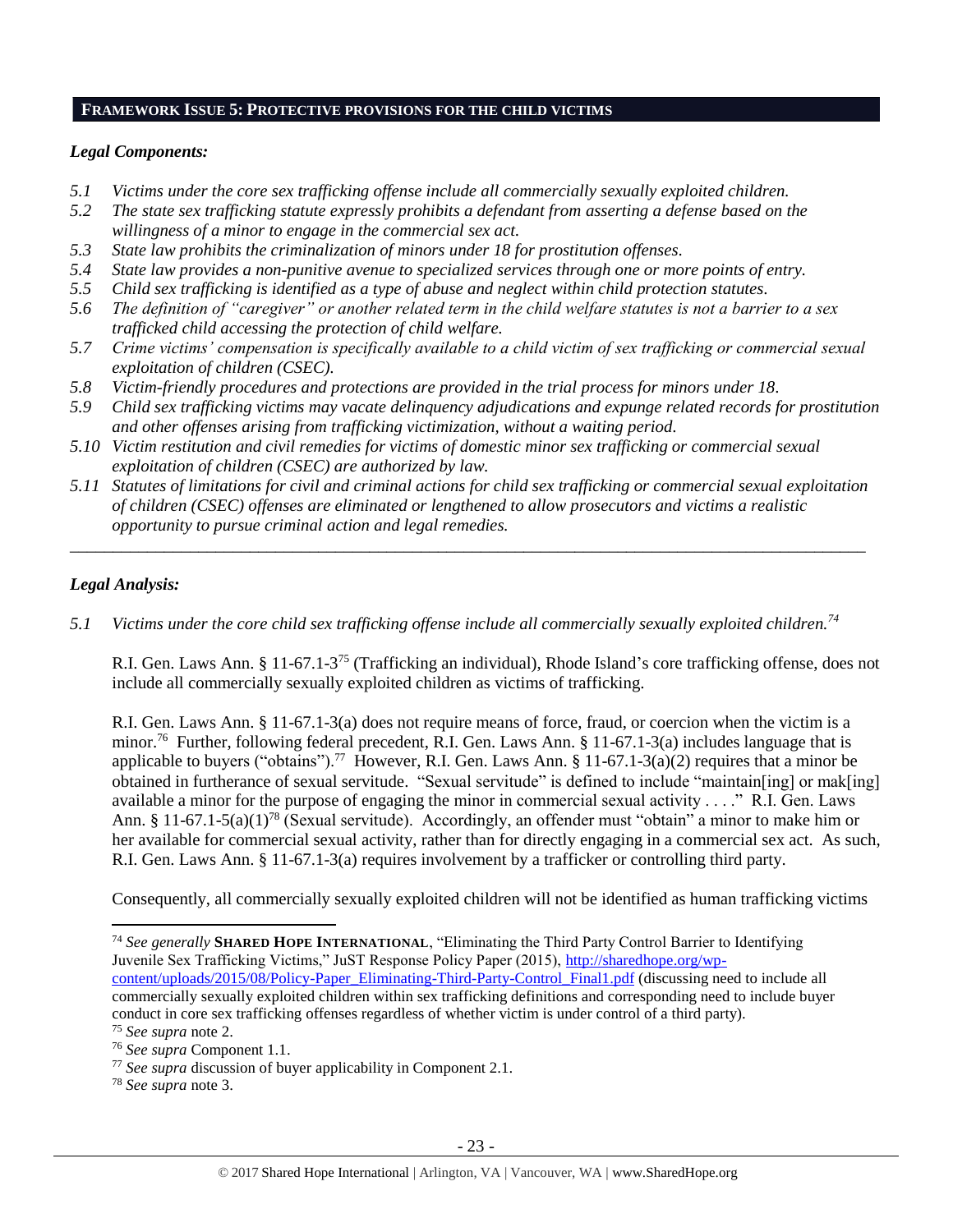based on the third party control requirement.

5.1.1 Recommendation: Amend R.I. Gen. Laws Ann. § 11-67.1-3 (Trafficking an individual) so that all commercially sexually exploited children are identifiable as victims and eligible for protections pursuant to their victim status.

# *5.2 The state sex trafficking statute expressly prohibits a defendant from asserting a defense based on the willingness of a minor to engage in the commercial sex act.<sup>79</sup>*

R.I. Gen. Laws Ann. § 11-67.1-5(b)<sup>80</sup> (Sexual servitude) prohibits a defense based on the minor's willingness to engage in the commercial sex act, stating, "[i]t is not a defense in a prosecution under subsection (a)(1) of this section that the minor consented to engage in commercial sexual activity . . . ."

*5.3 State law prohibits the criminalization of minors under 18 for prostitution offenses.<sup>81</sup>*

Although Rhode Island's prostitution offense, R.I. Gen. Laws Ann. § 11-34.1-2 (Prostitution), is age-neutral, R.I. Gen. Laws Ann. § 11-67.1-15<sup>82</sup> (Immunity of a minor) prohibits the criminalization of minors for prostitution. R.I. Gen. Laws Ann. § 11-67.1-15 states,

(a) An individual is not criminally liable or subject to a delinquency proceeding in the family court for prostitution or solicitation to commit a sexual act if the individual was a minor at the time of the offense and committed the offense as a direct result of being a victim.<sup>83</sup>

(b) An individual who has engaged in commercial sexual activity is not criminally liable or subject to delinquency proceeding in the family court for prostitution or solicitation to commit a sexual act if the individual was a minor at the time of the offense.

. . . .

## *5.4 State law provides a non-punitive avenue to specialized services through one or more points of entry.*

R.I. Gen. Laws Ann. § 11-67.1-15<sup>84</sup> (Immunity of minor) prohibits a juvenile sex trafficking victim from being adjudicated delinquent for prostitution.<sup>85</sup> Instead, the child will be identified as abused or neglected and, thus, connected to services; R.I. Gen. Laws Ann. § 11-67.1-15(c) states,

A minor who under subsection (a) or (b) of this section is not subject to criminal liability or delinquency proceedings in family court is presumed to be an abused and/or neglected $86$  child as

 $\overline{\phantom{a}}$ 

The town sergeant of any town, the chief of police of any city, or any agent of the director of children, youth and families may enter any place where any child may be held, detained or employed in violation of §§ 11-9-1 [Exploitation for commercial or immoral purposes]―11-9-8 [Appropriations for prevention of cruelty to children], and, without process of law, seize and detain the child and hold him or her as a witness to testify upon

 $79$  The analysis in this component is predicated upon the recommendation in 5.1 being simultaneously or previously enacted.

<sup>80</sup> *See supra* note [3.](#page-1-0)

 $81$  For more information regarding recent federal legislation impacting this component see:

http://go.sharedhope.org/stateimpactmemo.

<sup>82</sup> *See supra* note [15.](#page-4-0)

<sup>&</sup>lt;sup>83</sup> The analysis in this component is predicated upon the recommendation in 5.1 being simultaneously or previously enacted.

<sup>84</sup> *See supra* note [15.](#page-4-0)

<sup>85</sup> *See supra* Component 5.3 for a full discussion of the non-criminalization of minors.

<sup>86</sup> A commercially sexually exploited child may also be identified as neglected pursuant to R.I. Gen. Laws Ann. § 11-9-3 (Seizure and custody of exploited child—proceedings as against neglected child), which states,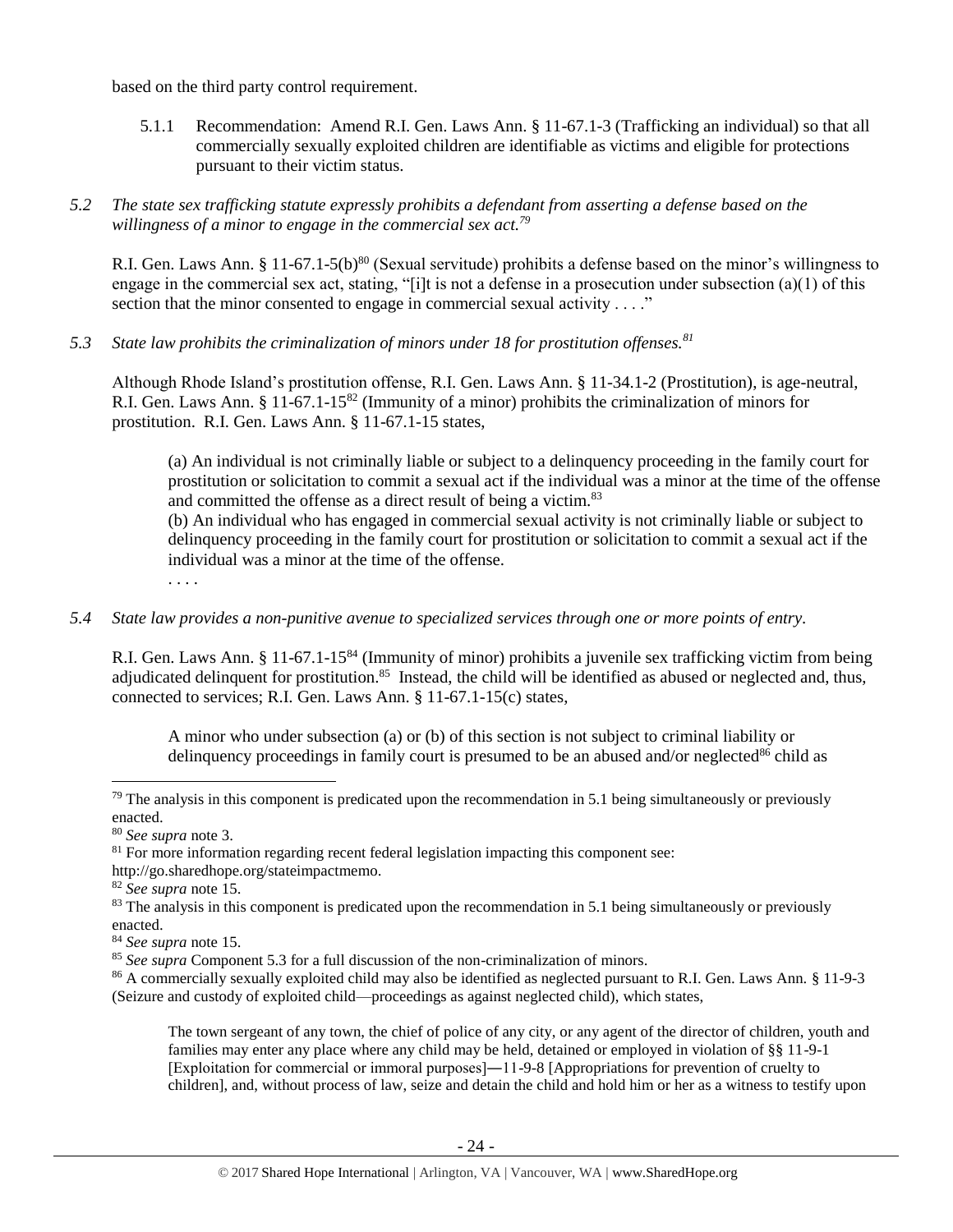defined in §40-11-2 [Definitions].

In addition, several provisions within the trafficking chapter address a victim's access to services. R.I. Gen. Laws Ann. § 11-67.1-19(c)(1)<sup>87</sup> (Council on human trafficking) establishes the council on human trafficking and tasks the council with "develop[ing] a coordinated and comprehensive plan to provide victims with services." Further, the council "may make a grant to or contract with a unit of state or local government, or nongovernmental victim's service organization to develop or expand service programs for victims." R.I. Gen. Laws. Ann. §  $11-67.1-23(a)^{88}$  (Grant to or contract with service provider). Finally, R.I. Gen. Laws Ann. § 11- $67.1-21(c)^{89}$  (Eligibility for benefit or service) states,

<span id="page-24-0"></span>As soon as practicable after a first encounter with an individual who reasonably appears to any state or local agency, to be a victim or a minor who has engaged in commercial sexual activity, the agency shall notify the department of the attorney general, a state or local law enforcement agency or the department of health that the individual may be eligible for a . . . service pursuant to this chapter.

Unfortunately, none of these provisions require that services be specialized to the needs of these victims.

# **Summary**

 $\overline{\phantom{a}}$ 

Although Rhode Island law allows delinquency adjudications to be avoided based on immunity for prostitution offenses and provides a mechanism for connecting juvenile sex trafficking victims with services, services are not required to be specialized.

- 5.4.1 Recommendation: Amend Rhode Island's protective response for juvenile sex trafficking victims to require specialized services.<sup>90</sup>
- *5.5 Child sex trafficking is identified as a type of abuse and neglect within child protection statutes. 91*

Although child sex trafficking is not identified as a type of abuse and neglect within Rhode Island's child protection statutes, the definition of "abused and/or neglected child" does include victims of commercial sexual exploitation. R.I. Gen. Laws Ann. § 40-11-2(1) (Definitions) defines an "abused and/or neglected child" as

a child whose physical or mental health or welfare is harmed or threatened with harm when his or her parent or other person responsible for his or her welfare:

the trial of any person charged with violating the provisions of  $\S$ § 11-9-1—11-9-8; and if prior to or upon conviction of the offender, no person shall appear who is entitled to the custody of the child, the officer having the child in custody may bring proceedings against the child as a neglected child under the provisions of chapter 1 [Proceedings in family court] of title 14 [Delinquent and dependent children].

 $87$  The text of R.I. Gen. Law Ann. § 11-67.1-19 cited here and elsewhere in this report includes amendments made by the enactment of House Bill 5300 and Senate Bill 73 during the 2017 Regular Session of the Rhode Island Legislature (effective July 18, 2017 and July 19, 2017, respectively).

<sup>88</sup> The text of R.I. Gen. Law Ann. § 11-67.1-23 cited here and elsewhere in this report includes amendments made by the enactment of House Bill 5300 and Senate Bill 73 during the 2017 Regular Session of the Rhode Island Legislature (effective July 18, 2017 and July 19, 2017, respectively).

 $89$  The text of R.I. Gen. Law Ann. § 11-67.1-21 cited here and elsewhere in this report includes amendments made by the enactment of House Bill 5300 and Senate Bill 73 during the 2017 Regular Session of the Rhode Island Legislature (effective July 18, 2017 and July 19, 2017, respectively).

<sup>90</sup> The recommendation in this component is predicated upon the recommendation in 5.1 being simultaneously or previously enacted.

 $\frac{91}{91}$  For more information regarding recent federal legislation impacting this component see: http://go.sharedhope.org/stateimpactmemo.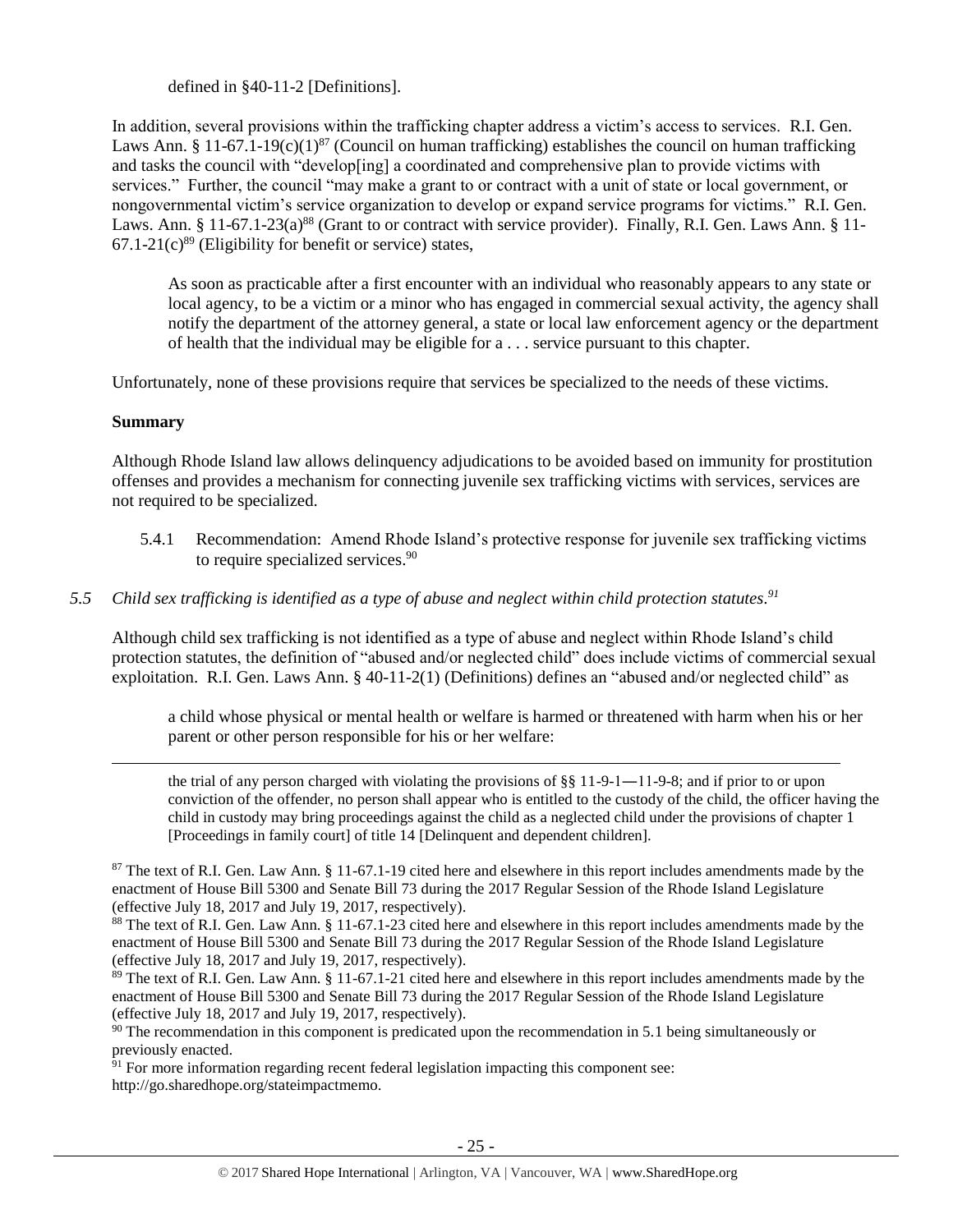. . . .

(iii) Commits or allows to be committed, against the child, an act of sexual abuse; or . . . .

(vii) Sexually exploits the child in that the person allows, permits or encourages the child to engage in prostitution as defined by the provisions in § 11-34.1-1 et seq., entitled "Commercial Sexual Activity"; or

(viii) Sexually exploits the child in that the person allows, permits, encourages or engages in the obscene or pornographic photographing, filming or depiction of the child in a setting which taken as a whole suggests to the average person that the child is about to engage in or has engaged in, any sexual act, or which depicts any such child under eighteen (18) years of age, performing sodomy, oral copulation, sexual intercourse, masturbation, or bestiality; or

(ix) Commits or allows to be committed any sexual offense against the child as such sexual offenses are defined by the provisions of chapter 37 [Sexual assault] of title 11 [Criminal offenses], entitled "Sexual Assault", as amended; or

(x) Commits or allows to be committed against any child an act involving sexual penetration or sexual contact if the child is under fifteen (15) years of age; or if the child is fifteen (15) years or older, and (1) force or coercion is used by the perpetrator  $\dots$ .

Child sex trafficking victims are presumed to be abused or neglected under R.I. Gen. Laws Ann. § 11-67.1-  $15(c)^{92}$  (Immunity of minor) however. R.I. Gen. Laws Ann. § 11-67.1-15(c) states,

A minor who under subsection (a) or (b) of this section<sup>93</sup> is not subject to criminal liability or delinquency proceedings in family court is presumed to be an abused and/or neglected $94$  child as defined in §40-11-2 [Definitions].

- 5.5.1 Recommendation: Amend R.I. Gen. Laws Ann. § 40-11-2(1) (Definitions) to expressly include victims of R.I. Gen. Laws Ann. § § 11-67.1-3 (Trafficking an individual), § 11-67.1-5 (Sexual servitude), § 11-67.1-6 (Patronizing a victim of sexual servitude), and § 11-67.1-7 (Patronizing a minor for commercial sexual activity) within the definition of an "abused and/or neglected child."<sup>95</sup>
- *5.6 The definition of "caregiver" or another related term in the child welfare statutes is not a barrier to a sex trafficked child accessing the protection of child welfare. 96*

The definition of an "abused and/or neglected child" under R.I. Gen. Laws Ann. § 40-11-2(1) (Definitions)

 $\overline{\phantom{a}}$ 

The town sergeant of any town, the chief of police of any city, or any agent of the director of children, youth and families may enter any place where any child may be held, detained or employed in violation of §§ 11-9-1 [Exploitation for commercial or immoral purposes]―11-9-8 [Appropriations for prevention of cruelty to children], and, without process of law, seize and detain the child and hold him or her as a witness to testify upon the trial of any person charged with violating the provisions of §§ 11-9-1―11-9-8; and if prior to or upon conviction of the offender, no person shall appear who is entitled to the custody of the child, the officer having the child in custody may bring proceedings against the child as a neglected child under the provisions of chapter 1 [Proceedings in family court] of title 14 [Delinquent and dependent children].

 $\frac{96}{96}$  The analysis in this component is predicated upon the recommendation in 5.1 being simultaneously or previously enacted.

<sup>92</sup> *See supra* note [15.](#page-4-0)

<sup>93</sup> *See supra* Components 5.3 and 5.4 for a full discussion of R.I. Gen. Laws Ann. § 11-67.15.

<sup>94</sup> A commercially sexually exploited child may also be identified as neglected pursuant to R.I. Gen. Laws Ann. § 11-9-3 (Seizure and custody of exploited child—proceedings as against neglected child), which states,

<sup>&</sup>lt;sup>95</sup> The recommendation in this component is predicated upon the recommendation in 5.1 being simultaneously or previously enacted.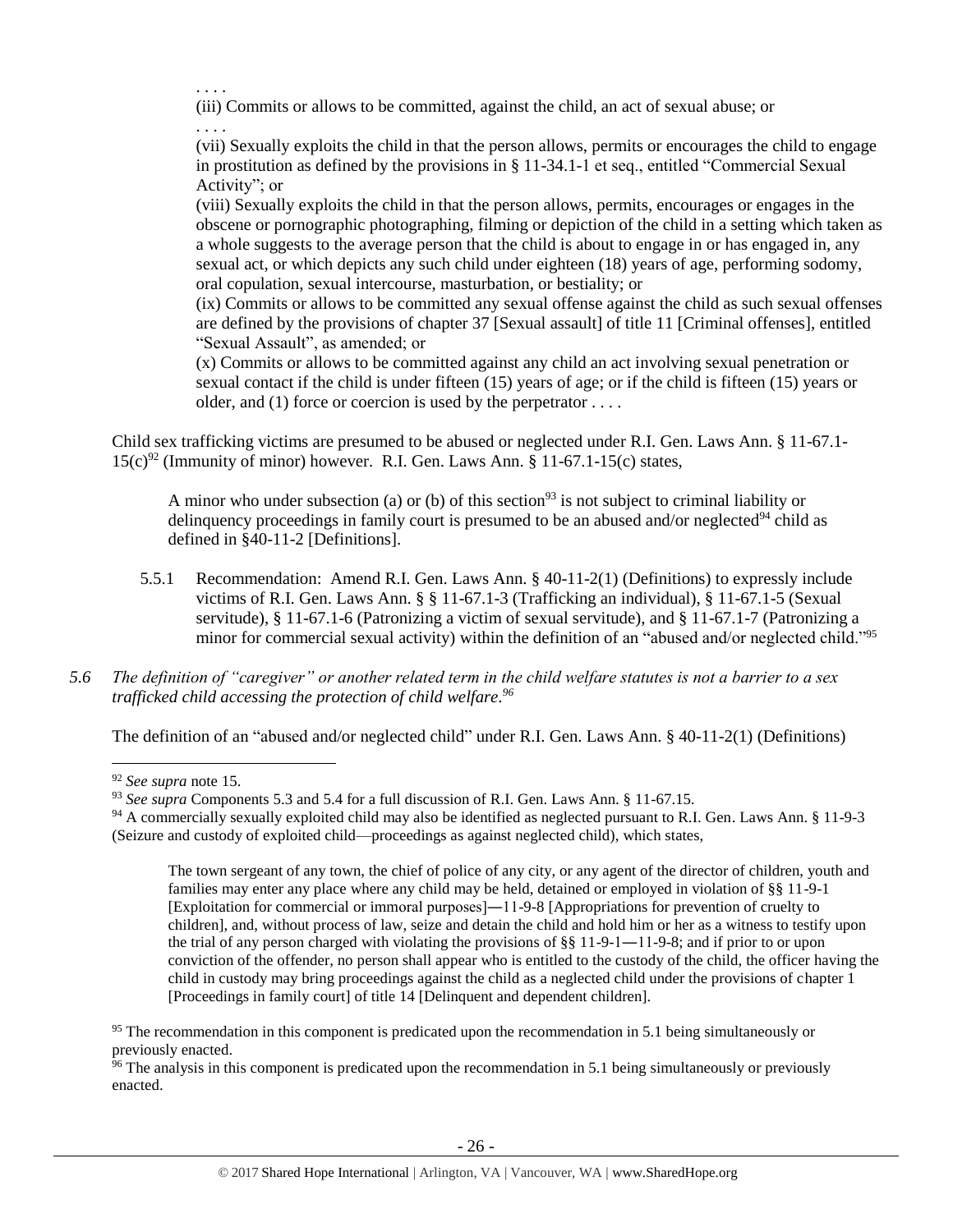specifically requires that the perpetrator of abuse is the child's "parent or other person responsible for his or her welfare," creating a barrier to child welfare involvement on a behalf of a child sex trafficking victim who is exploited by a non-family member.

Nor is the definition of "person responsible for child's welfare" under R.I. Gen. Laws Ann. § 40-11-2(10) broad enough to include any non-familial perpetrator of abuse who commercially sexually exploits a child. Pursuant to R.I. Gen. Laws Ann. § 40-11-2(10),

"Person responsible for child's welfare" means the child's parent, guardian, any individual, eighteen (18) years of age or older, who resides in the home of a parent or guardian and has unsupervised access to a child, foster parent, an employee of a public or private residential home or facility, or any staff person providing out-of-home care (out-of-home care means child day care to include family day care, group day care, and center-based day care) . . . .

- 5.6.1 Recommendation: Amend R.I. Gen. Laws Ann. § 40-11-2(10) (Definitions) to allow child welfare protection for juvenile sex trafficking victims irrespective of the perpetrator of the abuse.<sup>97</sup>
- *5.7 Crime victims' compensation is specifically available to a child victim of sex trafficking or commercial sexual exploitation of children (CSEC).*

Crime victims' compensation is specifically available to child sex trafficking victims; however, ineligibility criteria create barriers to accessing these funds. R.I. Gen. Laws Ann. § 11-67.1-21<sup>98</sup> (Eligibility for benefit or service) states,

(a) A victim is eligible for a benefit or service available through the state in any plan established by the council on human trafficking . . . , including compensation under the criminal injuries compensation act pursuant to chapter 25 of title 12, regardless of immigration status.

(b) A minor who has engaged in commercial sexual activity is eligible for a benefit or service available through the state in any plan established by the council on human trafficking, regardless of immigration status.

Pursuant to R.I. Gen. Laws Ann. § 12-25-20 (Offenses to which chapter applies), other offenses for which crime victims' compensation is authorized include:

. . . . (7) Kidnapping;

. . . .

 $\overline{\phantom{a}}$ 

- (11) First or second degree sexual assault;
- (12) Child molestation, first or second degree;

<sup>98</sup> *See supra* note [89.](#page-24-0)

<sup>97</sup> R.I. Gen. Laws Ann. § 14-1-3(6) (Definitions) provides some access to services for "dependent" whose caregiver is not at fault due to limited reasons; R.I. Gen. Laws Ann. § 14-1-3(6) states,

<sup>&</sup>quot;Dependent" means any child who requires the protection and assistance of the court when his or her physical or mental health or welfare is harmed or threatened with harm due to the inability of the parent or guardian, through no fault of the parent or guardian, to provide the child with a minimum degree of care or proper supervision because of:

<sup>(</sup>i) The death or illness of a parent; or

<sup>(</sup>ii) The special medical, educational, or social service needs of the child which the parent is unable to provide.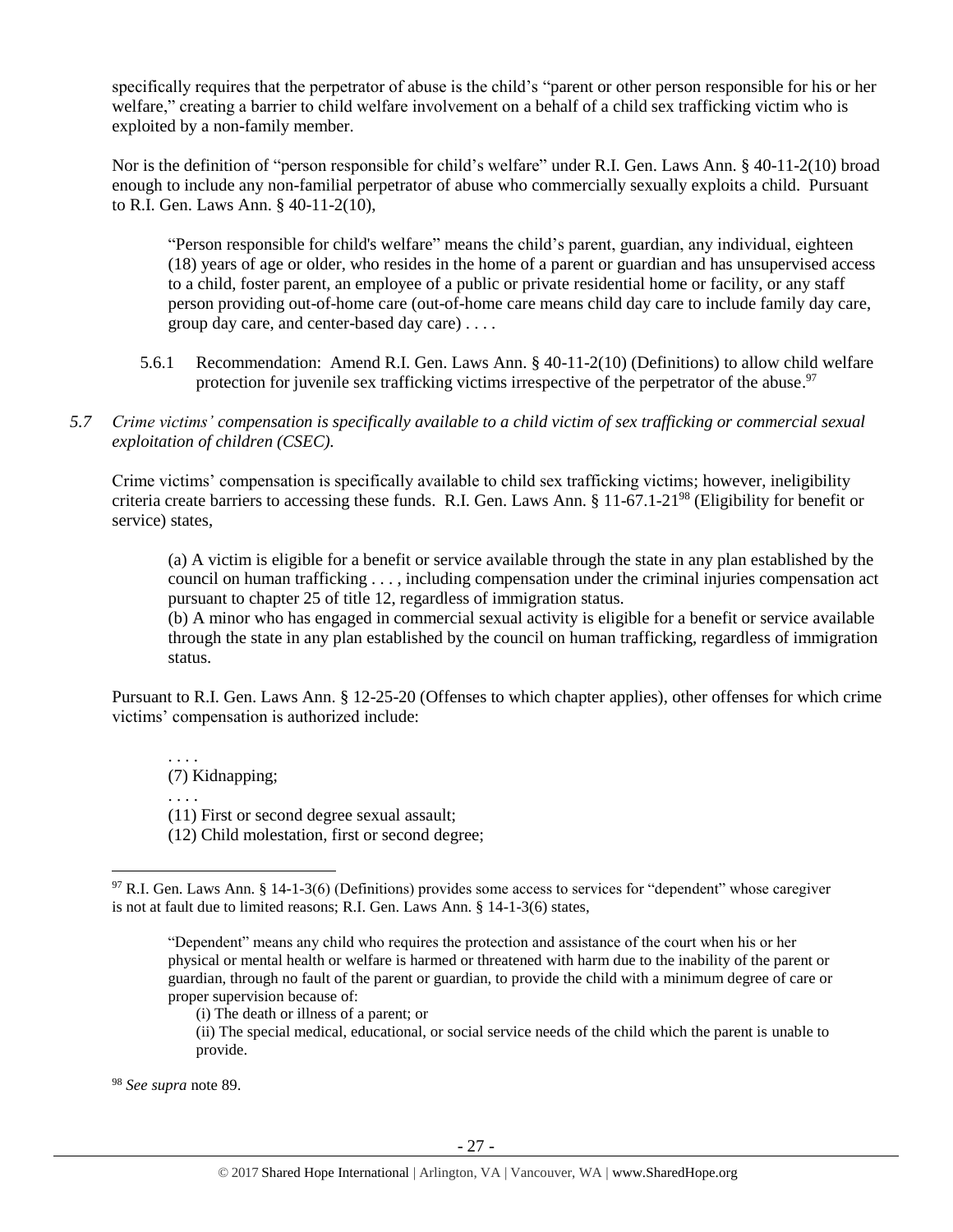. . . . (18) Any other crime excluding motor vehicle offenses other than those enumerated in this section which results in personal injury<sup>99</sup> or death;

. . . .

 $\overline{a}$ 

Although R.I. Gen. Laws Ann. § 12-25-20 does not expressly mention violations of R.I. Gen. Laws Ann. § 11- 9-1(b), (c) (Exploitation for commercial or immoral purposes), § 11-9-2 (Employment of children for unlawful purposes), § 11-9-1.1 (Child nudity prohibited in publications), § 11-37-8.8(a) (Indecent solicitation of a child), or § 11-9-1.3(a)(4) (Child pornography prohibited), the phrase "[a]ny other crime . . . which results in personal injury or death" should include these offenses. Accordingly, victims who are "injured or killed by any act... within the description of " one of these offenses "may apply to the office for compensation." R.I. Gen. Laws Ann. § 12-25-19(a) (Awarding compensation).

However, barriers to accessing crime victims' compensation exist. R.I. Gen. Laws Ann. § 12-25-22(a)<sup>100</sup> (Limitations upon awarding compensation) requires a victim to both report the crime to law enforcement within 10 days of the crime's occurrence and commence an "action for compensation" within 3 years of the occurrence of the crime. A claim may be allowed, however, where the "victim was below the age of eighteen (18) years of age or of unsound mind, or for good cause shown." The office of the general treasurer also "may reduce or deny" a victim's award based on "compliance by the victim with the reasonable requests of law enforcement," and the victim's behavior "which directly or indirectly contributed to his or her injury or death." R.I. Gen. Laws Ann. § 12-25-19(d)(1)(i), (d)(1)(iv).

5.7.1 Recommendation: Amend R.I. Gen. Laws Ann. § 12-25-22(a) (Limitations upon awarding compensation) to provide a specific exemption to ineligibility factors for child sex trafficking victims.

# *5.8 Victim-friendly procedures and protections are provided in the trial process for minors under 18. 101*

Rhode Island law provides child sex trafficking victims with specific, victim-friendly procedures and protections during the trial process. Pursuant to R.I. Gen. Laws Ann. § 11-67.1-14<sup>102</sup> (Past behavior of victim),

In a prosecution for an offense under this chapter [Uniform Act on the Prevention of and Remedies for Human Trafficking] or a civil action under §11-67.1-18 [Civil action], evidence of a specific instance of the alleged victim's past sexual behavior or reputation or opinion evidence of past sexual behavior of the alleged victim is not admissible unless the evidence is:

(1) Admitted in accordance with §11-37-13 [Prior sexual conduct of complainant—Admissibility of evidence]; or

(2) Offered by the prosecution to prove a pattern of human trafficking by the defendant.

<sup>99</sup> R.I. Gen. Laws Ann. § 12-25-17(7) defines "personal injury" as "actual bodily harm, mental or nervous shock, and a pregnancy resulting from sexual attack."

 $100$  The text of R.I. Gen. Law Ann. § 12-25-22 cited here and elsewhere in this report includes amendments made by the enactment of House Bill 5452 and Senate Bill 566 during the 2017 Regular Session of the Rhode Island Legislature (effective June 30, 2017).

<sup>&</sup>lt;sup>101</sup> The analysis in this component is predicated upon the recommendation in 5.1 being simultaneously or previously enacted.

 $102$  The text of R.I. Gen. Law Ann. § 11-67.1-14 cited here and elsewhere in this report includes amendments made by the enactment of House Bill 5300 and Senate Bill 73 during the 2017 Regular Session of the Rhode Island Legislature (effective July 18, 2017 and July 19, 2017, respectively).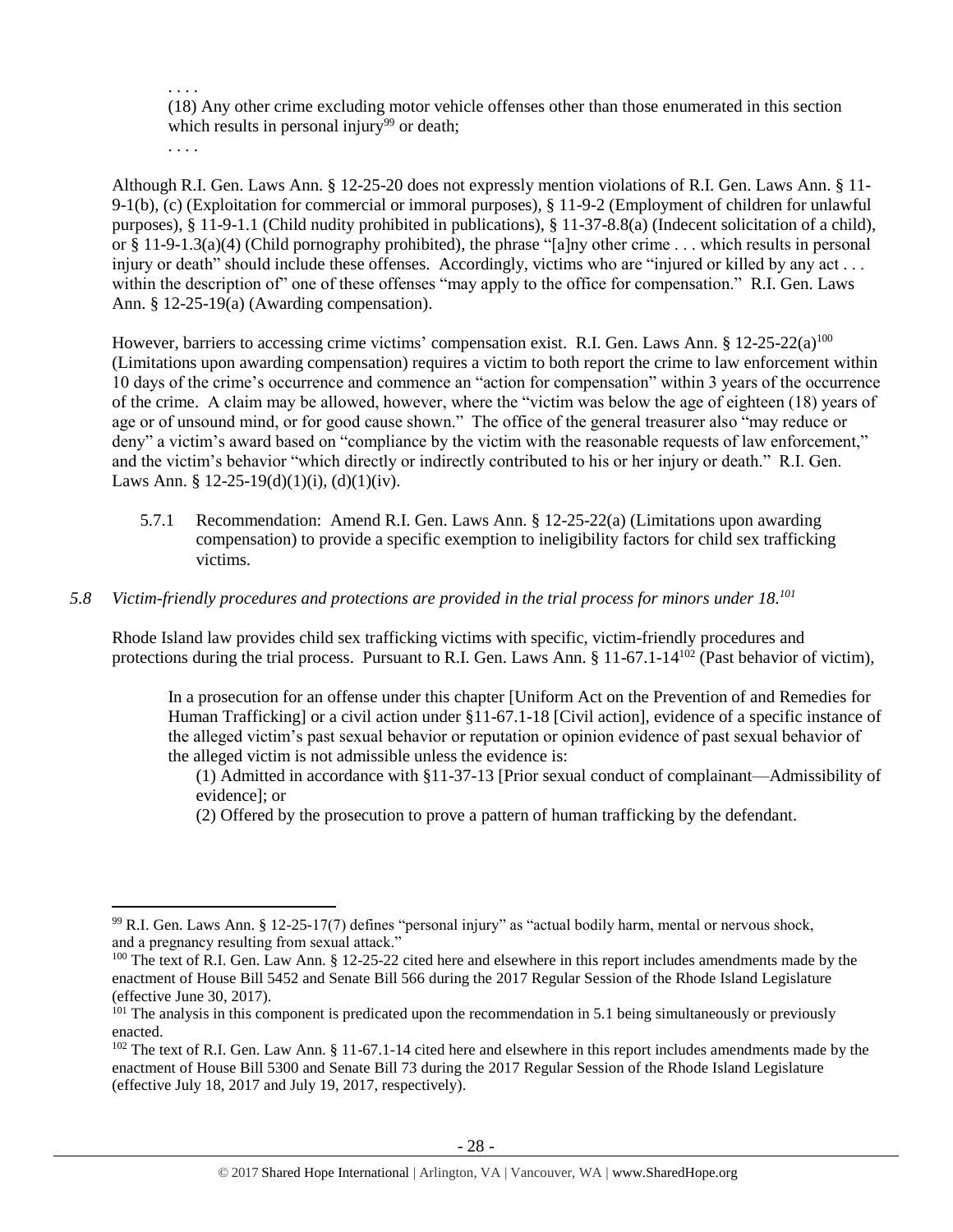Further, R.I. Gen. Laws Ann. § 11-67.1-13<sup>103</sup> (Victim confidentiality) provides,

In an investigation of or a prosecution for an offense under this chapter [Uniform Act on the Prevention of and Remedies for Human Trafficking], every agency of state or local government shall keep confidential the identity, pictures, and images of the alleged victim and the family of the alleged victim, except to the extent that disclosure is:

(1) Necessary for the purpose of investigation or prosecution;

- (2) Required by law or court order; or
- (3) Necessary to ensure provision of services or benefits to the victim or the victim's family.

In addition to these trafficking-specific protections, R.I. Gen. Laws Ann. § 12-28-8(b), (c) (Child victims) provides the following rights to children under 15 years old who are victims of felonies:

(1) To have explanations, in language understandable to a child of the victim's age, of all investigative and judicial proceedings in which the child will be involved;

(2) To be accompanied at all investigative and judicial proceedings by a relative, guardian, or other person who will contribute to the child's sense of well being, unless it is determined by the party conducting the proceeding that the presence of the particular person would substantially impede the investigation or prosecution of the case;

(3) To have all investigative and judicial proceedings in which the child's participation is required arranged so as to minimize the time when the child must be present;

(4) To be permitted to testify at all judicial proceedings in the manner which will be least traumatic to the child, consistent with the rights of the defendant;

(5) To be provided information about and referrals to appropriate social service programs to assist the child and the child's family in coping with the emotional impact of the crime and the subsequent proceedings in which the child is involved.

Additional rights are provided to children under R.I. Gen. Laws Ann. § 42-72-15 (Children's bill of rights); those rights include the following:

. . . .

(g) Each child may receive his or her clergyman, attorney, guardian ad litem, special advocate, or child advocate at any reasonable time.

. . . .

(i) Each child under the supervision of the department shall have the right to counsel, and the right to receive visits from physicians and mental health professionals.

. . . .

(n) A child victim or witness shall be afforded the protections of § 12-28-9 [Victims' services unit] under the direction of the department of children, youth, and families, and the department shall advise the court and the police and the prosecutor on the capacity of the child victim to understand and participate in the investigation and in the court proceedings and of the potential effect of the proceedings on the child.

. . . .

 $\overline{\phantom{a}}$ 

Rhode Island's general victim rights, under R.I. Gen. Laws Ann. § 12-28-3(a) (General rights), further provide the following rights, among others, to all crime victims:

 $103$  The text of R.I. Gen. Law Ann. § 11-67.1-13 cited here and elsewhere in this report includes amendments made by the enactment of House Bill 5300 and Senate Bill 73 during the 2017 Regular Session of the Rhode Island Legislature (effective July 18, 2017 and July 19, 2017, respectively).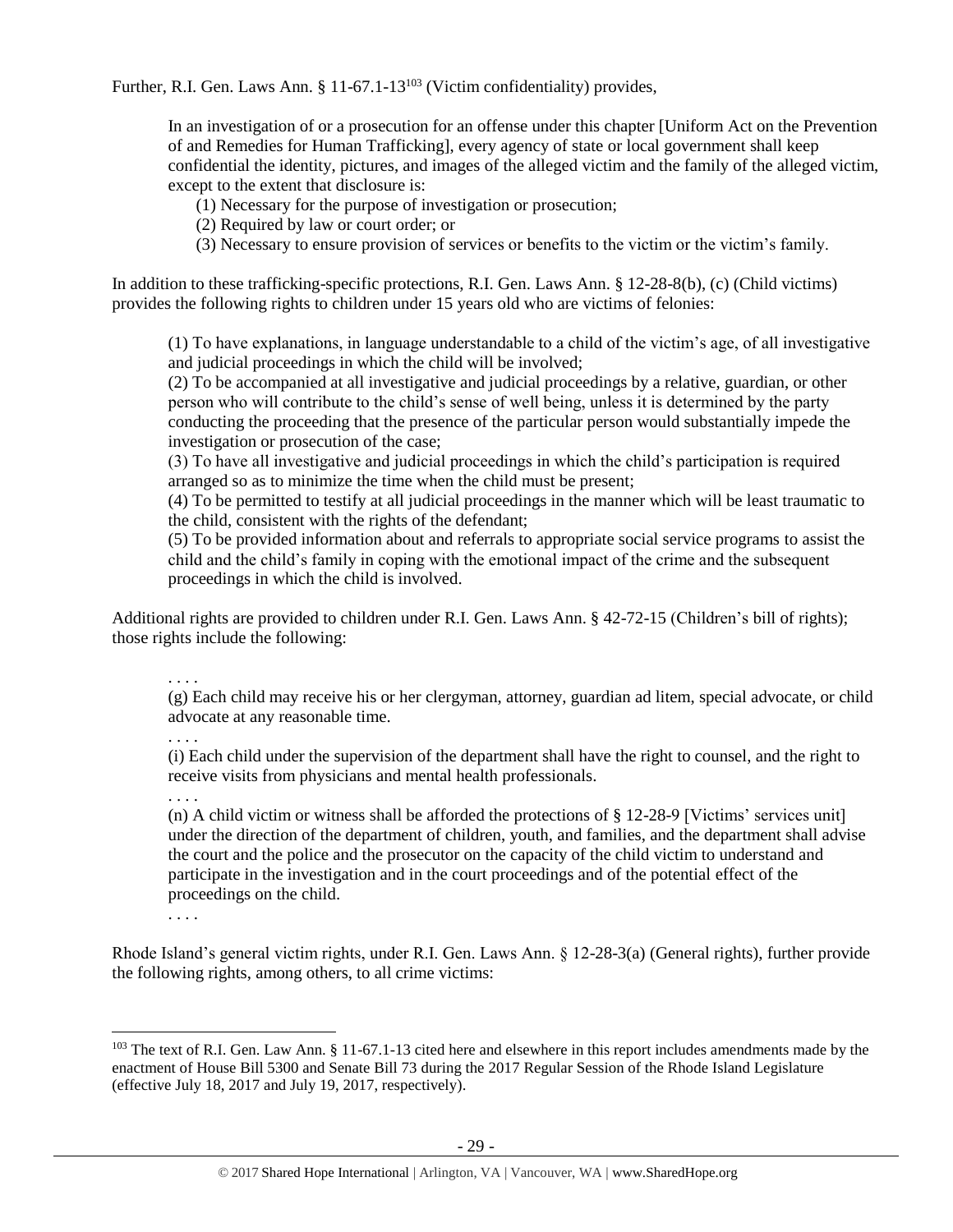. . . . (3) To receive protection from harm and threats of harm arising out of the victim's cooperation with law enforcement and prosecution efforts, and to be provided with information as to the means of protection available;

(5) To be provided, whenever feasible, with a secure waiting area during court proceedings that does not require the victim to be in close proximity to the defendant and the family and friends of the defendant;

. . . .

 $\overline{\phantom{a}}$ 

. . . .

Additionally, R.I. Gen. Laws Ann. § 12-28-9(a)(4) (Victims' services unit) establishes a victims' services unit whose services include, among others, "Assistance in preparing for and making court appearances and in making victim impact statements . . . ."

Victims of sexual assault are provided additional protection. Under R.I. Gen. Laws Ann. § 11-37-13.2(a) (Alternative methods of victim testimony—child victim), victims of sexual assault who are under 18 years of age may provide testimony via videotape or closed circuit television, "upon a showing that the child is unable to testify before the court without suffering unreasonable and unnecessary mental or emotional harm." If the child victim is 14 years old or younger, "there shall be a rebuttable presumption that the child is unable to testify before the court without suffering unreasonable and unnecessary mental or emotional harm." R.I. Gen. Laws Ann. § 11-37-13.2(a). When the court permits a child to give testimony outside the court room, "[o]nly the judge, attorneys for the parties, persons necessary to operate the recording or broadcasting equipment, and any person whose presence would contribute to the welfare and well-being of the child may be present in the room with the child during his or her testimony." R.I. Gen. Laws Ann. § 11-37-13.2(a).

Under R.I. Gen. Laws Ann. § 11-37-13 (Prior sexual conduct of complainant—admissibility of evidence) and R.I. R. Evid. 412, where a defendant is charged with sexual assault, evidence of the victim's past sexual behavior with persons other than the defendant may be admissible, provided that specified notice requirements are met and the evidence is relevant. Additionally, under R.I. Gen. Laws Ann. § 11-34.1-10 (Reputation testimony as evidence), "In the trial of any person charged with a violation of this chapter [Chapter 11-34.1 (Commercial sexual activity)], testimony concerning the reputation of the place where the violation occurred or of persons who frequent or reside in it shall be admissible in evidence in support of the charge."

Last, abused or neglected children are afforded the right to "have a guardian ad litem appointed by the court to represent this child." R.I. Gen. Laws Ann. § 40-11-14(a)<sup>104</sup> (Right to representation in court proceedings).

*5.9 Child sex trafficking victims may vacate delinquency adjudications and expunge related records for prostitution and other offenses arising from trafficking victimization, without a waiting period.*

Rhode Island law does not provide a mechanism for minors to vacate delinquency adjudications related to trafficking victimization, but juvenile records may be sealed without a waiting period.

Under R.I. Gen. Laws Ann. § 14-1-6.1 (Records), juvenile records will be sealed upon sentence completion. Specifically, R.I. Gen. Laws Ann. §  $14-1-6.1(a)(i)$ –(ii) provides,

(i) All police records relating to the arrest, detention, apprehension and disposition of the juvenile and all records of identification maintained pursuant to chapter 12-1 of the general laws shall be treated as

 $104$  The text of R.I. Gen. Law Ann. § 40-11-14 cited here and elsewhere in this report includes amendments made by the enactment of House Bill 5733 and Senate Bill 614 during the 2017 Regular Session of the Rhode Island Legislature (effective July 5, 2017).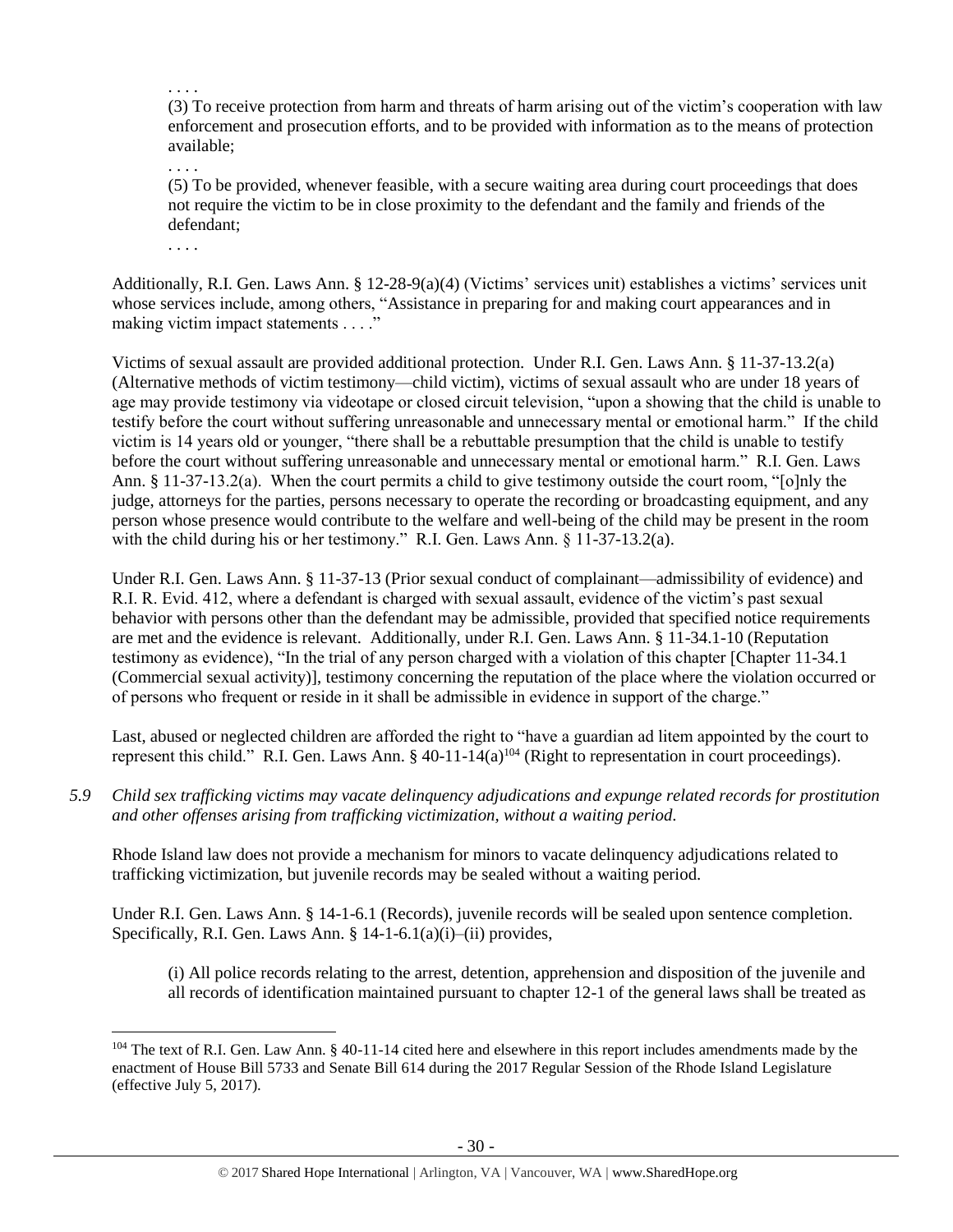family court records in accordance with §§ 14-1-64 [Disposition of juvenile records] and 38-2-2 [Definitions] of the general laws . . . and

(ii) All court records of such proceedings shall be sealed upon final disposition of the case in the event of a no information, dismissal or not guilty finding or upon the completion of any sentence, probation and/or parole imposed therein.

R.I. Gen. Laws Ann. § 14-1-64(a) (Disposition of juvenile records) further states,

All police records relating to the arrest, detention, apprehension, and disposition of any juveniles shall be kept in files separate and apart from the arrest records of adults and shall be withheld from public inspection, but the police report relating to the arrest or detention of a juvenile shall be open to inspection and copying upon request and upon payment of copying costs . . . by the parent, guardian, or attorney of the juvenile involved. After disposition of an offense and upon execution of an appropriate release and upon payment of copying costs . . . by the parent, guardian or attorney of the juvenile involved, records relating to the arrest, detention, apprehension and disposition of the juveniles shall be open to inspection and copying by the parent, guardian, or attorney of the juvenile involved.

Regarding vacatur, R.I. Gen. Laws Ann. § 11-67.1-17<sup>105</sup> (Motion to vacate and expunge conviction) allows a victim of human trafficking to vacate a conviction for prostitution or solicitation, stating,

(a) An individual convicted of prostitution or solicitation to commit a sexual act, committed as a direct result of being a victim may apply by motion to the court having jurisdiction over the offense, to vacate the conviction and seal or expunge the record of conviction. The court may grant the motion after a hearing and upon a finding that the individual's participation in the offense was the direct result of being a victim.

(b) An official determination or documentation from a federal, state, local, or tribal agency that the individual was a victim at the time of the offense creates a presumption that the individual's participation was a direct result of being a victim.

. . . .

 $\overline{\phantom{a}}$ 

Pursuant to R.I. Gen. Laws Ann. § 14-1-40(a) (Adjudication not having effect of conviction), an adjudication shall not be deemed a conviction. Because R.I. Gen. Laws Ann. § 11-67.1-17 applies specifically to "convictions," a delinquency adjudication cannot be vacated and related records cannot be expunged under this law.

Further, R.I. Gen. Laws Ann. § 11-67.1-17 applies only to Rhode Island's prostitution and solicitation offenses, foreclosing the law's applicability to other offenses related to trafficking victimization.

5.9.1 Recommendation: Amend R.I. Gen. Laws Ann. § 11-67.1-17 (Motion to vacate and expunge conviction) to allow child sex trafficking victims to vacate delinquency adjudications and expunge related records for prostitution and other offenses arising from trafficking victimization, without a waiting period. 106

 $105$  The text of R.I. Gen. Law Ann. § 11-67.1-17 cited here and elsewhere in this report includes amendments made by the enactment of House Bill 5300 and Senate Bill 73 during the 2017 Regular Session of the Rhode Island Legislature (effective July 18, 2017 and July 19, 2017, respectively).

<sup>&</sup>lt;sup>106</sup> The recommendation in this component is predicated upon the recommendation in 5.1 being simultaneously or previously enacted.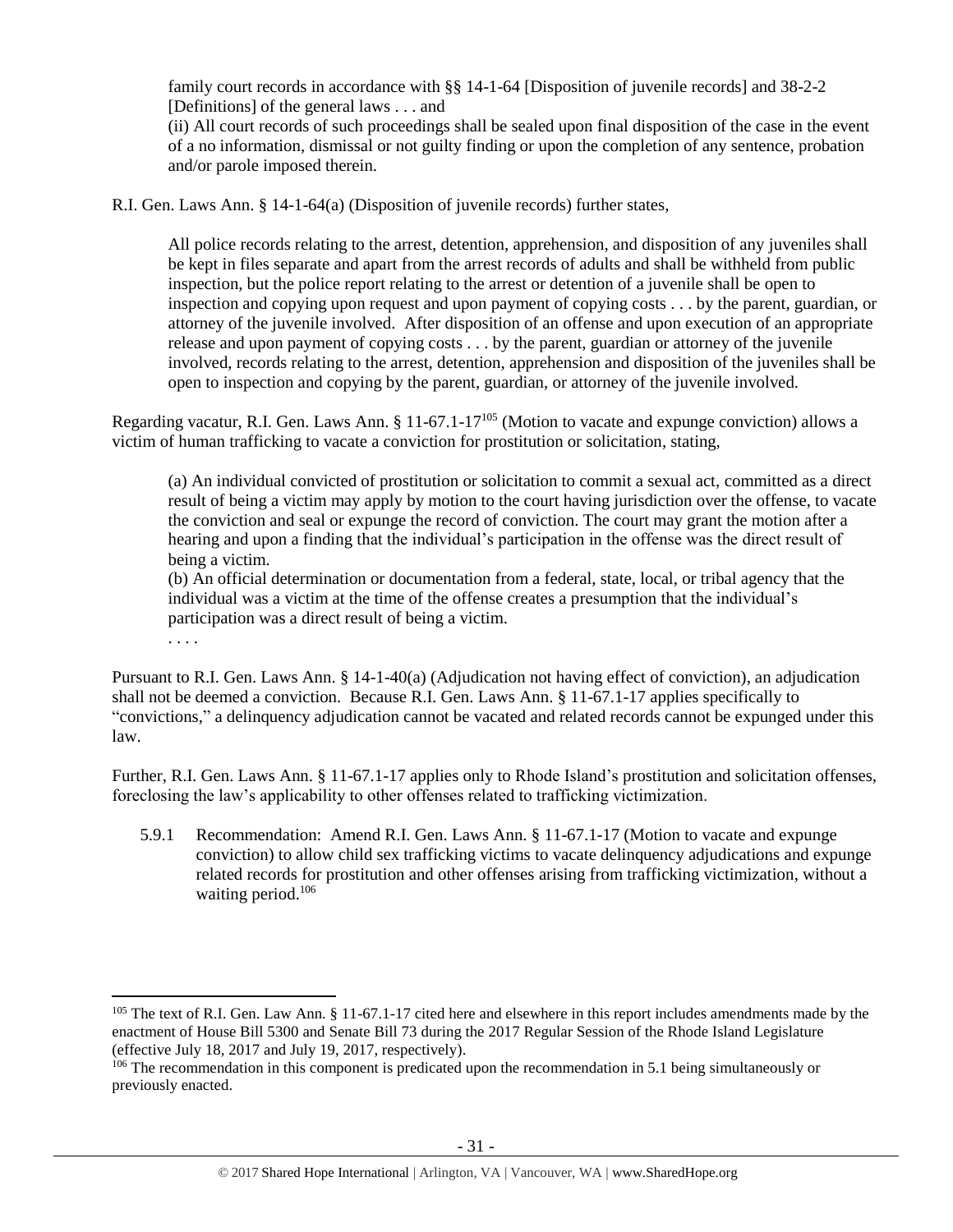*5.10 Victim restitution and civil remedies for victims of domestic minor sex trafficking or commercial sexual exploitation of children (CSEC) are authorized by law.<sup>107</sup>*

Rhode Island law authorizes civil actions and mandates restitution for victims of certain offenses found within the trafficking chapter.

Regarding restitution, R.I. Gen. Laws Ann. § 11-67.1-10<sup>108</sup> (Restitution) states,

(a) The court shall order a person convicted of an offense under §§11-67.1-3 [Trafficking an individual], 11-67.1-4 [Forced labor], or 11-67.1-5 [Sexual servitude] to pay restitution to the victim of the offense for:

(1) Expenses incurred or reasonably certain to be incurred by the victim as a result of the offense, including reasonable attorneys' fees and costs; and

(2) An amount equal to the greatest of the following, with no reduction for expenses the defendant incurred to maintain the victim:

(i) The gross income to the defendant for, or the value to the defendant of, the victim's labor or services or sexual activity;

(ii) The amount the defendant contracted to pay the victim; or

(iii) The value of the victim's labor or services or sexual activity, calculated under the minimum-wage and overtime provisions of the "Fair Labor Standards Act", 29 U.S.C. §201 et seq., or subsection (a)(2) of this section, whichever is greater, even if the provisions do not apply to the victim's labor or services or sexual activity.

(b) The court shall order restitution under subsection (a) of this section even if the victim is unavailable to accept payment of restitution.

. . . .

However, R.I. Gen. Laws Ann. § 11-67.1-10 does not mandate restitution for violations of R.I. Gen. Laws Ann. § 11-67.1-6<sup>109</sup> (Patronizing a victim of sexual servitude) or § 11-67.1-7<sup>110</sup> (Patronizing a minor for commercial sexual activity), the buyer-applicable trafficking offenses. Restitution may be ordered for these and other offenses under R.I. Gen. Laws Ann. § 12-19-32 (Restitution), which provides that "[i]n addition to or in lieu of any non-mandatory sanction imposed as part of a sentence or as a condition of probation, a judge at the time of sentencing may order restitution which may be in the form of monetary payment or some type of community restitution." If the court orders a defendant to make restitution, pursuant to R.I. Gen. Laws Ann. § 12-28-5.1 (Restitution), "a civil judgment shall automatically be entered by the trial court against the defendant on behalf of the victim for that amount."

Regarding civil actions, R.I. Gen. Laws Ann. § 11-67.1-18<sup>111</sup> (Civil action) states,

<span id="page-31-0"></span>(a) A victim may bring a civil action against a person that commits an offense against the victim under §§11-67.1-3, 11-67.1-4, or 11-67.1-5 of this chapter for compensatory damages, punitive damages, injunctive relief, and any other appropriate relief.

(b) If a victim prevails in an action under this section, the court shall award the victim reasonable attorneys' fees and costs.

 $\overline{\phantom{a}}$ 

 $107$  The analysis in this component is predicated upon the recommendation in 5.1 being simultaneously or previously enacted.

<sup>108</sup> *See supra* not[e 62.](#page-15-0)

<sup>109</sup> *See supra* not[e 7.](#page-2-1)

<sup>110</sup> *See supra* not[e 8.](#page-2-0)

 $111$  The text of R.I. Gen. Law Ann. § 11-67.1-18 cited here and elsewhere in this report includes amendments made by the enactment of House Bill 5300 and Senate Bill 73 during the 2017 Regular Session of the Rhode Island Legislature (effective July 18, 2017 and July 19, 2017, respectively).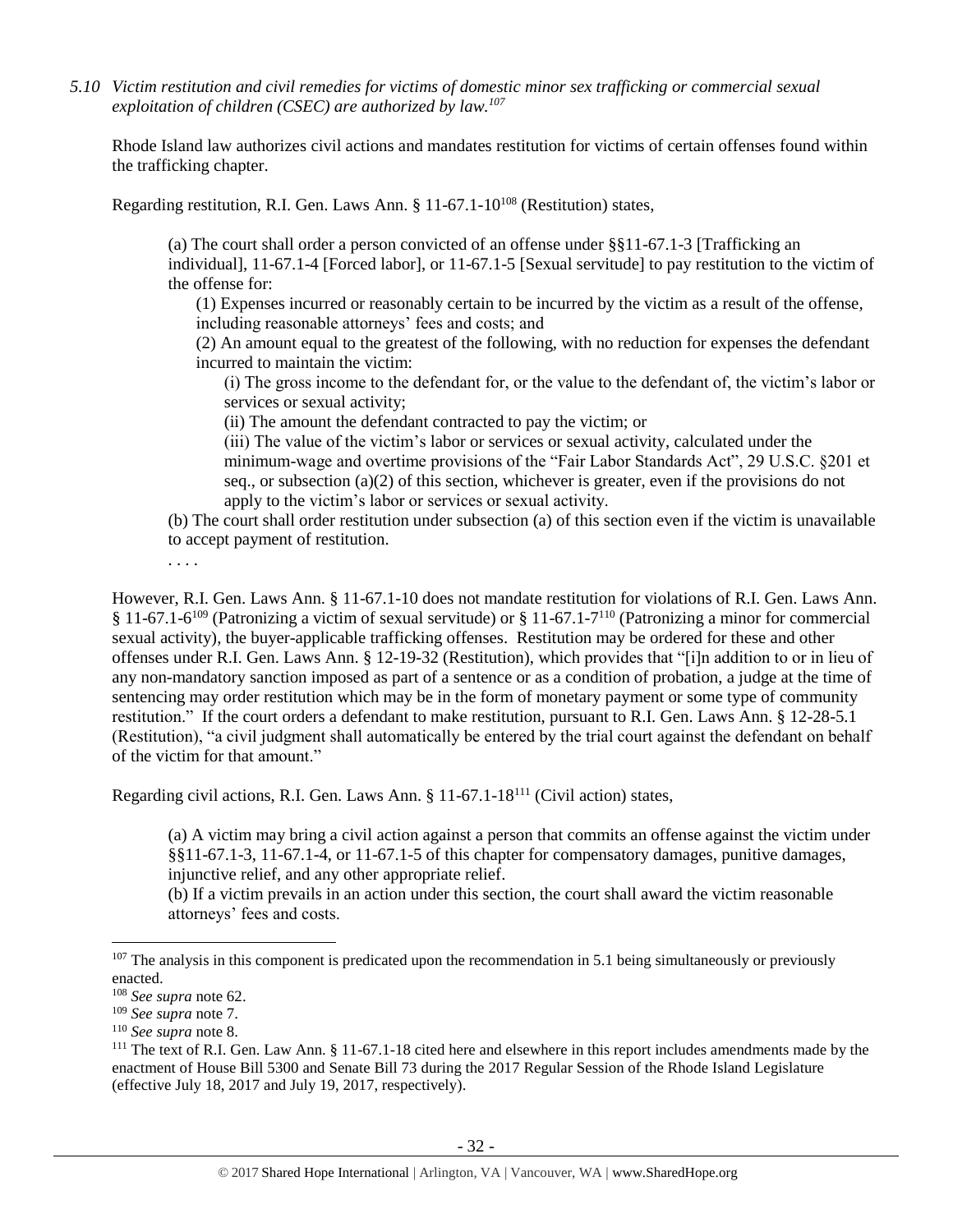. . . .

(d) Damages awarded to a victim under this section for an item must be offset by any restitution paid to the victim pursuant to §11-67.1-10.

(e) This section does not preclude any other remedy available to a victim under federal law or other general or public law of this state other than this chapter.

Further, R.I. Gen. Laws Ann. § 9-1-2 (Civil liability for crimes and offenses), Rhode Island's general civil liability statute, states,

Whenever any person shall suffer any injury to his or her person, reputation, or estate by reason of the commission of any crime or offense, he or she may recover his or her damages for the injury in a civil action against the offender, and it shall not be any defense to such action that no criminal complaint for the crime or offense has been made . . . .

## *5.11 Statutes of limitations for civil and criminal actions for child sex trafficking or commercial sexual exploitation of children (CSEC) offenses are eliminated or lengthened to allow prosecutors and victims a realistic opportunity to pursue criminal action and legal remedies.*

Rhode Island law lengthens the statute of limitations for civil and criminal actions related to trafficking. Regarding criminal prosecutions, R.I. Gen. Laws Ann. § 11-67.1-12<sup>112</sup> (Statute of limitations) states, "A prosecution for an offense under this chapter [Uniform Act on the Prevention of and Remedies for Human Trafficking] must be commenced not later than ten (10) years after the commission of the offense." Accordingly, prosecutions for R.I. Gen. Laws Ann. § 11-67.1-3 (Trafficking an individual), § 11-67.1-5 (Sexual servitude), § 11-67.1-6 (Patronizing a victim of sexual servitude), or § 11-67.1-7 (Patronizing a minor for commercial sexual activity) must commence within 10 years.

The statutes of limitations for other criminal prosecutions are governed by R.I. Gen. Laws Ann. § 12-12-17(a)–  $(c)^{113}$  (Statute of limitations), which provides,

(a) There shall be no statute of limitations for the following offenses: . . . first degree child molestation sexual assault, second degree child molestation sexual assault . . . .

(b) The statute of limitations for the following offenses shall be ten (10) years: . . . any violation of chapter 15 of title 7 (racketeer influenced and corrupt organizations); any violation of chapter 57 of title 11 (racketeer violence) . . . .

(c) The statute of limitations for any other criminal offense shall be three (3) years unless a longer statute of limitations is otherwise provided for in the general laws.

Because no statute of limitations is provided for violations of R.I. Gen. Laws Ann. § 11-9-1(b), (c) (Exploitation for commercial or immoral purposes), § 11-9-2 (Employment of children for unlawful purposes), § 11-9-1.1 (Child nudity prohibited in publications),  $\S 11-37-8.8(a)$  (Indecent solicitation of a child), or  $\S 11-9-1.3(a)(4)$ (Child pornography prohibited), prosecutions for these crimes must commence within 3 years of the commission of the offense.

Regarding civil liability, R.I. Gen. Laws Ann. § 11-67.1-18(c)<sup>114</sup> (Civil actions) requires a civil action based

 $\overline{a}$ 

<sup>&</sup>lt;sup>112</sup> The text of R.I. Gen. Law Ann. § 11-67.1-12 cited here and elsewhere in this report includes amendments made by the enactment of House Bill 5300 and Senate Bill 73 during the 2017 Regular Session of the Rhode Island Legislature (effective July 18, 2017 and July 19, 2017, respectively).

<sup>&</sup>lt;sup>113</sup> The text of R.I. Gen. Law Ann. § 12-12-17 cited here and elsewhere in this report includes amendments made by the enactment of House Bill 5695 and Senate Bill 835 during the 2017 Regular Session of the Rhode Island Legislature (effective July 5, 2017).

<sup>114</sup> *See supra* not[e 111.](#page-31-0)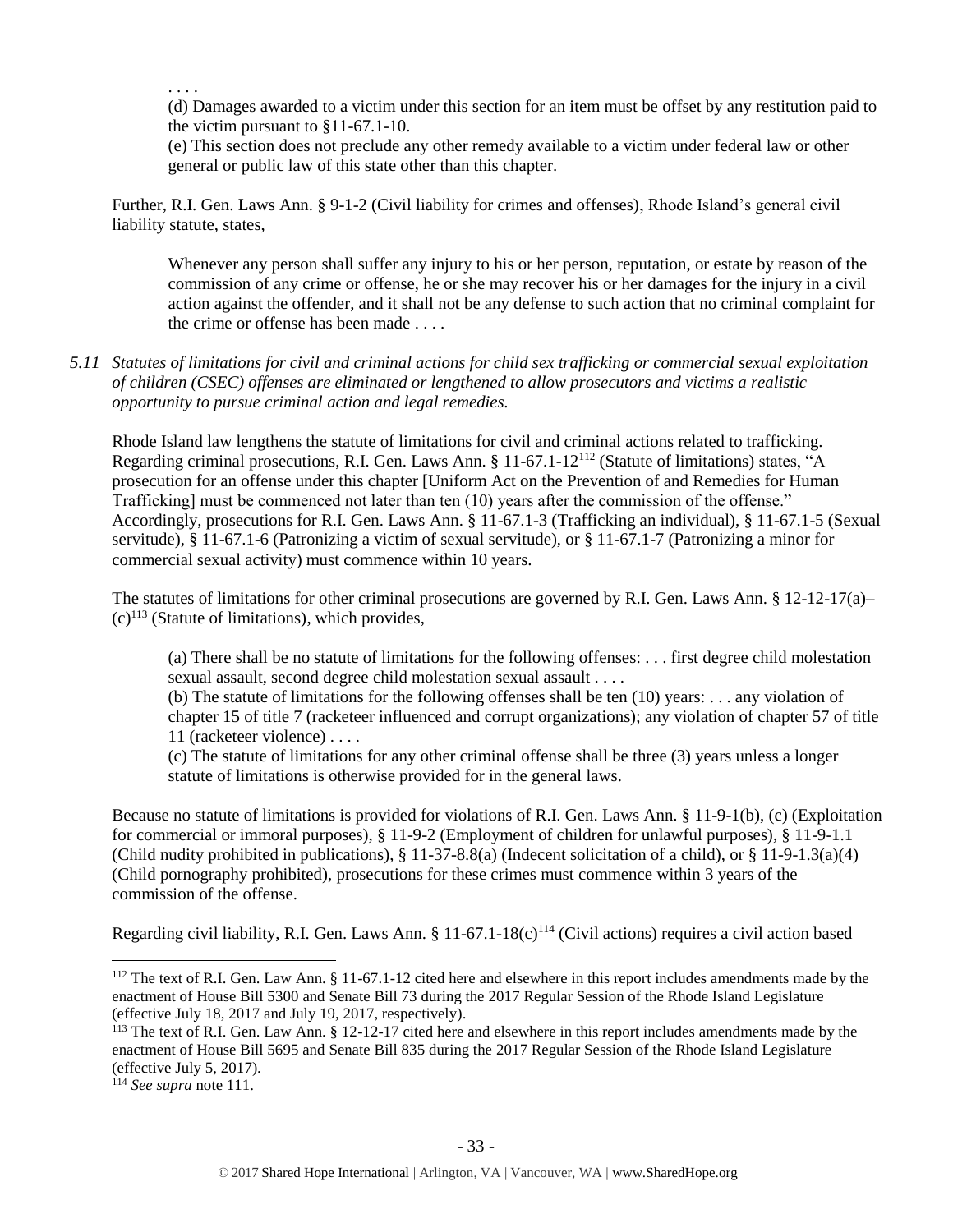upon a violation of R.I. Gen. Laws Ann. § 11-67.1-3, § 11-67.1-4, or § 11-67.1-5 to commence within "10 years after the later of the date on which the victim: (1) No longer was subject to human trafficking; or (2) Attained eighteen (18) years of age."

For other civil actions involving a minor victim, R.I. Gen. Laws Ann. § 9-1-19 (Disability postponing running of statute) tolls the civil statute of limitations until the minor turns 18. However, pursuant to R.I. Gen. Laws Ann. § 9-1-51 (Limitation on actions based on sexual abuse or exploitation of a child),

(a) All claims or causes of action based on intentional conduct brought by any person for recovery of damages for injury suffered as a result of childhood sexual abuse shall be commenced within seven (7) years of the act alleged to have caused the injury or condition, or seven (7) years of the time the victim discovered or reasonably should have discovered that the injury or condition was caused by the act, whichever period expires later.

(b) The victim need not establish which act in a series of continuing sexual abuse or exploitation incidents cause the injury complained of, but may compute the date of discovery from the date of the last act by the same perpetrator which is part of a common scheme or plan of sexual abuse or exploitation.

(c) The knowledge of a custodial parent or guardian shall not be imputed to a person under the age of eighteen (18) years.

(d) For purposes of this section, "child" means a person under the age of eighteen (18) years. (e) As used in this section, "childhood sexual abuse" means any act committed by the defendant against a complainant who was less than eighteen (18) years of age at the time of the act and which act would have been a criminal violation of chapter 37 [Sexual assault] of title 11 [Criminal offenses].

R.I. Gen. Laws Ann. § 9-1-51 supersedes the tolling provisions under R.I. Gen. Laws Ann. § 9-1-19; R.I. Gen. Laws Ann. § 9-1-24 (Special limitations provisions unaffected) states, "The provisions of §§ 9-1-14–9-1-23 shall not apply to any case in which a different time is limited by special provisions."

- 5.11.1 Recommendation: Amend R.I. Gen. Laws Ann. § 11-67.1-12 (Statute of limitations) to eliminate the statute of limitations for prosecutions of offenses under the trafficking chapter.
- 5.11.2 Recommendation: Amend R.I. Gen. Laws Ann. § 12-12-17(a) (Statute of limitations) to include R.I. Gen. Laws Ann. § 11-9-1(b), (c) (Exploitation for commercial or immoral purposes), § 11-9-2 (Employment of children for unlawful purposes), § 11-9-1.1 (Child nudity prohibited in publications), § 11-37-8.8(a) (Indecent solicitation of a child), and § 11-9-1.3(a)(4) (Child pornography prohibited).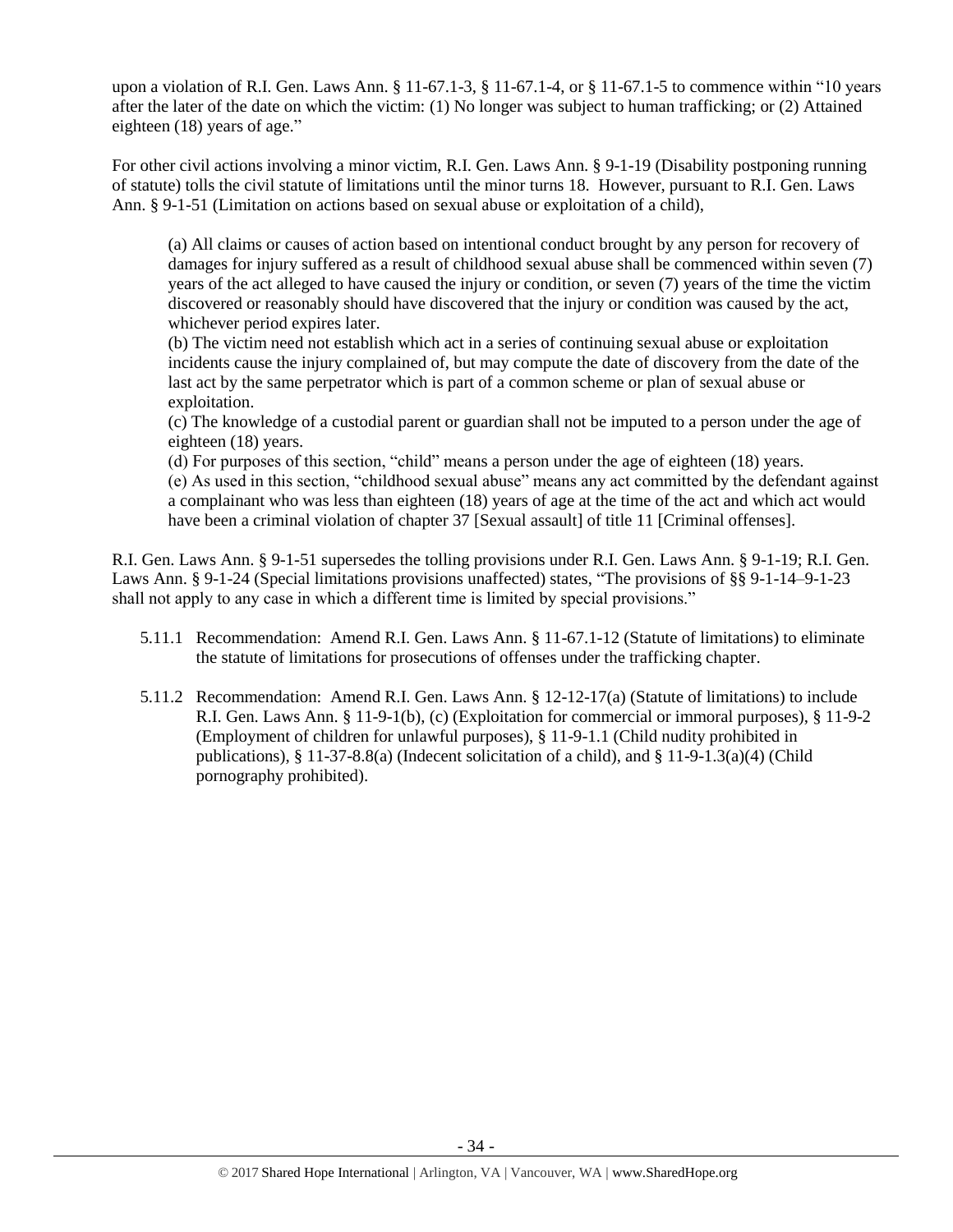#### **FRAMEWORK ISSUE 6: CRIMINAL JUSTICE TOOLS FOR INVESTIGATION AND PROSECUTIONS**

### *Legal Components:*

- *6.1 Training on human trafficking and domestic minor sex trafficking for law enforcement is statutorily mandated or authorized.*
- *6.2 Single party consent to audiotaping is permitted in law enforcement investigations.*
- *6.3 Wiretapping is an available tool to investigate domestic minor sex trafficking and commercial sexual exploitation of children (CSEC).*
- *6.4 Using a law enforcement decoy posing as a minor to investigate buying or selling of commercial sex acts is not a defense to soliciting, purchasing, or selling sex with a minor.*

*\_\_\_\_\_\_\_\_\_\_\_\_\_\_\_\_\_\_\_\_\_\_\_\_\_\_\_\_\_\_\_\_\_\_\_\_\_\_\_\_\_\_\_\_\_\_\_\_\_\_\_\_\_\_\_\_\_\_\_\_\_\_\_\_\_\_\_\_\_\_\_\_\_\_\_\_\_\_\_\_\_\_\_\_\_\_\_\_\_\_\_\_\_\_*

- *6.5 Using the Internet or other electronic communication to investigate buyers and traffickers is a permissible investigative technique.*
- *6.6 State law requires reporting of missing children and recovered missing children.*

## *Legal Analysis:*

*6.1 Training on human trafficking and domestic minor sex trafficking for law enforcement is statutorily mandated or authorized.*

R.I. Gen. Laws Ann. § 11-67.1-19(c)(4) (Council on human trafficking) authorizes the council on human trafficking to "[c]oordinate training on human trafficking prevention and victim services for state and local employees who may have recurring contact with victims or perpetrators . . . ." Accordingly, training on human trafficking may be available to law enforcement officers.

*6.2 Single party consent to audiotaping is permitted in law enforcement investigations.*

Rhode Island allows single party consent to audiotaping. R.I. Gen. Laws Ann. § 11-35-21(a) (Unauthorized interception, disclosure or use of wire, electronic, or oral communication) generally makes it a crime for a "person to intercept or attempt to intercept, any wire, electronic, or oral communication." However, pursuant to R.I. Gen. Laws Ann. §  $11-35-21(c)(2)$ , (3), it is not a crime for

(2) A person acting under color of law to intercept a wire, electronic, or oral communication, where that person is a party to the communication, or where one of the parties to the communication has given prior consent to the interception; or

(3) A person not acting under color of law to intercept a wire, electronic, or oral communication, where the person is a party to the communication, or one of the parties to the communication has given prior consent to the interception unless the communication is intercepted for the purpose of committing any criminal or tortious act in the violation of the constitution or laws of the United States or of any state or for the purpose of committing any other injurious act.

*6.3 Wiretapping is an available tool to investigate domestic minor sex trafficking and commercial sexual exploitation of children (CSEC).* 

State law does not expressly authorize the use of wiretapping in the investigation of Rhode Island's trafficking and CSEC offenses. R.I. Gen. Laws Ann. § 12-5.1-2(a) (Application for orders) states that "[t]he attorney general, or an assistant attorney general specially designated by the attorney general, may apply ex parte to the presiding justice of the superior court of competent jurisdiction for an order authorizing the interception of any wire, electronic, or oral communications." R.I. Gen. Laws Ann. § 12-5.1-4(a) (Issuance of orders) allows an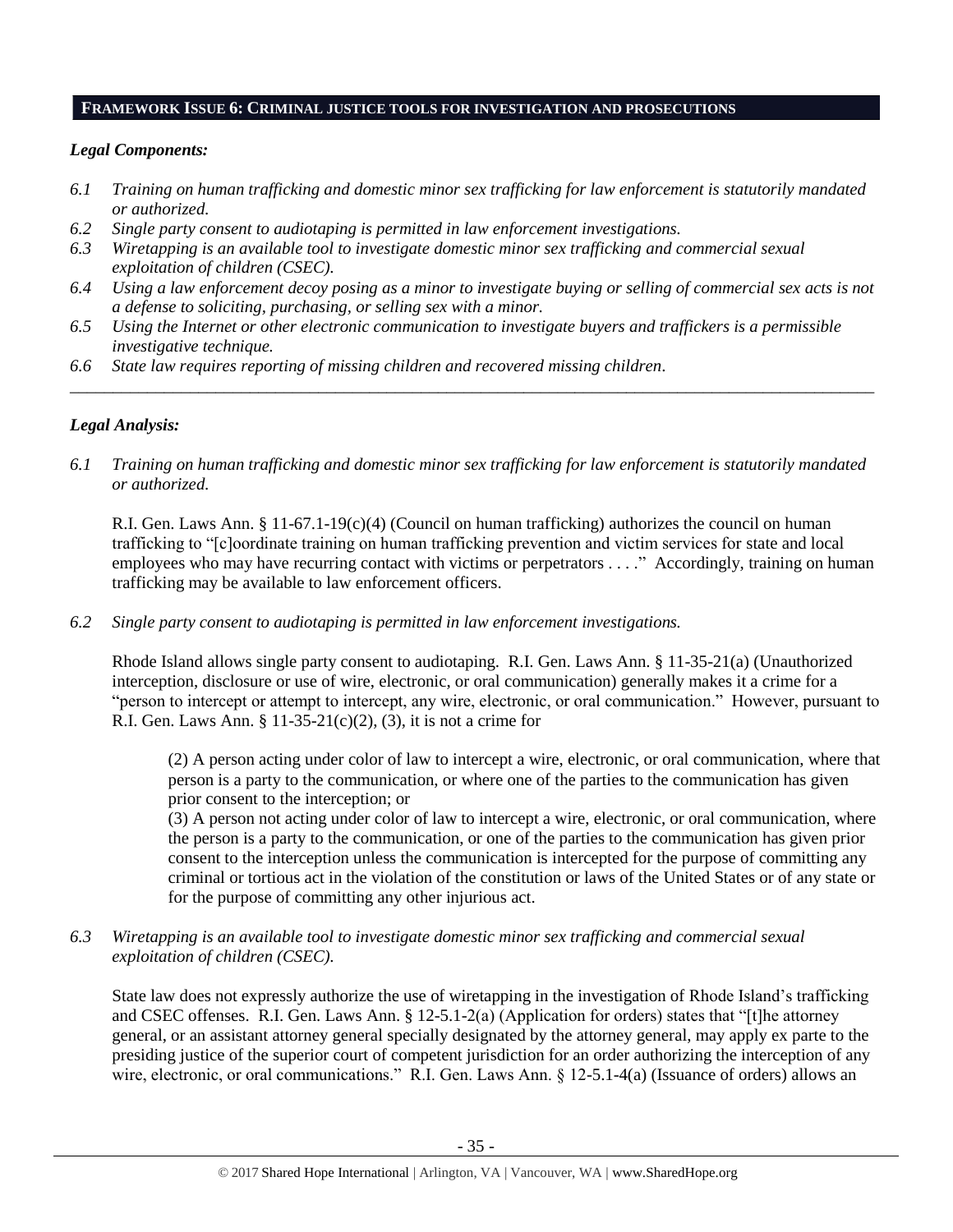order authorizing wiretapping if

(1) There is probable cause for belief that an individual is committing, has committed, or is about to commit a particular designated offense;

(2) There is probable cause for belief that particular communications concerning that offense will be obtained through the interception;

(3) Normal investigative procedures have been tried and have failed or reasonably appear to be unlikely to succeed if tried, or to be too dangerous;

(4) There is probable cause for belief that the facilities from which, or the place where, the wire, electronic, or oral communications are to be intercepted, are being used, or are about to be used, in connection with the commission of the offense, or are leased to, listed in the name of, or commonly used by the individual.

The only crime included in the definition of "designated offense" in R.I. Gen. Laws Ann. § 12-5.1-1(4) (Definitions) that could be relevant to domestic minor sex trafficking is kidnapping. No other trafficking or CSEC crime is listed among the designated offenses.

- 6.3.1 Recommendation: Amend R.I. Gen. Laws Ann. § 12-5.1-1(4) (Definitions) to include violations of R.I. Gen. Laws Ann. § 11-67.1-3 (Trafficking an individual), § 11-67.1-5 (Sexual servitude), § 11- 67.1-6 (Patronizing a victim of sexual servitude), § 11-67.1-7 (Patronizing a minor for commercial sexual activity), § 11-9-1 (Exploitation for commercial or immoral purposes), § 11-9-2 (Employment of children for unlawful purposes), § 11-9-1.1 (Child nudity prohibited in publications), and § 11-37-8.8(a) (Indecent solicitation of a child) as "designated offenses" for purposes of using wiretapping in an investigation.
- *6.4 Using a law enforcement decoy posing as a minor to investigate buying or selling of commercial sex acts is not a defense to soliciting, purchasing, or selling sex with a minor.*

Rhode Island's trafficking laws do not expressly prohibit a defense based on the use of a law enforcement decoy, but a decoy may be used in an investigation under R.I. Gen. Laws Ann. § 11-37-8.8(a) (Indecent solicitation of a child), a CSEC offense, which applies when a defendant "knowingly solicits<sup>115</sup> another person under eighteen (18) years of age or one whom he or she believes is a person under eighteen (18) years of age for the purpose of engaging in an act of prostitution" or another specified crime. Because a violation of R.I. Gen. Laws Ann. § 11-37-8.8(b) occurs where the defendant believes the person solicited is a minor, the defendant would be prohibited from asserting a defense to prosecution even if an actual minor was not involved.

*6.5 Using the Internet or electronic communications to investigate buyers and traffickers is a permissible investigative technique.*

R.I. Gen. Laws Ann. § 11-37-8.8(a) (Indecent solicitation of a child) applies where a defendant "knowingly solicits another person under eighteen (18) years of age or one whom he or she believes is a person under eighteen (18) years of age for the purpose of engaging in an act of prostitution" or another specified crime. R.I. Gen. Laws Ann. § 11-37-8.8(b) defines "solicit" as "to command, authorize, urge, incite, request, or advise another to perform an act by any means including, but not limited to . . . by computer, [or] through the Internet." Because a violation of R.I. Gen. Laws Ann. § 11-37-8.8(a) occurs where the defendant believes the person solicited is a minor, Rhode Island appears to permit the use of the Internet to investigate buyers and traffickers.

 $\overline{a}$ <sup>115</sup> See supra not[e 10](#page-3-1) for the definition of "solicit."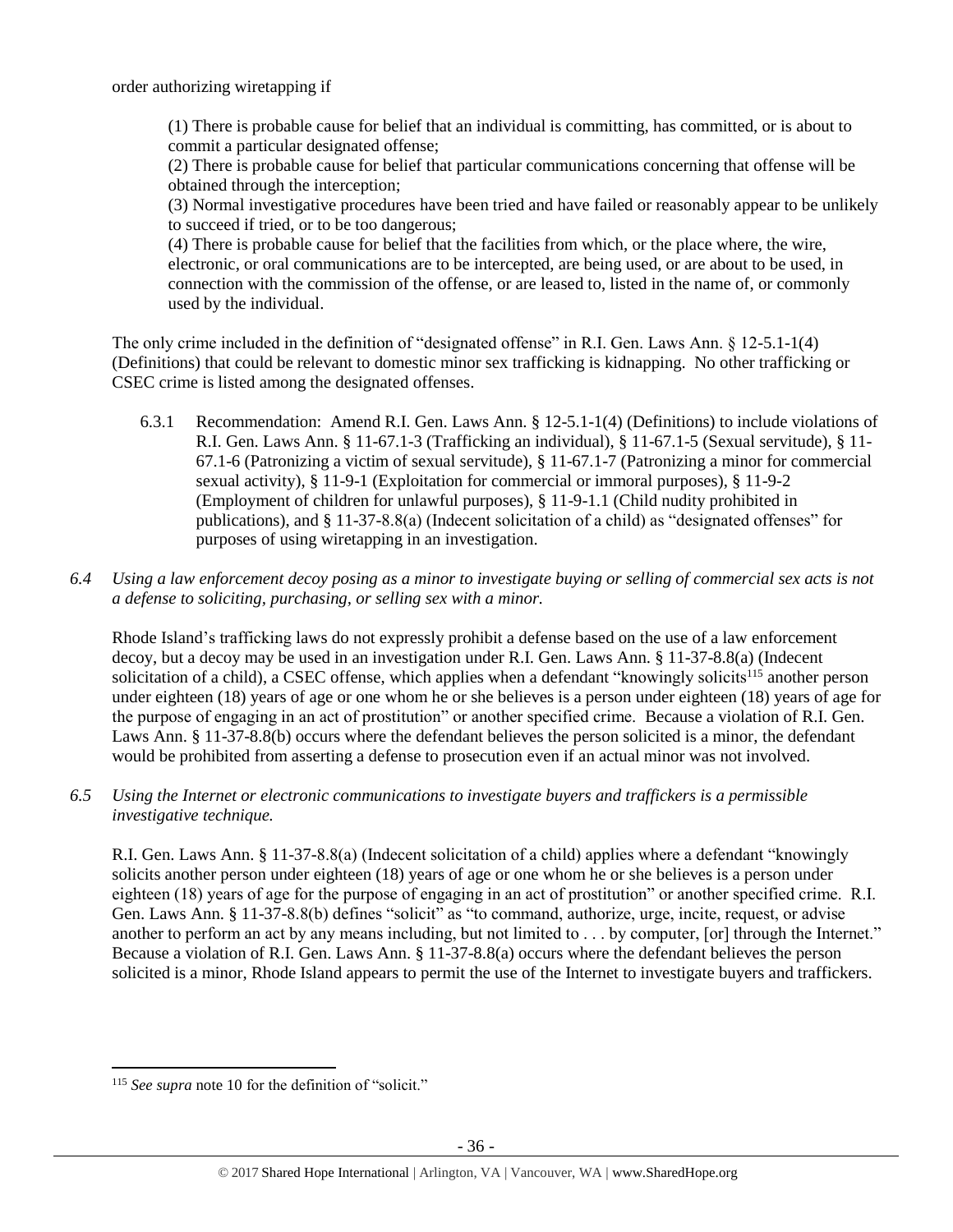## *6.6 State law requires reporting of missing children and recovered missing children.*

Rhode Island has established a missing children's information center, pursuant to R.I. Gen. Laws Ann. § 42- 28.8-1 (Missing children's information center), with the responsibility, pursuant to R.I. Gen. Laws Ann. § 42- 28.8-2 to

(1) Coordinate, file, and promptly investigate all missing children cases in the state and create a central office on missing children.

(2) Collect and maintain data on missing children in the state and throughout the United States. (3) Coordinate with other states and with the federal government in investigating cases of missing children and unidentified bodies.

(4) Provide special training to law enforcement officers and medical examiners to help them expeditiously handle cases of missing children and to prohibit any regulation requiring a twenty-four (24) hour waiting period prior to conducting a preliminary investigation of a complaint of a missing child.

(5) Developing recommendations for better reporting and use of computer systems.

(6) Providing the necessary equipment for the use of the national crime information center by state and municipal police departments.

Pursuant to R.I. Gen. Laws Ann. § 42-28.8-3 (Reporting and distribution of information), law enforcement must "immediately enter the information on the missing person into the National Crime Information Center computer of the Federal Bureau of Investigation and inform the National Center for Missing and Exploited Children" and "provide to the parents or guardians of the missing child information release forms from the National Center for Missing and Exploited Children and advise them of the services of the National Center for Missing and Exploited Children." R.I. Gen. Laws Ann. § 42-28.8-3 also states,

The missing children's information center shall send a report to the missing children's information center of the state police. The missing children's information center shall distribute the names of and other descriptive information about these children to the state registrar of vital statistics in the department of health, the commissioner of education, the school districts of the state, all branches of the United States Postal Service in the state, and all law enforcement agencies in the state.

Notice must be provided to "any school in which the person is currently or was previously enrolled" and "the local registrar" where the missing child was born in Rhode Island, so that the child's school records and birth certificate records may be flagged to alert the school and the local registrar that the child is missing whenever anyone requests the records. R.I. Gen. Laws Ann. §§ 42-28.8-7(a) (School records, flagging required), 42-28.8- 8(a) (Birth certificates, flagging required).

Rhode Island law also requires that preventative measures be taken, by providing "statewide educational and public informational seminars for the purpose of developing public awareness of the problems regarding missing children" and establishing a hotline to "receive reports on missing children." R.I. Gen. Laws Ann. §§ 42-28.8-4 (Hotline), 42-28.8-6 (Public education and information).

6.6.1 Recommendation: Enact a requirement that law enforcement promptly report information about recovered children.